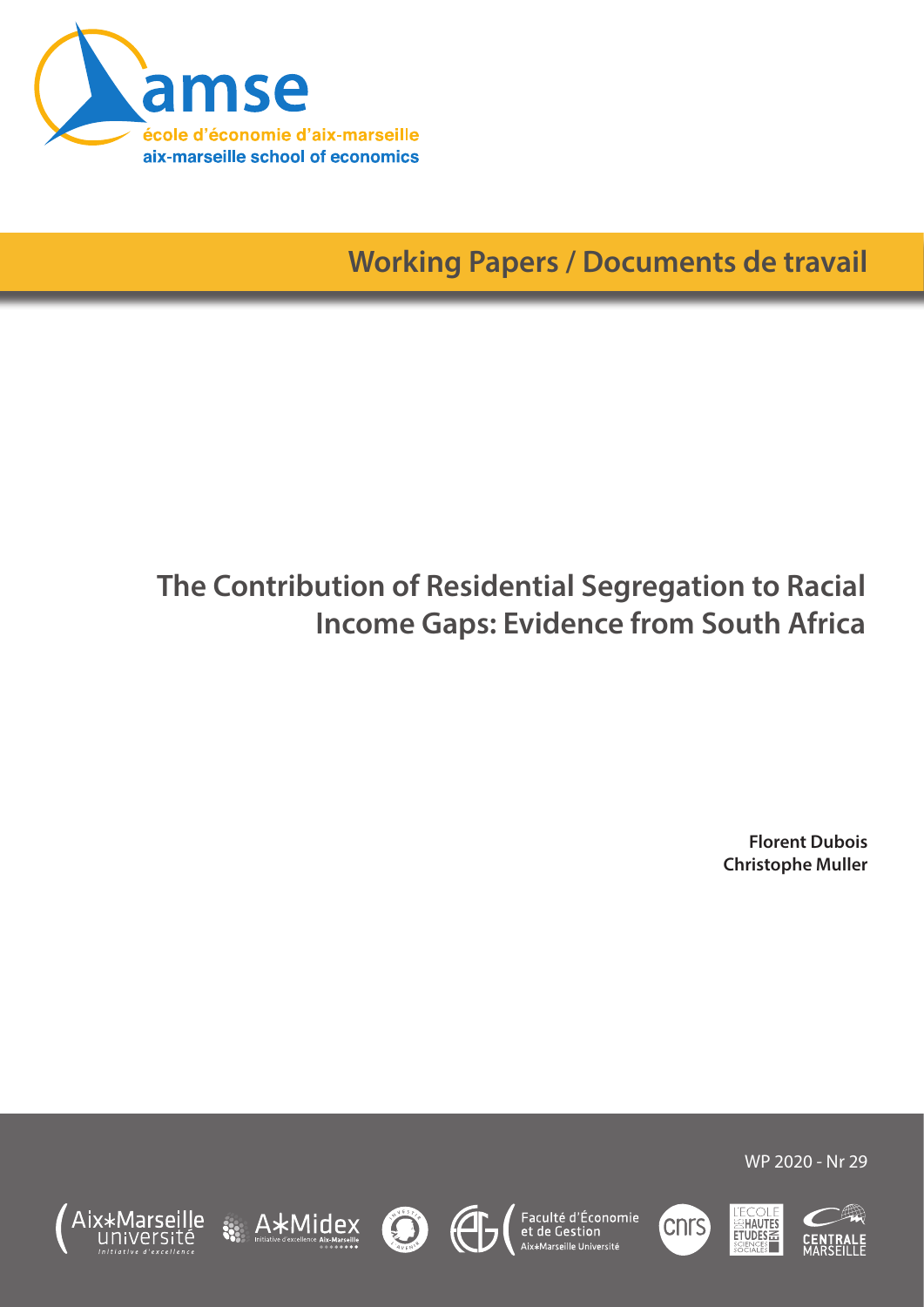# <span id="page-1-0"></span>THE CONTRIBUTION OF RESIDENTIAL SEGREGATION TO RACIAL INCOME GAPS: Evidence from South Africa<sup>∗</sup>

Florent Dubois† and Christophe Muller‡

† EconomiX, University Paris Nanterre

‡ Aix-Marseille Univ., CNRS, EHESS, AMSE, Marseille

July 2020

<sup>∗</sup>We are grateful for financial support from the TMENA2 project (ANR-17-CE39-0009-01) and grant ANR-17-EUR-0020 granted by the French Agence Nationale de la Recherche. We would like to thank Jean-Paul Azam, Yann Bramoullé, Olga Cantó-Sánchez, Eliane El Badaoui, Fabien Moizeau, and Michel Lubrano for their invaluable comments. This paper also benefited from insights of conference participants at the 2018 LAGV conference and the 2020 ADRES conference. We would like to express our gratitude to Takwanisa Machemedze, Alex Montgomery, and Lynn Woolfrey at DataFirst for their expert assistance with the data. All remaining errors are ours. Any views expressed in this paper are solely the authors' and do not reflect the position of any institution.

† corresponding author: duboisf@parisnanterre.fr; mailing address: EconomiX - UMR 7235, Université Paris Nanterre, Batiment G - Maurice Allais, 200, Avenue de la République 92001 Nanterre Cedex, France; phone number: +331.40.97.59.47 ‡ email address: christophe.muller@univ-amu.fr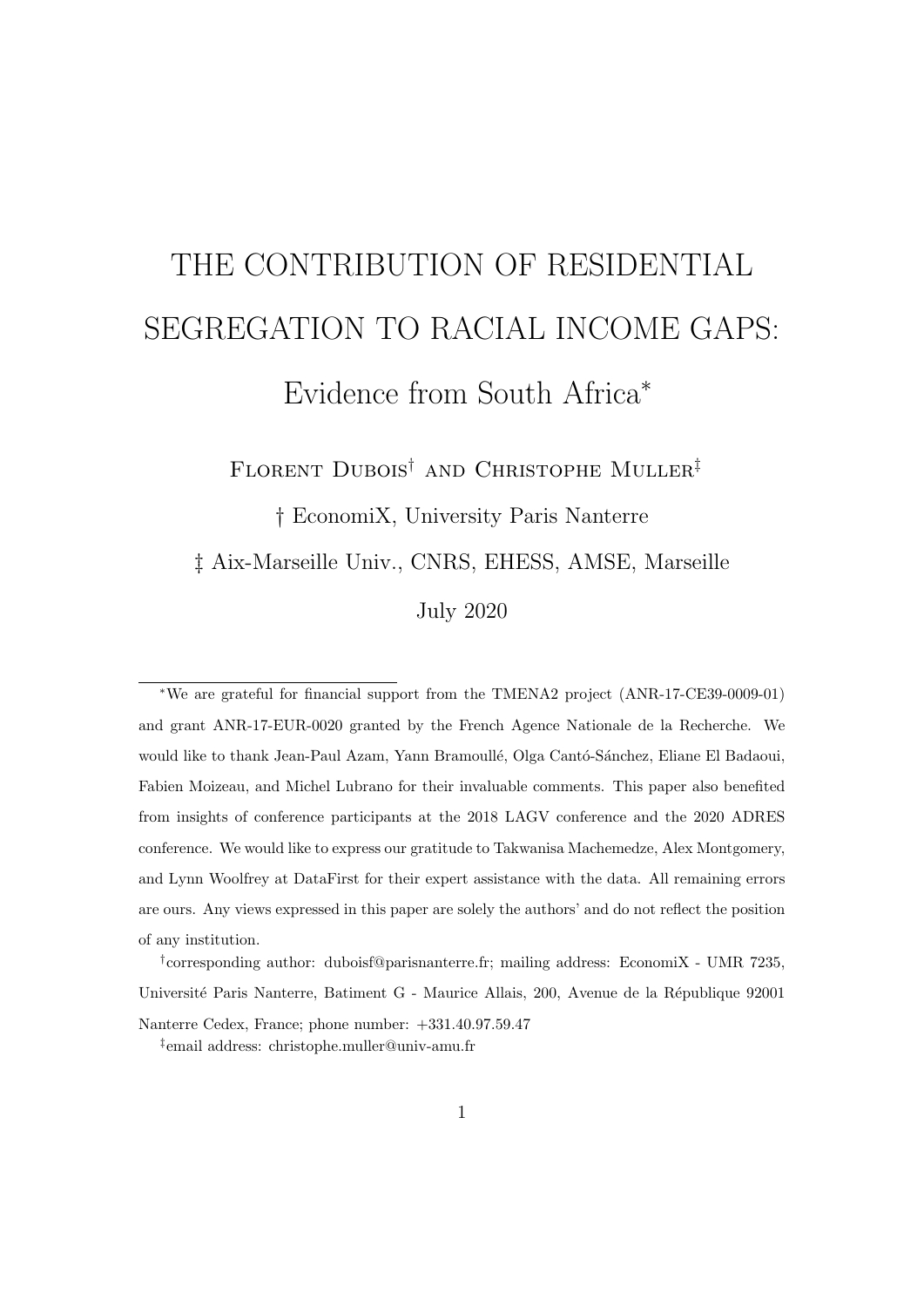In this paper, we contend that local segregation should be an essential component of the analyzes of the determination of socio-ethnic income gaps. For this, we adopt a thorough distribution decomposition approach, as a general preliminary descriptive step to prospective specific structural analyses. Focusing on the contemporary White/African gap in South Africa, we first complete Mincer wage equations with an Isolation index that reflects the level of segregation in the local area where individuals dwell. Second, we decompose the income gap distribution into detailed composition and structure components. Third, we explore the heterogeneity of segregation effects on wage gaps along three theoretical lines: racial preferences, labor market segmentation, and networks links. Segregation is found to be the main contributor of the structure effect, ahead of education and experience, and to make a sizable contribution to the composition effect. Moreover, segregation is harmful at the bottom of the African income distribution, notably in relation to local informal job-search networks, while it is beneficial at the top of the White income distribution. Only minor influences of racial preferences and labor market segmentation are found. Specific subpopulations are identified that suffer and benefit most from segregation, including for the former, little educated workers in agriculture and mining, often female, immersed in their personal networks. Finally, minimum wage policies are found likely to attenuate most segregation's noxious mechanisms.

JEL Codes: J15, D31, R23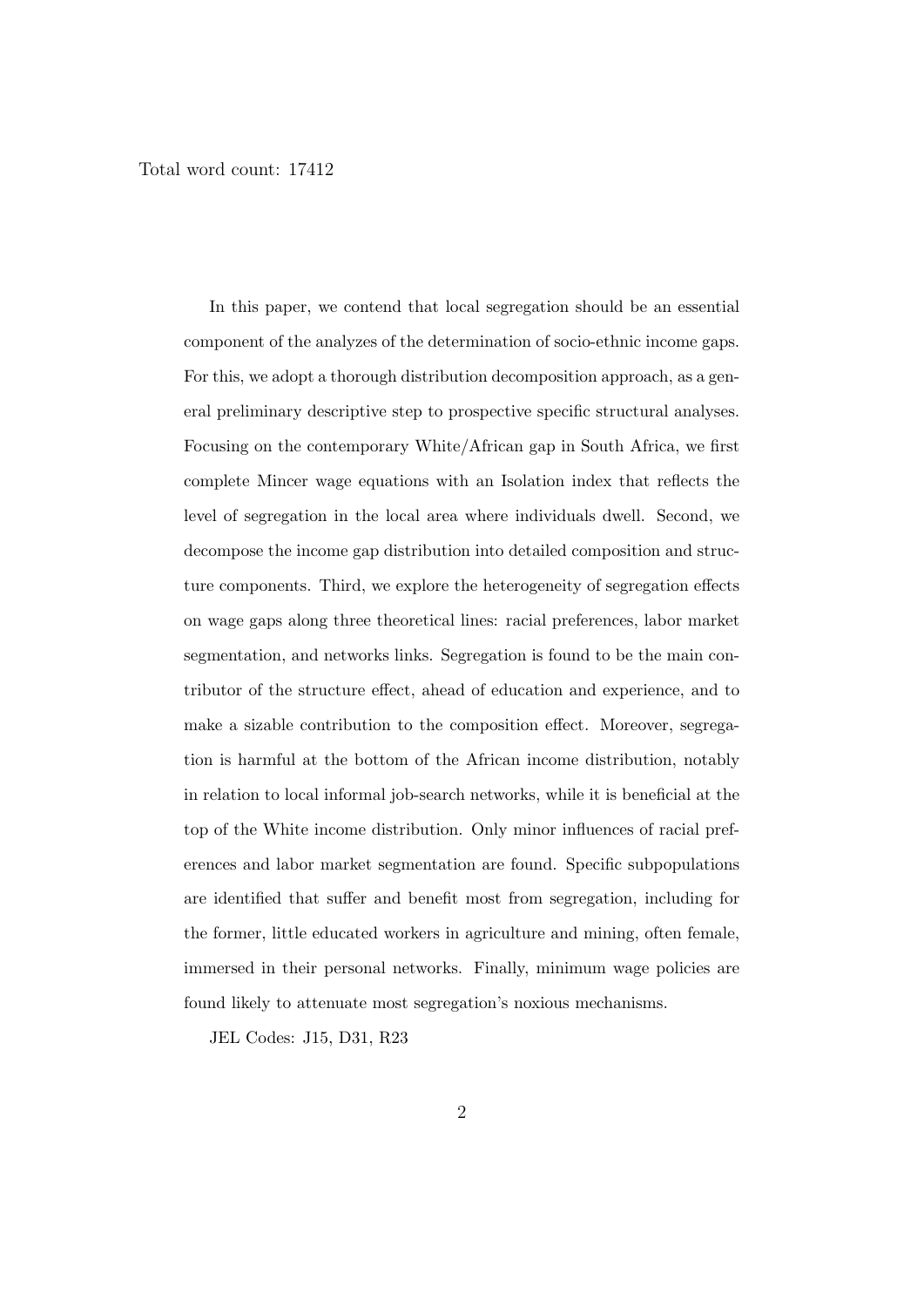#### I. INTRODUCTION

Persistent racial differences in socio-economic outcomes is a major concern as it threatens the stability of increasingly diverse modern societies. Earlier attempts to legally justify such differences were met with a fierce resistence of civil rights movements. In South Africa, the Apartheid regime clashed with the African resistence during most of the twentieth century, while in the United States, the Civil Rights movement battled relentlessly against the Jim Crow legislation. However, explaining the persistence of such differences, most notably income gaps [\(Bayer](#page-52-0) [and Charles 2018;](#page-52-0) [Leibbrandt et al. 2010b\)](#page-56-0), even after these discriminatory legislations were repealed still constitutes a challenge for social scientists.

To explain these gaps, most of the literature invokes labour market mechanisms, operating either through human capital endowment gaps or discrimination [\(Altonji and Blank 1999\)](#page-52-1). A notable exception is the recent contribution of [Chetty](#page-53-0) [et al.](#page-53-0) [\(2020\)](#page-53-0) which shed lights on the role played by differences in intergenerational mobility. Yet, among pre-market factors, residential segregation has received much less attention than education or family backgrounds. Most of the time, the analysis is limited to the spatial mismatch hypothesis: the tendency for minority members living far from job centers to select poorer job alternatives [\(Kain 1968\)](#page-55-0). However, because working decisions and selected job opportunities may depend also on people's interactions within their neighborhood, alternative mechanisms based on racial preferences or neighborhood effects may participate in generating income differences.

Nevertheless, there is only limited and mixed evidence on the effect of segregation on incomes, almost exclusively based on the United States, and the relative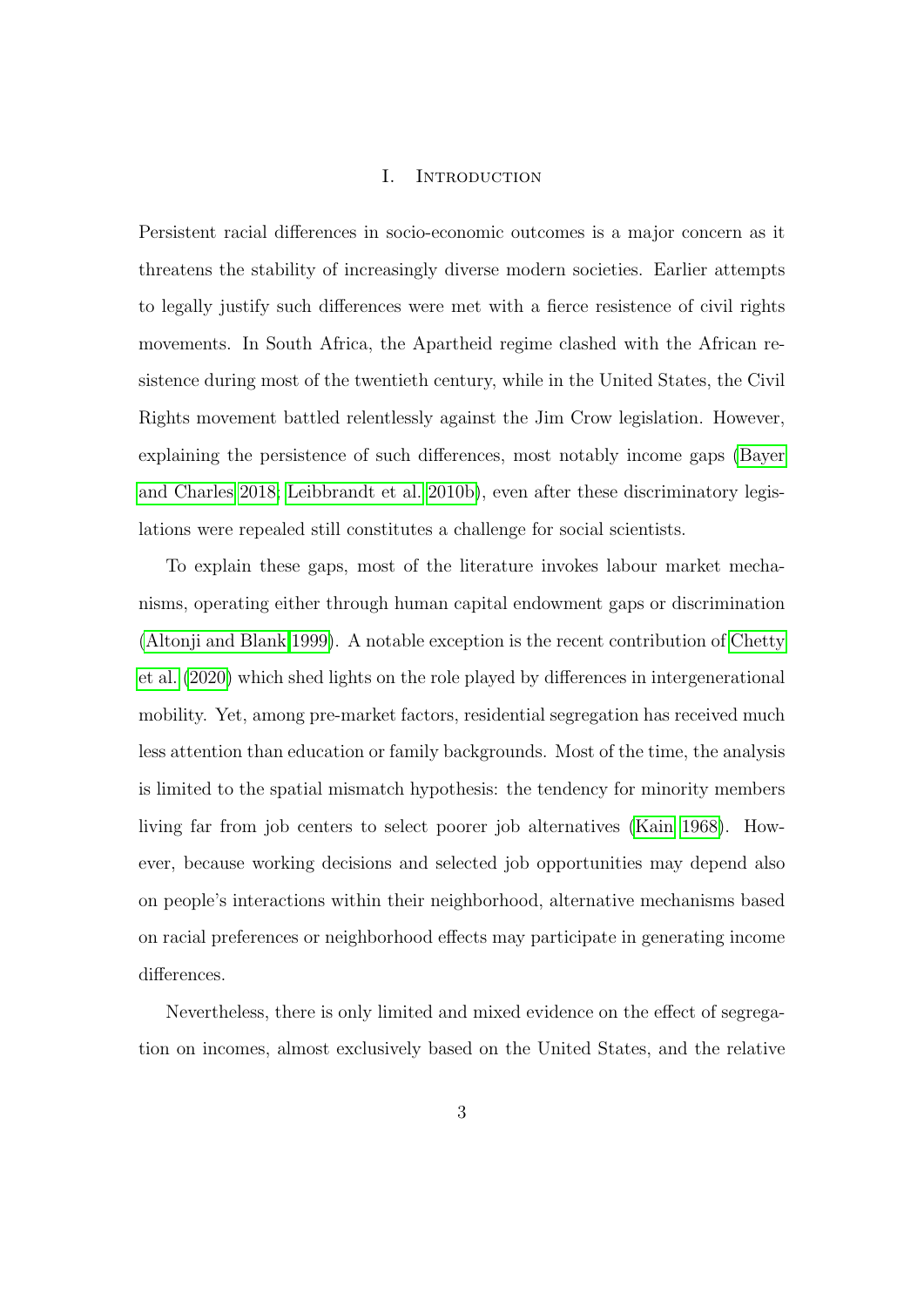importance of segregation compared to other determinants is rarely assessed. [Cut](#page-54-0)[ler and Glaeser](#page-54-0) [\(1997\)](#page-54-0) find on average a negative effect, while [Edin et al.](#page-54-1) [\(2003\)](#page-54-1) estimate a positive effect and [Oreopoulos](#page-57-0) [\(2003\)](#page-57-0), consistently with the results on the Moving To Opportunity experiment [\(Katz et al. 2001\)](#page-56-1), do not spot any effect at all. These disparate findings may be partly explained by heterogeneity in the mechanisms of segregation. In this regard, [Cutler et al.](#page-54-2) [\(2008\)](#page-54-2) show that segregation impact differently immigrants' wages depending on their education group, and [Chetty et al.](#page-53-1) [\(2016\)](#page-53-1) uncover a positive effect on children's future wages had they moved into lower-poverty neighborhoods before they had reached 13, but a small negative effect for older ones.

In this paper, we provide new evidence on the importance of segregation for racial income differences. We use South Africa as a benchmark case for examining these issues. Arguably, this is a most relevant case as the country combines the longest and most pronounced experience of legally enforced segregation with one of the largest racial income gap in the world.

Our analysis is organized into two parts. First, we document the effect of segregation on incomes in South Africa using a simple Mincerian framework. This analysis of the mean effect of segregation has a twofold virtue. Firstly, it establishes a premier estimate for South Africa, as the South African wage gap literature is actually silent on this phenomenon [\(Sherer 2000;](#page-58-0) Gradín 2012, [2014;](#page-55-2) [Leibbrandt](#page-56-0) [et al. 2010b\)](#page-56-0). Secondly, it provides a useful benchmark of the aggregated pattern. Then, we scrutinize the heterogeneous association of incomes with residential segregation with RIF-regressions and generalized decompositions [\(Firpo et al. 2009;](#page-55-3) [Fortin et al. 2011\)](#page-55-4), which allows us to identify for whom segregation matters most.

Consistently with [Cutler and Glaeser](#page-54-0) [\(1997\)](#page-54-0), we find that segregation has, on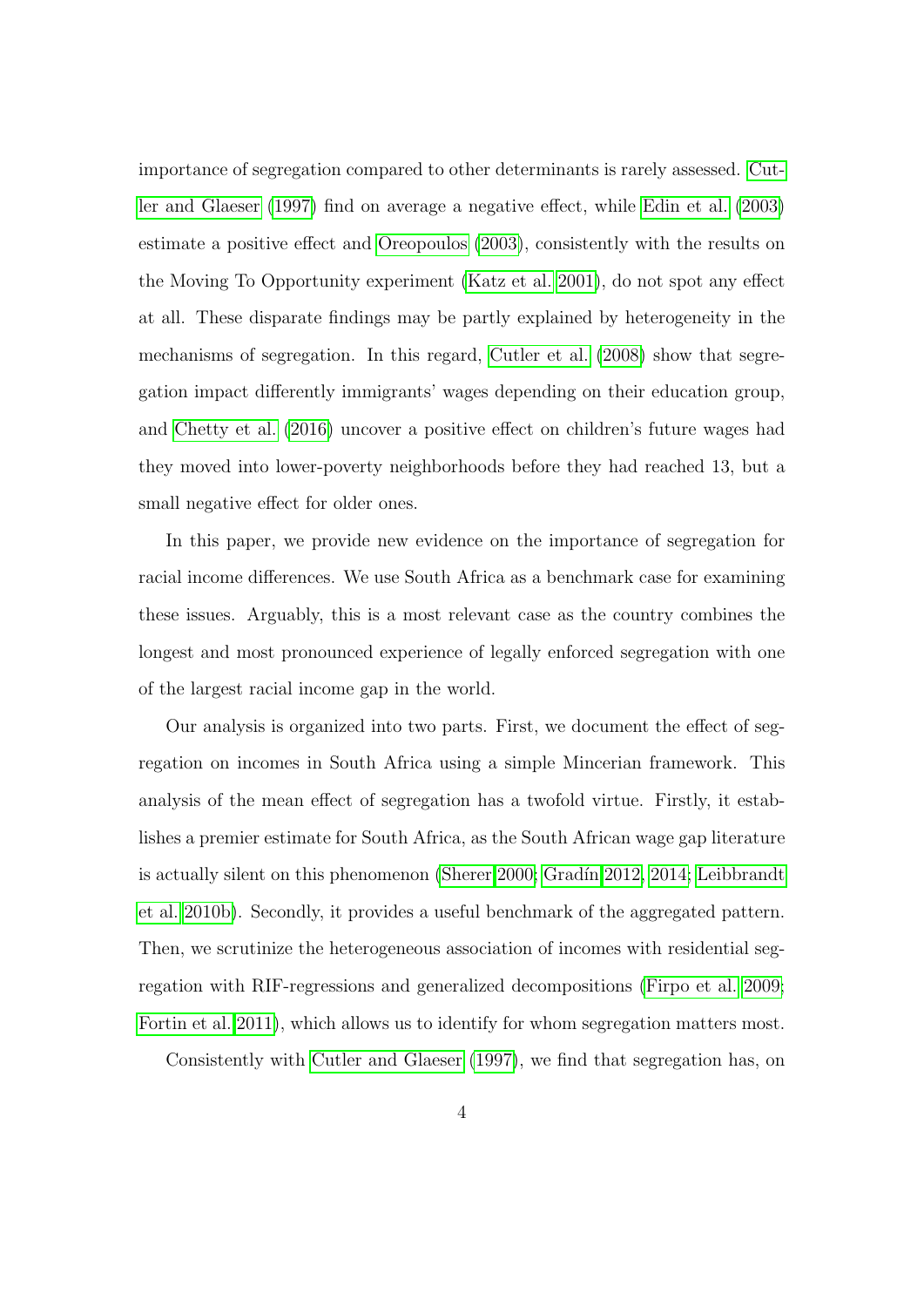average, a negative effect on incomes for Africans. The average effect for Whites is positive but unstable over time. Segregation is the main contributor to the racial income gap, even ahead of education, particularly for the structure effect. The differential effect of segregation emerges even clearer in the distributional analysis. Segregation is associated negatively with income at the bottom of the African distribution, while positively for the top of the White distribution. Again, segregation appears as the main contributor in the structure effect with the strongest positive contribution below the median.

In the second part of the paper, we exploit our estimations through the prism of the 2018 minimum wage reform in South Africa. We observe that the distinct policies advocated about this reform by the major political actors imply contrasting views about the resulting influence of segregation on the income gap. Motivated by natural constituencies of these parties, we examine three socio-economic mechanisms that might explain how segregation impacts incomes, namely: network effects, racial preferences, and labor market segmentation. For doing so, we employ identifying variables of each mechanism in ancillary regressions of the estimated quantile effect of segregation. We complete our analysis of the heterogeneity of segregation effects by detailing the socio-demo-economic characteristics of the African main winners and losers from segregation with a classification analysis in the spirit of [Chernozhukov et al.](#page-53-2) [\(2018\)](#page-53-2).

As a result, we exhibit local within-group networks as important channels mediating the effect of segregation on income gaps. Moreover, these network effects are heterogeneous, and even antagonistic, alternatively attenuating and amplifying racial income gaps in different sections of the distributions and across groups. Second, the 2018 minimum wage reform is found likely to attenuate the segre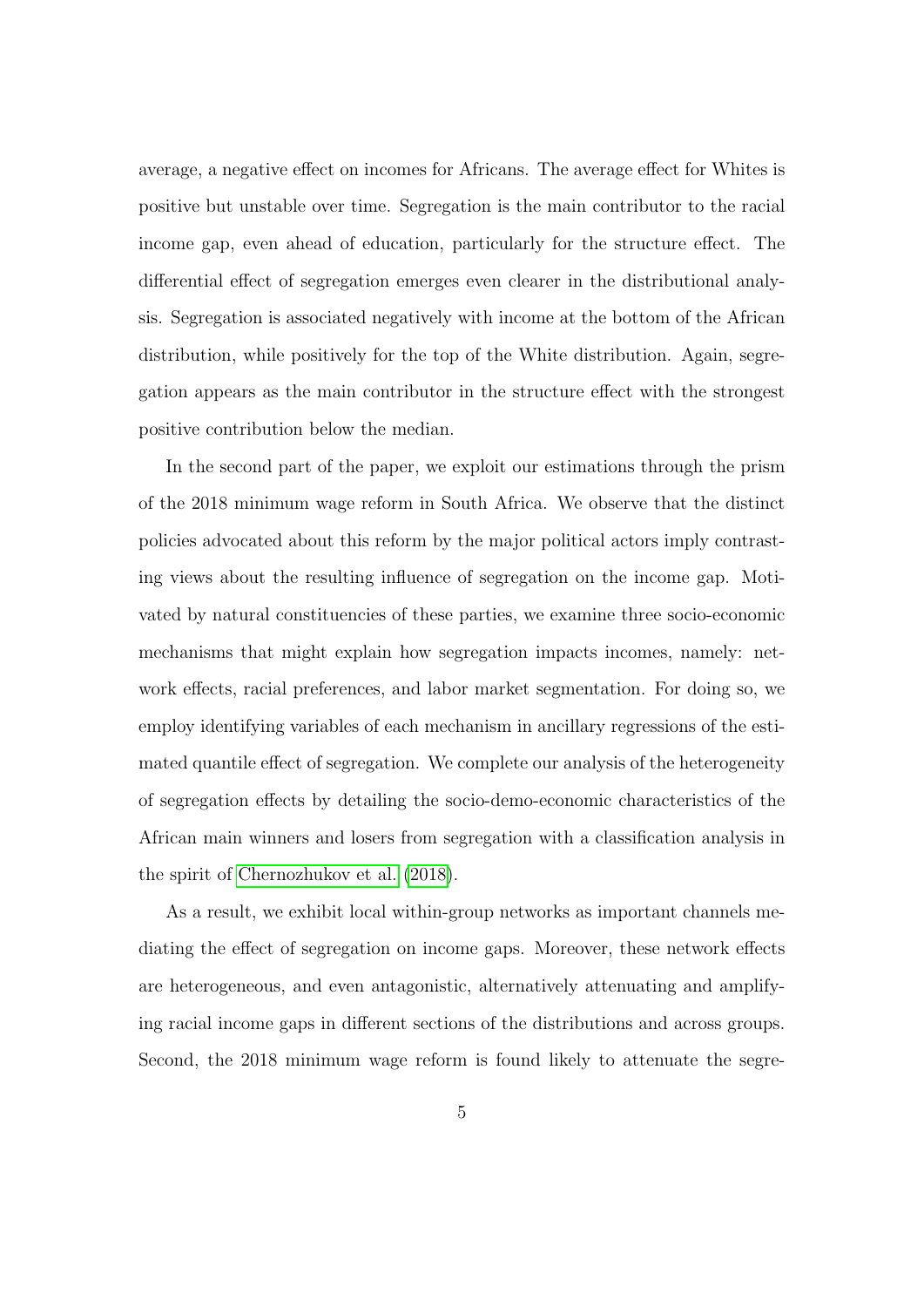gation influence on wages for Africans, in a fashion consistent with the political constituencies of the main political parties in this country. Last, a classification analysis points at gender differences, network effects, and unionship as important sources of heterogeneity between winners and losers of this reform. However, education is unlikely to matter much for heterogeneity as both winners and losers, on average, quit schooling without any diploma.

The remainder of the paper proceeds as follows: Section [II.](#page-6-0) discusses the potential economic channels through which segregation might affect income. Section [III.](#page-9-0) describes the measure of segregation and the inference problem in mean and distribution decompositions that some measures elicit. Section [IV.](#page-18-0) reviews segregation during Apartheid and the post-Apartheid trends of income inequality, and presents the data. Section [V.](#page-22-0) expounds on the results obtained by decomposing the mean income gap. Section [VI.](#page-26-0) extends the analysis to the entire income distribution. Section [VII.](#page-33-0) discusses the potential consequences of the 2018 minimum wage reform for the racial gap and segregation. This section also examines the potential socio-economic mechanisms conveying the effect of segregation on incomes. The last section concludes the paper.

#### II. How Segregation Relates to Incomes

#### <span id="page-6-0"></span>II.A. Individual Preferences for Segregation

In the housing market, segregation, through racial preferences, may transform neighborhoods into clubs and restrict the access to their amenities. In that case, individuals, when deciding where to live, take into account the racial composition of their targeted neighborhood. [Schelling](#page-57-1) [\(1971\)](#page-57-1) demonstrates that only a small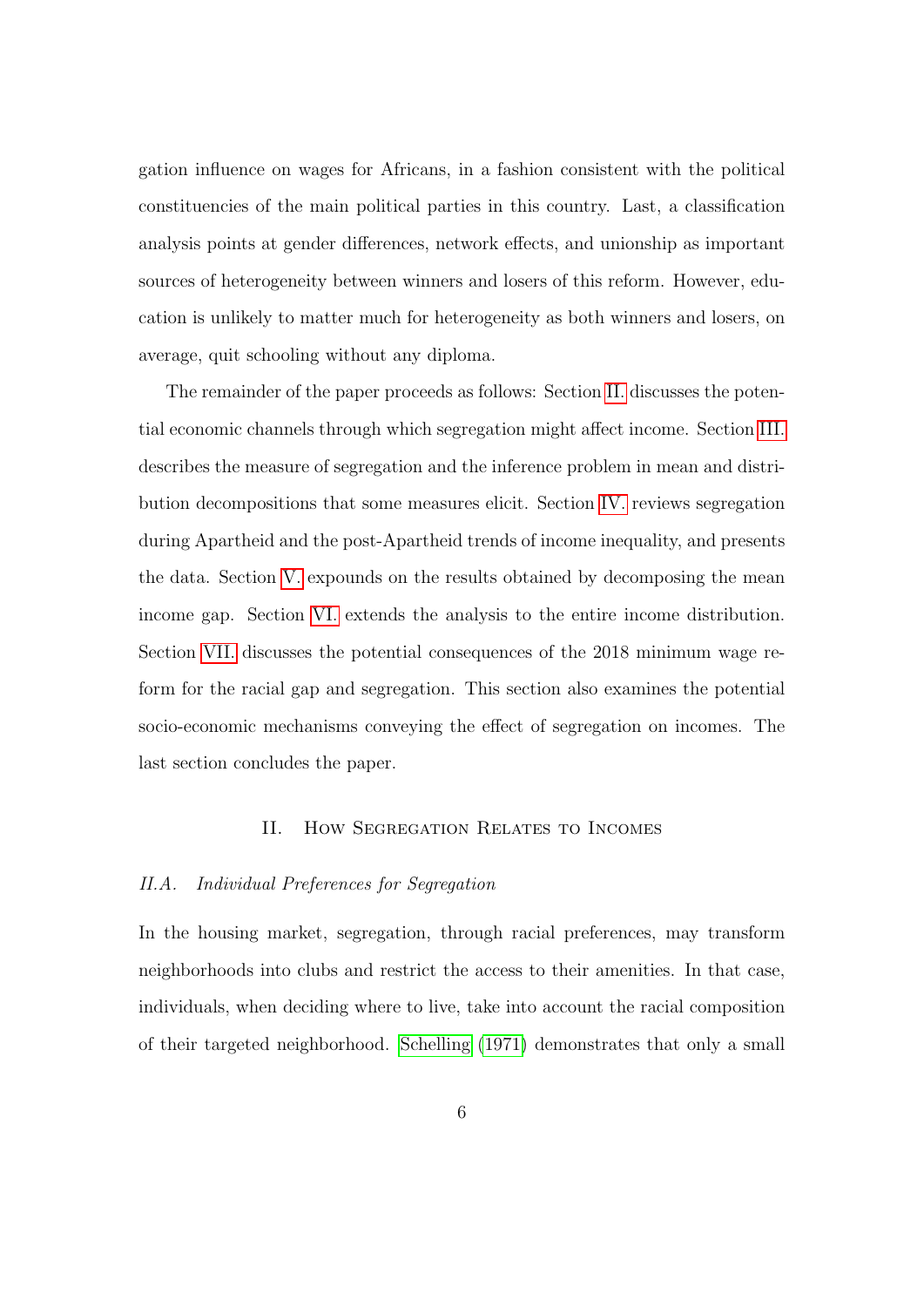preference for their own ethnic group is necessary to yield highly segregated local contexts. Realtors also play an important role. They can employ discriminatory tactics, such as redlining, because they are themselves racist or because they care for the racial preferences of their current or potential customers [\(Yinger 1986\)](#page-58-1). Once established somewhere, individuals will vote for their contribution to local public goods. [Alesina et al.](#page-52-2) [\(1999\)](#page-52-2) show that individuals in more diverse communities vote for less spending in education when it also benefits to the minority group. This may generate differences in human capital accumulation across neighborhoods through differences in education quality, which finally materializes into wage gaps. Consequently, local segregation and income levels should be correlated in that case.

This mechanism is amplified if there is already an initial correlation between income and segregation. This would be the case if racial groups are hierarchized by income. Besides, economic gaps between races may be at the origin of racial prejudice [\(Blumer 1958\)](#page-53-3).

#### II.B. Neighborhood and Peer Effects

Segregation may act on income through diffusion of labor-related behavior. Namely, individuals living in segregated areas may be more prone to develop specific work habits when they belong to some specific group and therefore to be subjected to group-specific income processes. For example, in the US, Black workers living in ghettos are sometimes believed to be characterized by tardiness, absenteeism, or unreliability, and this may be one reason for their lower incomes. [Wilson](#page-58-2) [\(1987\)](#page-58-2) claimed that it was inner-city isolation that generated bad work habits. In particular, there is some evidence of a 'ghetto culture' of bad habits that tends to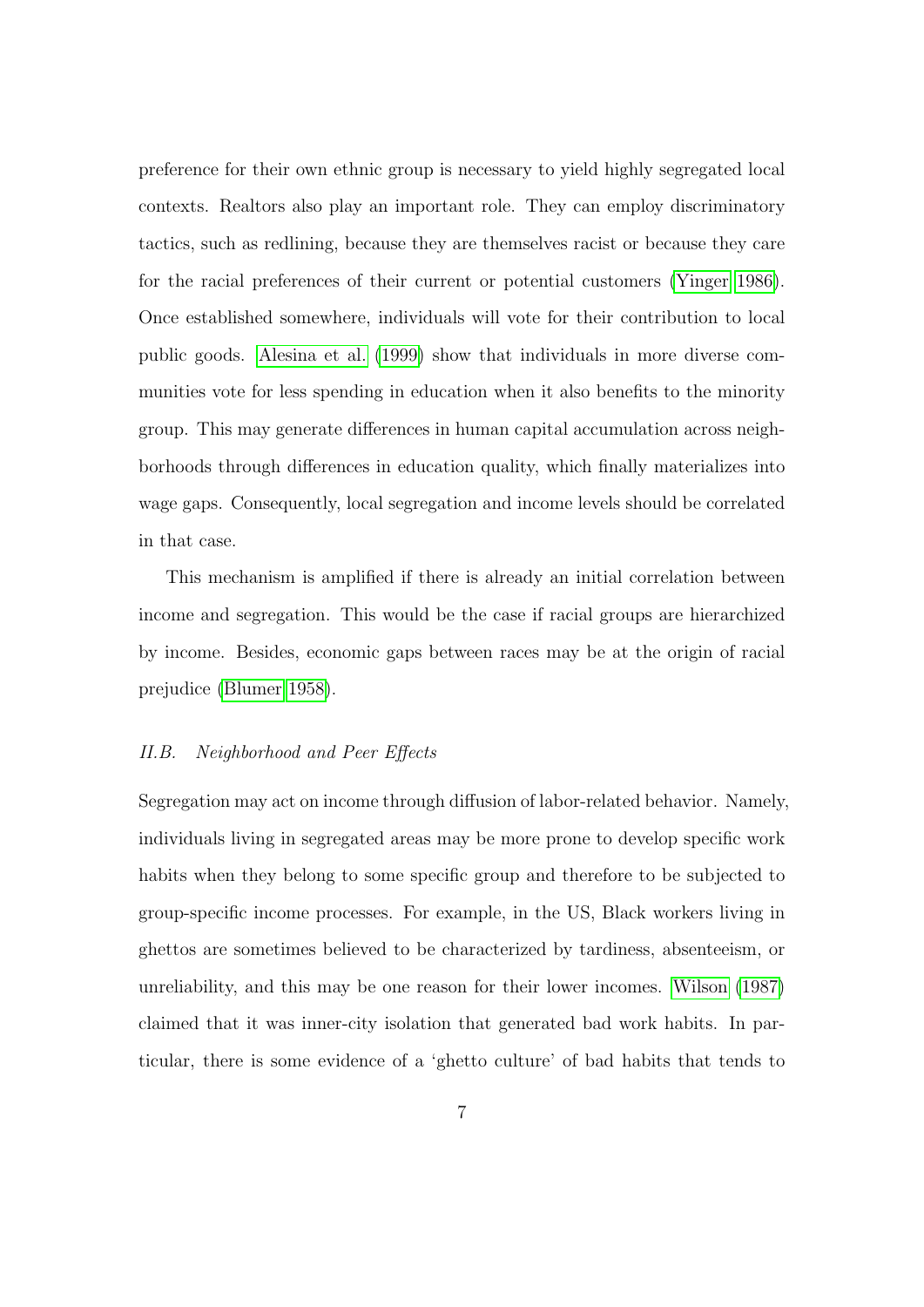reinforce these habits through social pressure. Even children often feel peer pressure to perform poorly at school. In these conditions, it may be difficult to escape unemployment and poorly paying jobs from within the ghetto. Bénabou [\(1993\)](#page-53-4) shows that neighborhood and peer effects can explain some individuals' low quality of work. If one's peers are defined in connection to ethnicity, then the isolation index that we use measures the extent of such social pressure. Besides, social pressure may foster bad practices in one group and good work habits in another, which may further pull apart the incomes of the two groups under segregation.

In addition, ethnic networks may provide differential access to jobs and work promotions [\(Magruder 2010\)](#page-56-2). In particular, local segregation against one group may limit its access to professional information obtained by other groups [\(Ioan](#page-55-5)[nides and Loury 2004\)](#page-55-5). Ethnically isolated individuals may have lower incomes, ceteris paribus, because their information set is smaller.

## II.C. Segmented Labor Markets, Capital Ownership, Trade Unions, and Spatial Mismatch

Segregation may generate earnings differentials across groups by contributing to the segmentation of the labor market [\(Dickens and Lang 1985;](#page-54-3) [Magnac 1991\)](#page-56-3). Entrepreneurs may pay lower wages to the discriminated group because they are themselves racist and perceive a cost of employing a minority worker [\(Becker 1957\)](#page-52-3). In addition, if racist entrepreneurs settle disproportionately in the same segregated areas, due to the proximity of an industrial park, for instance, then a correlation between local segregation and the wage gap across groups emerges.

Alternatively, racial discrimination from the employees, potentially sustained by trade unions, may serve as a device for protecting some insider workers' privi-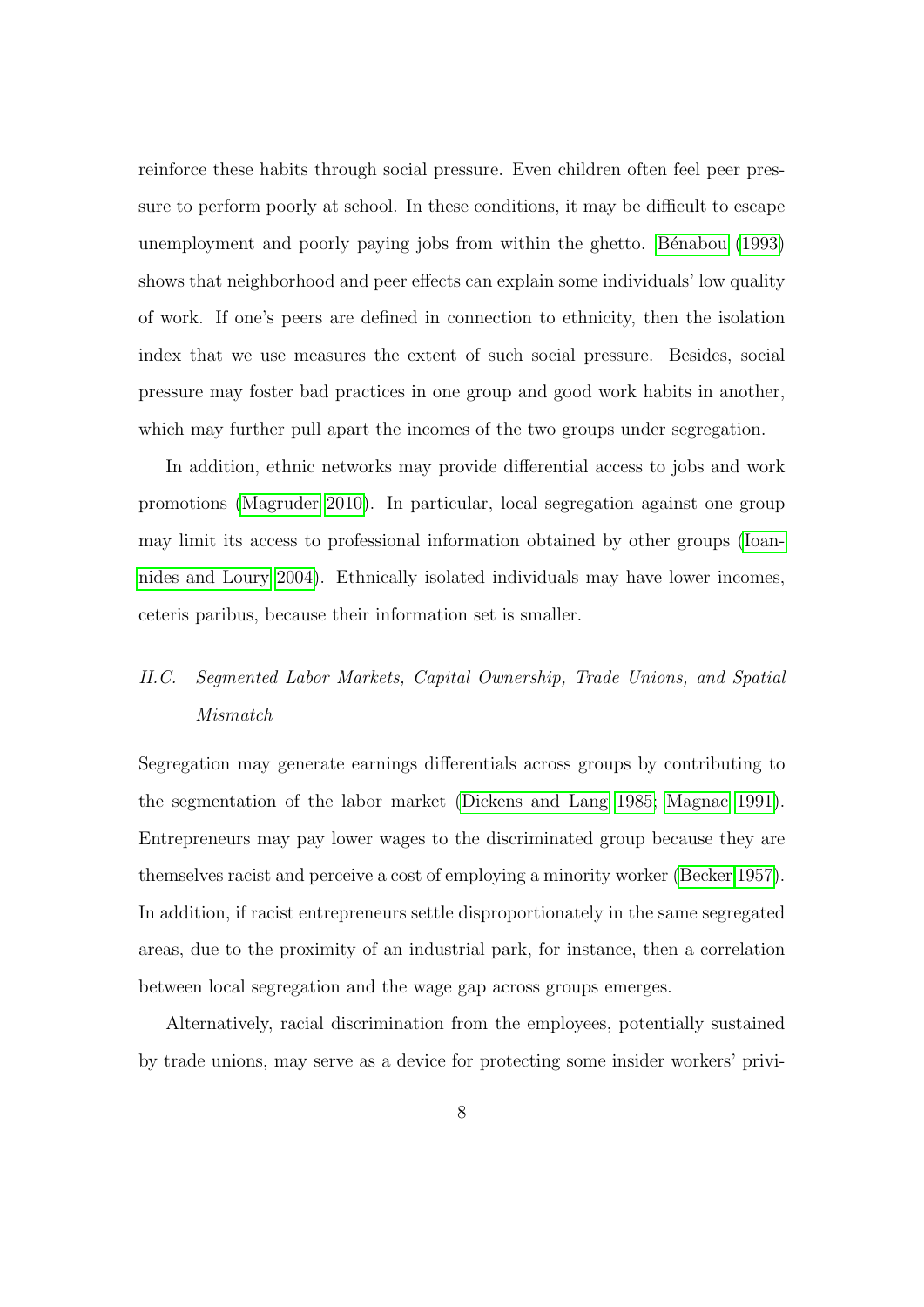leges and higher wages in the primary sector. Historically, this was the case in the mining industry in South Africa [\(Thompson 2001,](#page-58-3) chap. 4). White miners were collectively organized and had laws passed that gave them a monopoly on well-paid jobs in mines, whereas African miners could have done the same work for a small fraction of their wage. Segregation eases the formation of such collective action by facilitating coordination within politically proactive groups, and the exclusion of discriminated groups. In these conditions, once again, segregation and incomes correlates. Note that in post-Apartheid South Africa, trade unions instead strive at reducing the wage gap, yielding a negative correlation with segregation.

Even when racial discrimination is statistical, rather than taste-based, segregation may still contribute to segmenting the labor market by limiting the information about minority workers reaching recruiters, which again generates wage gaps correlated with segregation. Large differences in capital ownership (and human capital) across groups, as is the case in South Africa, would strenghten this mechanism.

Segmentation can be implemented through entry barriers and costs into the primary sector. Thus, segregation may affect income levels by forcing minority workers to live far away from job opportunities [\(Kain 1968\)](#page-55-0), thereby raising their search costs and commuting costs. In South Africa, post-Apartheid housing programs have been reinforcing the estrangement of many African workers from job opportunities for at least a decade [\(Bebbington et al. 2010\)](#page-52-4).

<span id="page-9-0"></span>Lastly, segregation may make traditional solidarity more salient by isolating them from the rest of the economy. For instance, in African communities, traditional redistribution within extended families, neighborhoods and kin groups, may discourage workers to search for well-paid jobs [\(Mhlongo 2019\)](#page-57-2).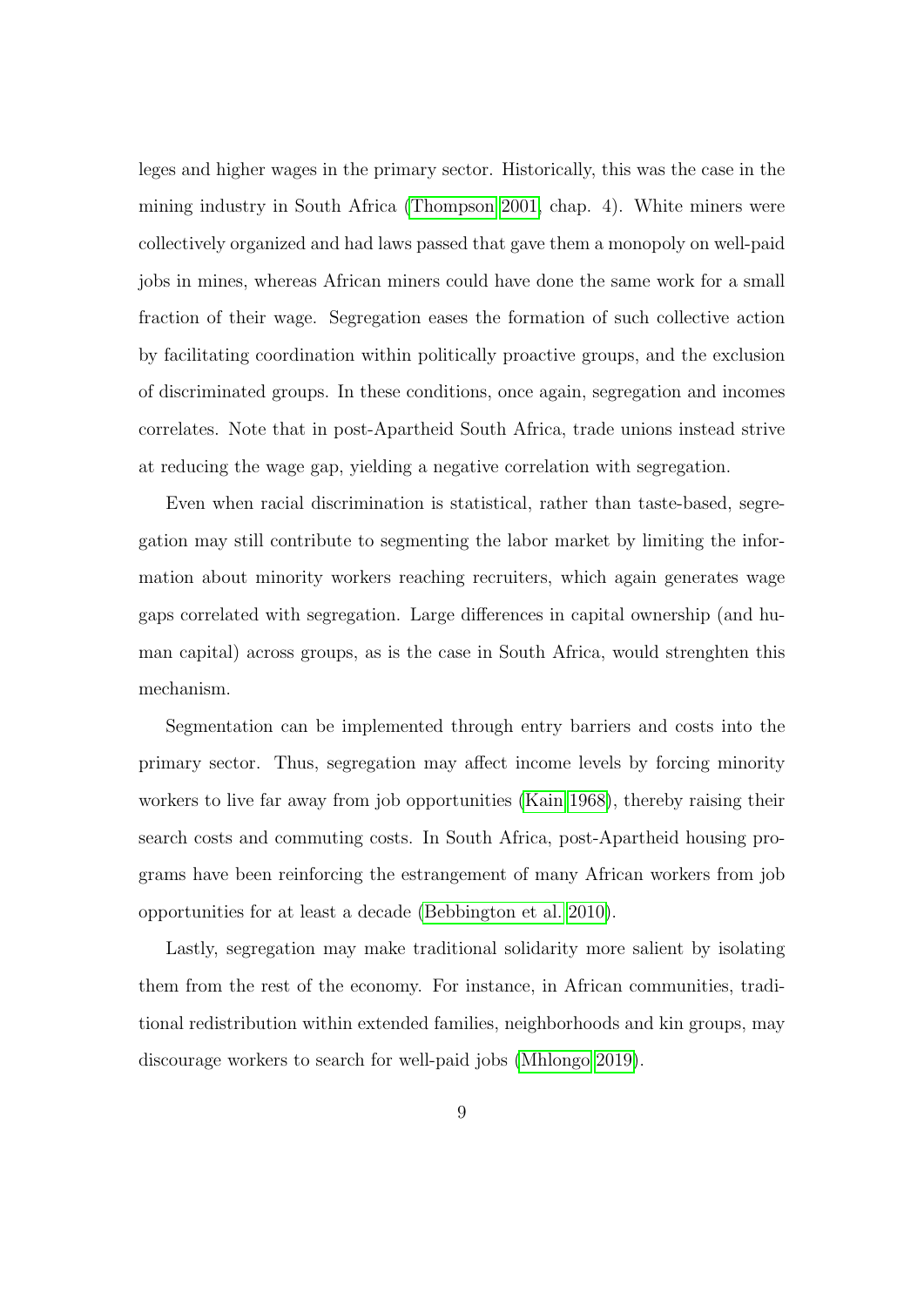#### III. Methodology

#### III.A. Measuring Segregation

#### 1. Segregation Indices

One often measures segregation as the propensity of individuals to live with similar peers separately from other groups. The most standard measures assume a parti-tion of the city<sup>[1](#page-1-0)</sup> as given and use information on the subdivision of the city's population to compute an index. [Massey and Denton](#page-56-4) [\(1988\)](#page-56-4) propose considering five dimensions of segregation: evenness, exposure, concentration, centralization, and clustering. In this paper, we focus on evenness and exposure for several reasons. First, they are, by far, the most popular approaches in the segregation literature. Second, the other dimensions appear less specific to the notion of segregation, less politically salient, and may require fine-gridded data, which are typically not available.

Evenness refers to the degree of overlap between the spatial distributions of the two groups. The most common index in the empirical literature on segregation is the Dissimilarity Index, which quantifies the proportion of the minority group that would have to relocate to achieve an equal spatial distribution. Its formula in the case of two groups, say Africans and Whites, for a partition of the city into a set I of locations, is:

$$
Dissimilarity = \frac{1}{2} \sum_{i \in I} \left| \frac{White_i}{White_{Population}} - \frac{African_i}{African_{Population}} \right| \tag{1}
$$

<sup>1</sup>Segregation measures can also consider the country level. We will use the 'city' vocabulary in the remainder of this paper, as residential segregation is typically discussed at the city level.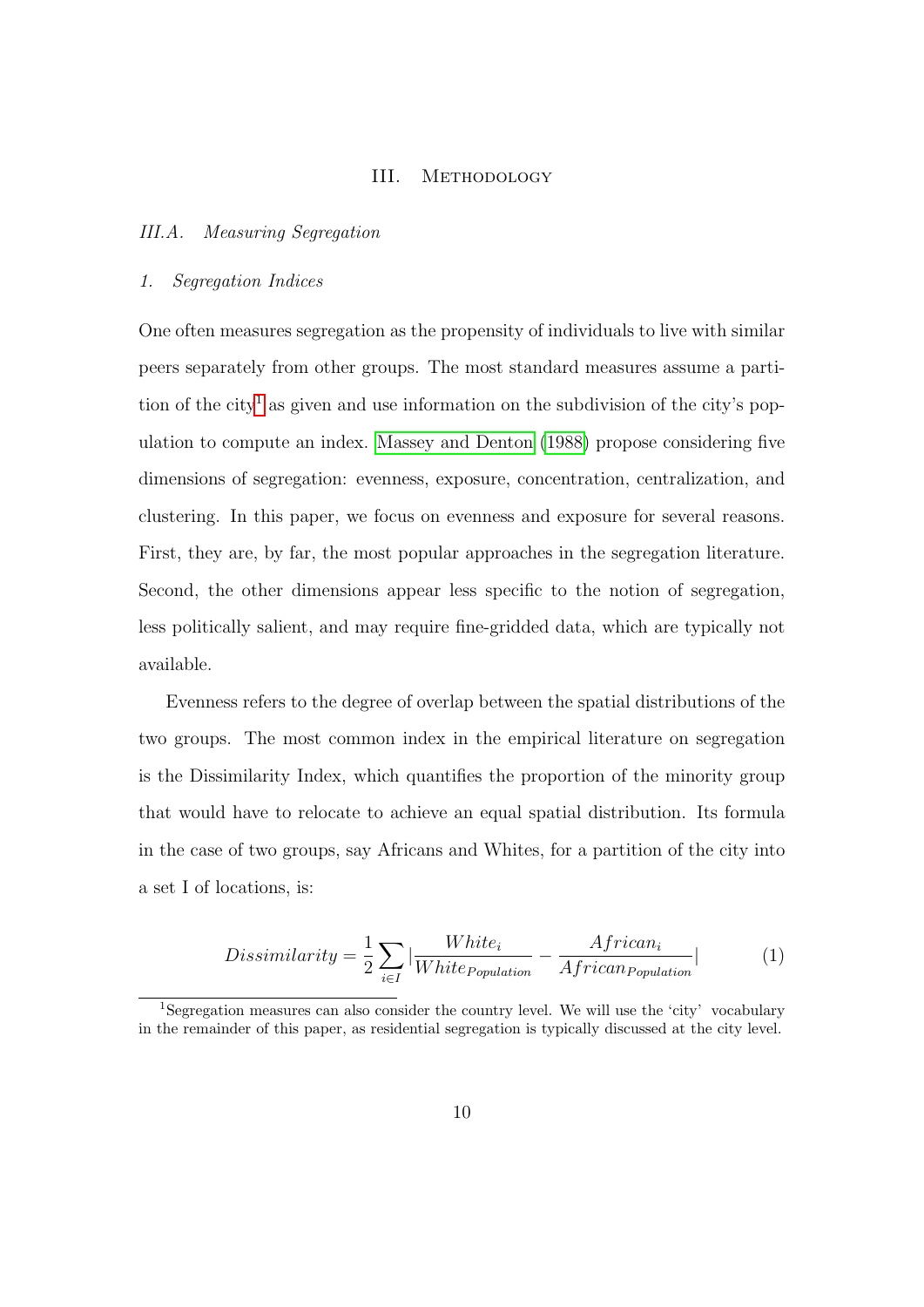where  $Group_i$  is the number of Group individuals in location i,  $Group_{Population}}$  is the total number of Group individuals in the population, and the two groups are Africans and Whites.

In contrast, exposure measures the degree of potential contact between the two groups. One widely used measure of exposure is the Isolation index, which measures the probability of interacting with a member of the same group. Its formula, for example, for a White individual is:

$$
Isolation = \sum_{i \in I} \frac{White_i}{White_{population}} \frac{White_i}{Total_i}
$$
 (2)

where  $Total<sub>i</sub>$  is the total population of location i.

Since we cannot observe the local network structure, our approach is pragmatic and relies on the Isolation index. Beyond its attractive axiomatic properties, $2$  this choice is motivated by econometric identification assumptions that are discussed below.

#### III.B. The Contribution of Segregation to an Income Decomposition

#### 1. General Issues

A central aim of this paper is to quantify the relative contribution of segregation to income gap distribution. Oaxaca-Blinder decompositions help quantify additive contributions of variables to the relationship between factors and outcomes. They often suggest explanations by factors or reciprocal links between outcomes and factors. As is typical in decomposition approaches [\(DiNardo et al. 1996;](#page-54-4) [Sherer 2000\)](#page-58-0),

<sup>2</sup> It is notably asymmetric [\(Massey and Denton 1988\)](#page-56-4) and respects the Independence and School Division properties [\(Frankel and Volij 2011\)](#page-55-6).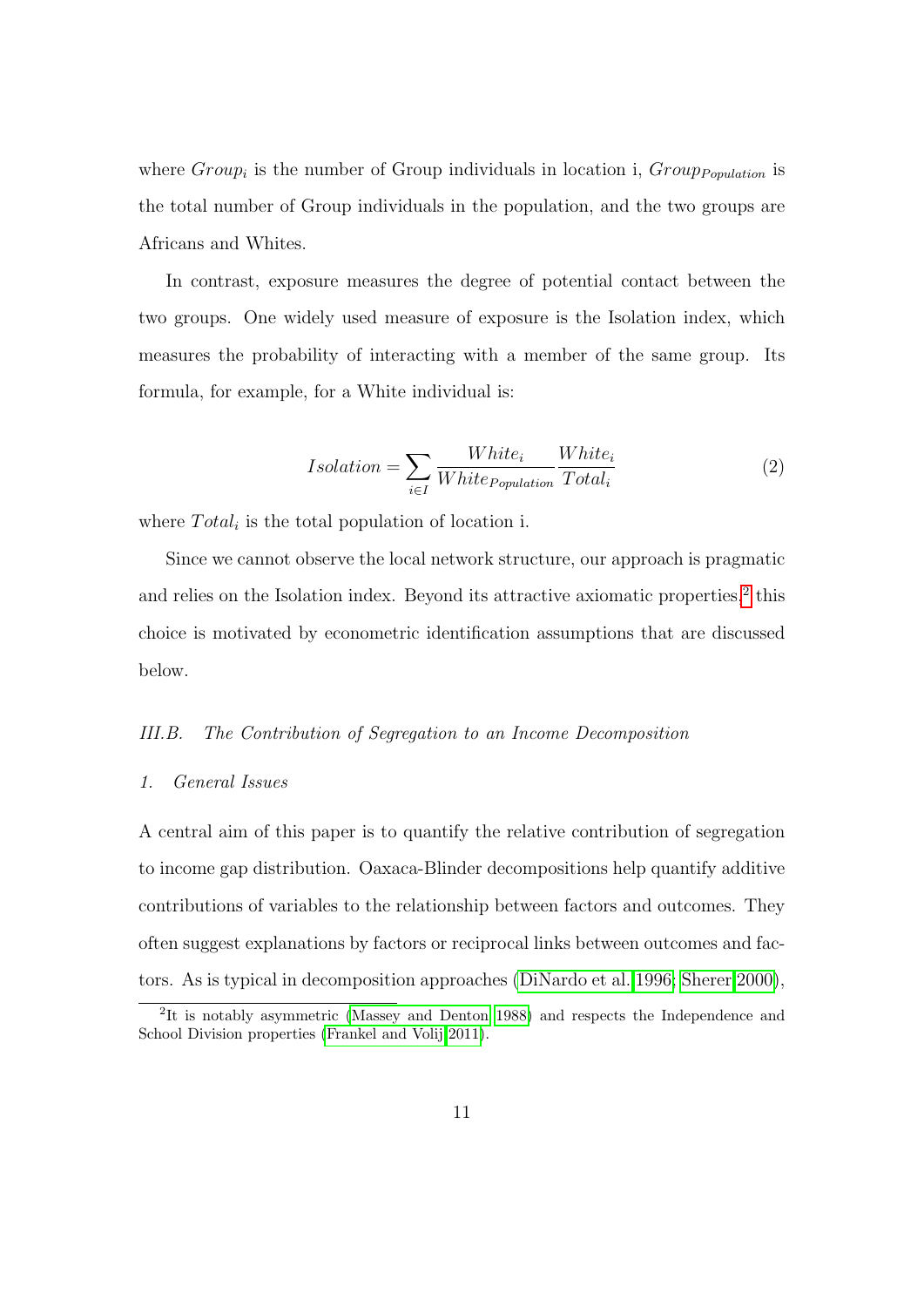selection or endogeneity issues are not addressed and there is no causal interpretation of the decomposition, in general. The role of decomposition methods is to provide an initial, preliminary examination of the data, perhaps before specifying a causal or a theoretical model that would include factors found with substantial contributions. This descriptive-predictive approach is endorsed, for instance, in the survey of [Fortin et al.](#page-55-4) [\(2011,](#page-55-4) pp. 96-97) on decomposition methods.

In a linear setting, the difference in mean outcome  $Y$  between two groups,  $A$ and B, is usually decomposed as follows:

$$
\mathbb{E}[Y_A] - \mathbb{E}[Y_B] = (\mathbb{E}[X_A] - \mathbb{E}[X_B])\beta_A + \mathbb{E}[X_B](\beta_A - \beta_B)
$$

where the composition effect,  $(\mathbb{E}[X_A] - \mathbb{E}[X_B])\beta_A$ , stems from the average difference in the characteristics  $X$  between the two groups, and the structure effect,  $\mathbb{E}[X_B](\beta_A - \beta_B)$ , comes from the difference in the coefficients  $\beta$  between the two groups [\(Jann 2008;](#page-55-7) [Fortin et al. 2011\)](#page-55-4). In particular, this simple adding-up property is automatically satisfied in the above standard Oaxaca-Blinder decomposition that relies on linear regressions to describe the means of the compared distributions. This is also the case when examining unconditional quantiles with RIF regressions because the last stage of their estimation is a linear regression. Each of the expectations and parameter vectors that appear in the above decomposition must be estimated from some dataset, which may involve usual sampling, estimation, specification, and measurement errors. In that sense, we examine the potential specification error associated with the usual omission of the segregation variable.

More generally, decompositions allow some quantitative assessment of the rel-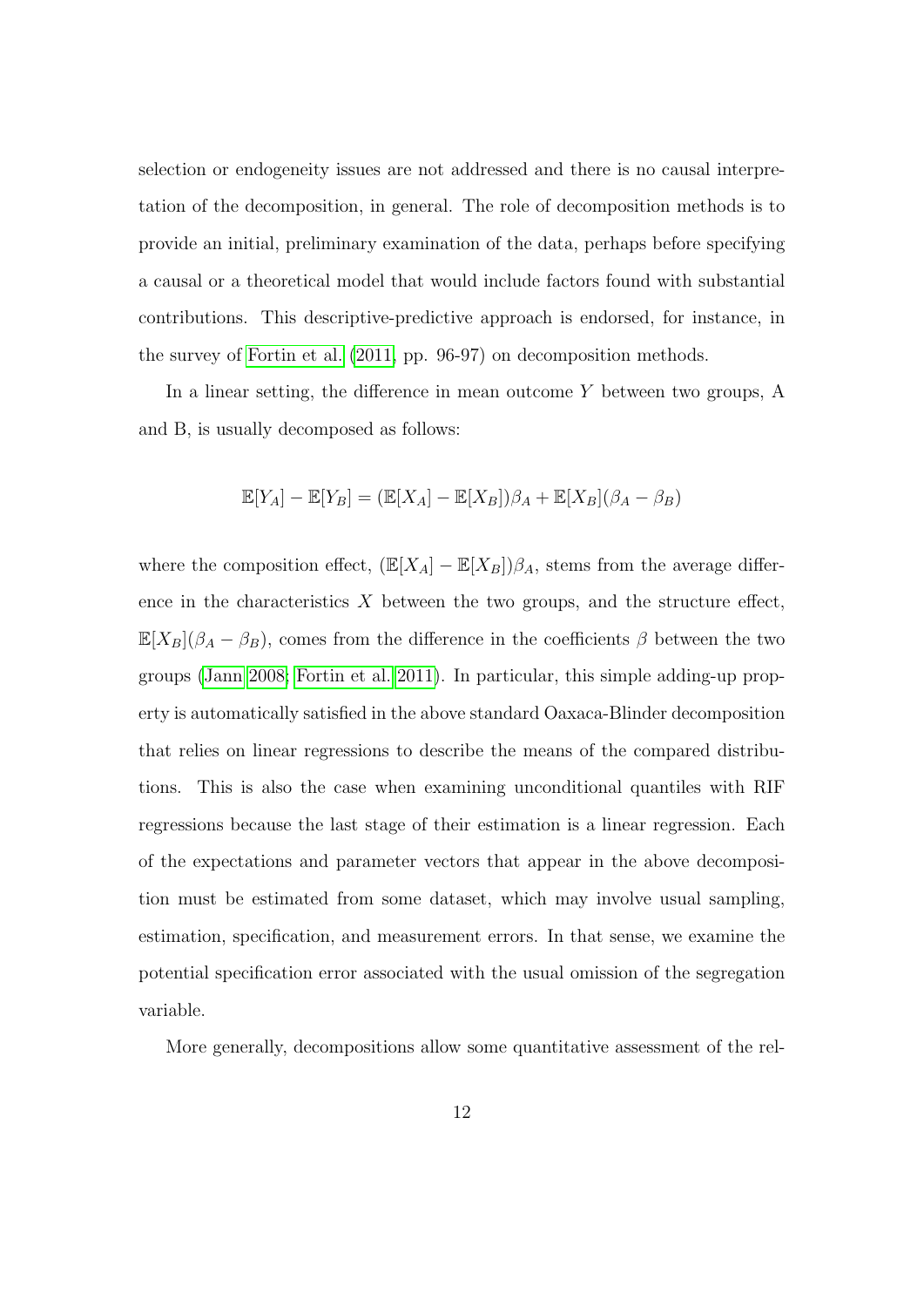ative size of the covariates' contributions to the gap between the distributions of two groups. In this paper, we are interested in the contribution of the local segregation variable, while controlling for essential explanatory factors of earnings: the education and experience of the individuals. A debatable, albeit rather common, interpretation of the structural component is as a measure of the discrimination in the labor market.[3](#page-1-0)

#### 2. The Contribution of Segregation

However, if we directly include as a regressor in a linear equation a segregation measure that is specific to the location (such as the Dissimilarity Index), not to the group, it is no longer clear what the composition effect will capture. Indeed, any such fixed regressor at the location level may be highly correlated with local fixed effects. Then, there is a risk that incorrect shares of the gap between the two groups will be attributed for the composition and structure effects. Moreover, it would also amalgamate symmetric situations that describe different contexts. In South Africa, and for analyzing the link between segregation and income, an all-African township is clearly different from an all-White suburb.

As we need an asymmetric measure of segregation,<sup>[4](#page-1-0)</sup> we primarily use the Isolation Index. Since, in our application, segregation is measured using the initial information taken from the 2001 Census and is fixed for all individuals, it is consistent with the idea that segregation may act on income over relatively long run.

<sup>&</sup>lt;sup>3</sup>For instance, [Sherer](#page-58-0) [\(2000,](#page-58-0) p.319), referring to the structure effect, states that: "To determine the extent to which earnings differentials represent labour-market discrimination, Blinder-Oaxaca decompositions are constructed using the output from OLS earnings regressions.".

<sup>&</sup>lt;sup>4</sup>In the words of [Frankel and Volij](#page-55-6) [\(2011\)](#page-55-6) (p.6): "Although [Symmetry] is a standard property which is satisfied by most indices, it may not be suitable for work that focuses on the problems that face a particular ethnic group. For instance, if one is interested in the social isolation of blacks from all other groups, then one may prefer an index that treats blacks differently."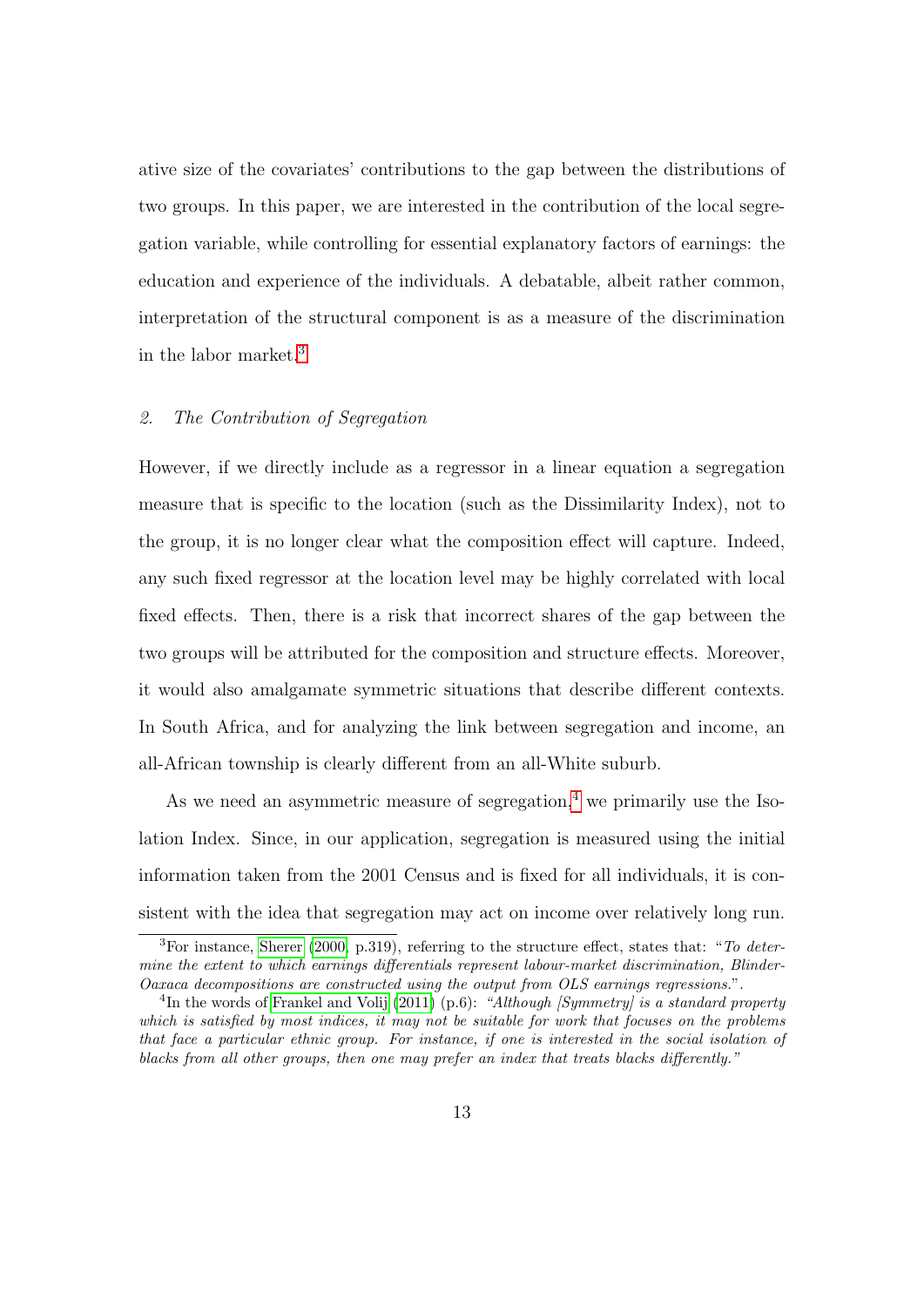This allows the measure of segregation to be the same in the two studied periods.

#### III.C. Econometric Strategy

Technically, our approach is based on assessing how a given variable contributes to the distribution gap between two groups for another variable. This endeavor stands as a preliminary stage prior to potential studies of structural and causal effects linking the two variables. Our empirical application is the contribution of segregation to the African-White wage gap in South Africa. Performing a thorough distribution decomposition and scrutinizing the heterogeneity of segregation effects will allow us to uncover patterns that remain hidden in mean analyses and traditional Mincer equations. In particular, we will obtain hints at socio-economic segregation mechanisms that explain income differences between socio-ethnic groups.

The approach is attractive when one considers that any model is a partial summary of the reality, which typically includes only a few relevant and important variables. However, during an investigation, an initially simple model can be replaced by a more sophisticated model in further stages. Often, the specification of the latter model may benefit from the estimation results of the former one. This paper similarly deals with a preparatory statistical examination of the data using refined decomposition methods.

Most models used in the literature are composed of a deterministic equation and an additive error. The deterministic component is often inspired from theoretical reasoning. For example, the celebrated Mincer equation model can be based on human capital investment decisions specified through a simplified while explicit theory. In other cases, the model emerges from merely observing empirical regularities in data for several variables, and from more or less conceptualized intu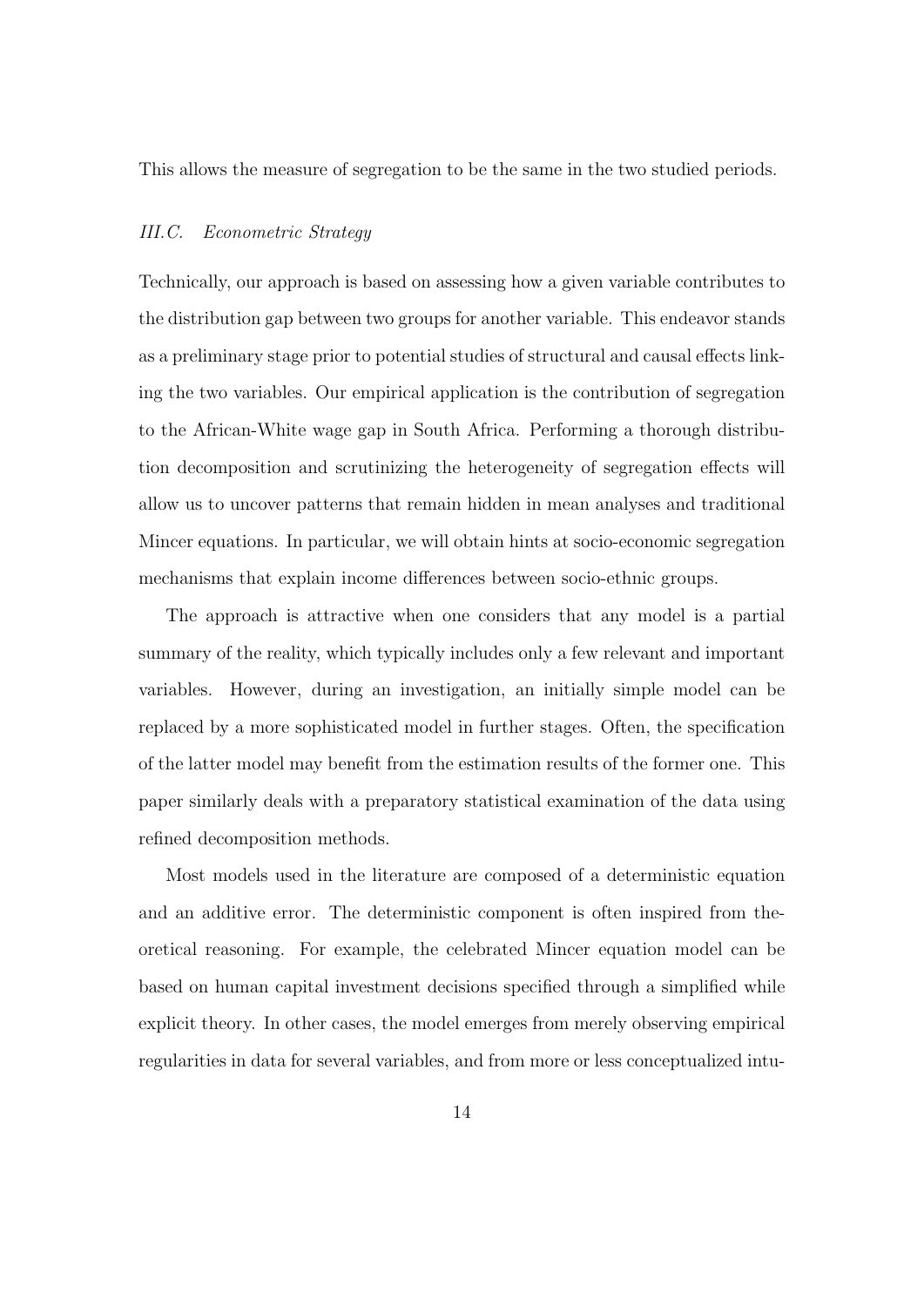itions about plausible links between these variables. However, except for the most extreme structural modelling, the summoned theory only sketches the estimated relationship that is typically completed by using additional intuitions that are not always firmly established. Therefore, there is room for preliminary analyses that narrow down subsequent model specification, including with respect to the list of explanatory factors and the potential socio-economic mechanisms.

An explanatory model examines how some variables influence others. Usually, precise hypotheses are assumed about the shape of the deterministic component and restrictions on the error terms. The models that do not focus on how some variables influence others are usually called 'descriptive'. Here, our approach is intermediary between well and fully-specified explanatory models and purely descriptive models. Namely, we are interested in the link between a dependent variable (the wage rate of workers) and diverse independent variables, with a strong concern for one of them (the segregation variable). However, as is common in decomposition approaches, we keep the model specification incomplete with regard to the semi-parametric restrictions imposed on errors, for which we remain agnostic.

In our application, the deterministic component is a Mincer wage equation that is completed by the linear effect of a local segregation index, and this separately for each group of interest (Africans and Whites). The error component may arise from several sources: omitted factors, measurement errors, misspecification of the functional form, variations in the relationship across subpopulations or time, optimization errors when the estimated equations are derived from rational decision models...

In these conditions, the absence of semi-parametric restrictions implies that the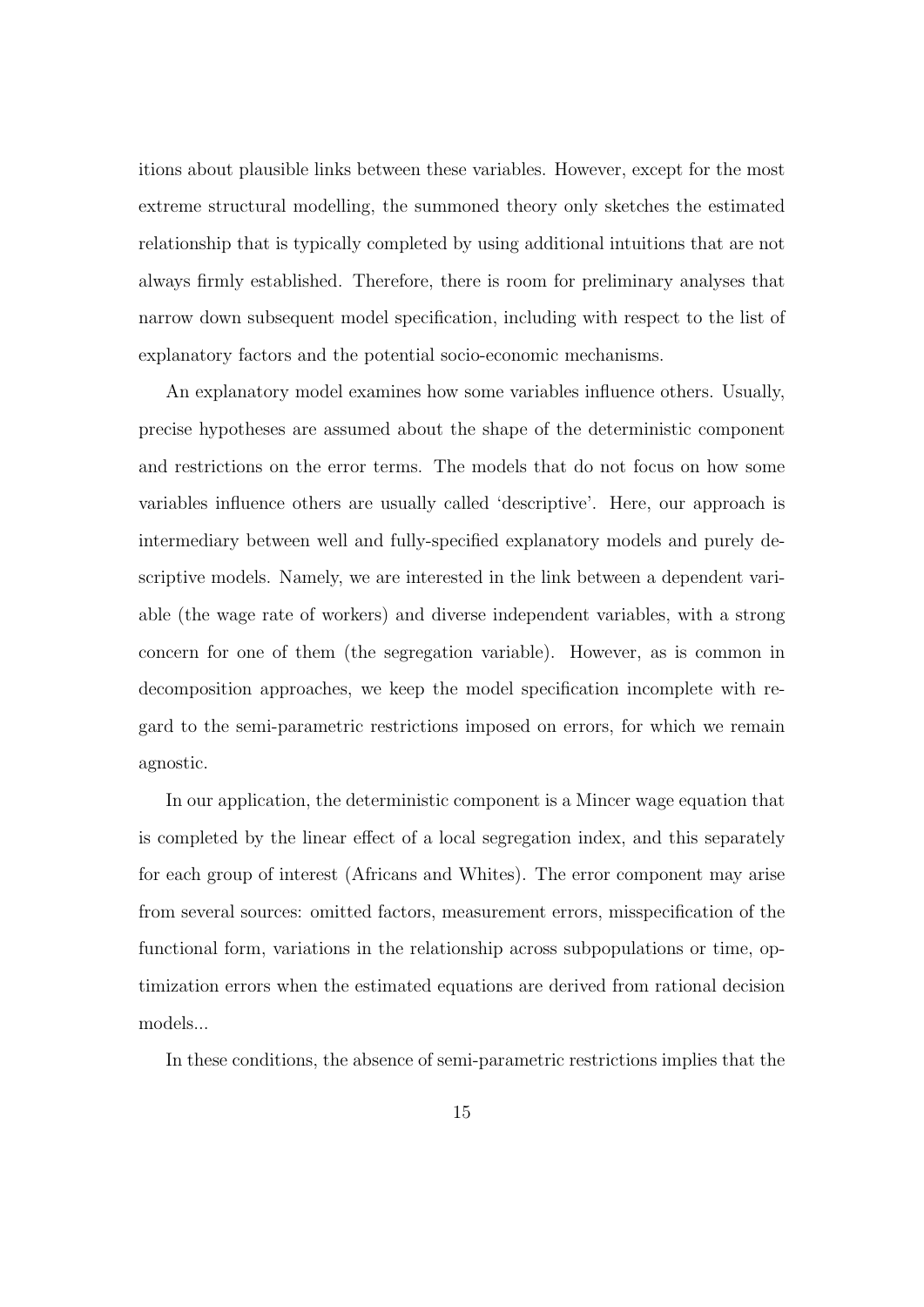convergence point of most estimators of the model parameters should be indeterminate. This allows for biases that may arise in ensuing, while so far unspecified, structural or causal models, that could be associated to measurement, endogeneity or selection issues, but are hard to model or correct from the broad starting point of an investigation. However, at this early stage, these nuisance patterns cannot be precisely identified. In this regard, decomposition methods, which are agnostic on error restrictions, have the advantage of relaxing the dependence of the estimation results on uncertain and often controversial identification hypotheses, while keeping open the possibility of interpretations including the above estimation concerns. Finally, as they offer a common ground to alternative structural models, decomposition results may be of interest in themselves.

Of course, inference is still possible, although around the unspecified probability limit of the used estimator. In particular, the estimated contribution of a given variable to the decomposition may include influences that would appear as biases in structural models with endogeneity (or selection) issues. However, it is still of interest to highlight factors with substantial structure or composition contributions in decomposition analyses. Indeed, this may provide hints not only about their explanatory power, but also about their association with missing correlated factors.

We provide in the Online Appendix an example of sensitivity analysis to potential endogeneity effects, by considering an augmented Mincer model where segregation is instrumented by a quadratic polynomial of the number of rivers between and within municipal districts, as in Cutler and Glaeser (1997). Even though a proper structural model should be more complicated, and may include diverse socio-economic mechanisms as discussed above and below, the estimated diagnoses suggest that potential endogeneity issues may not much perturb most of our de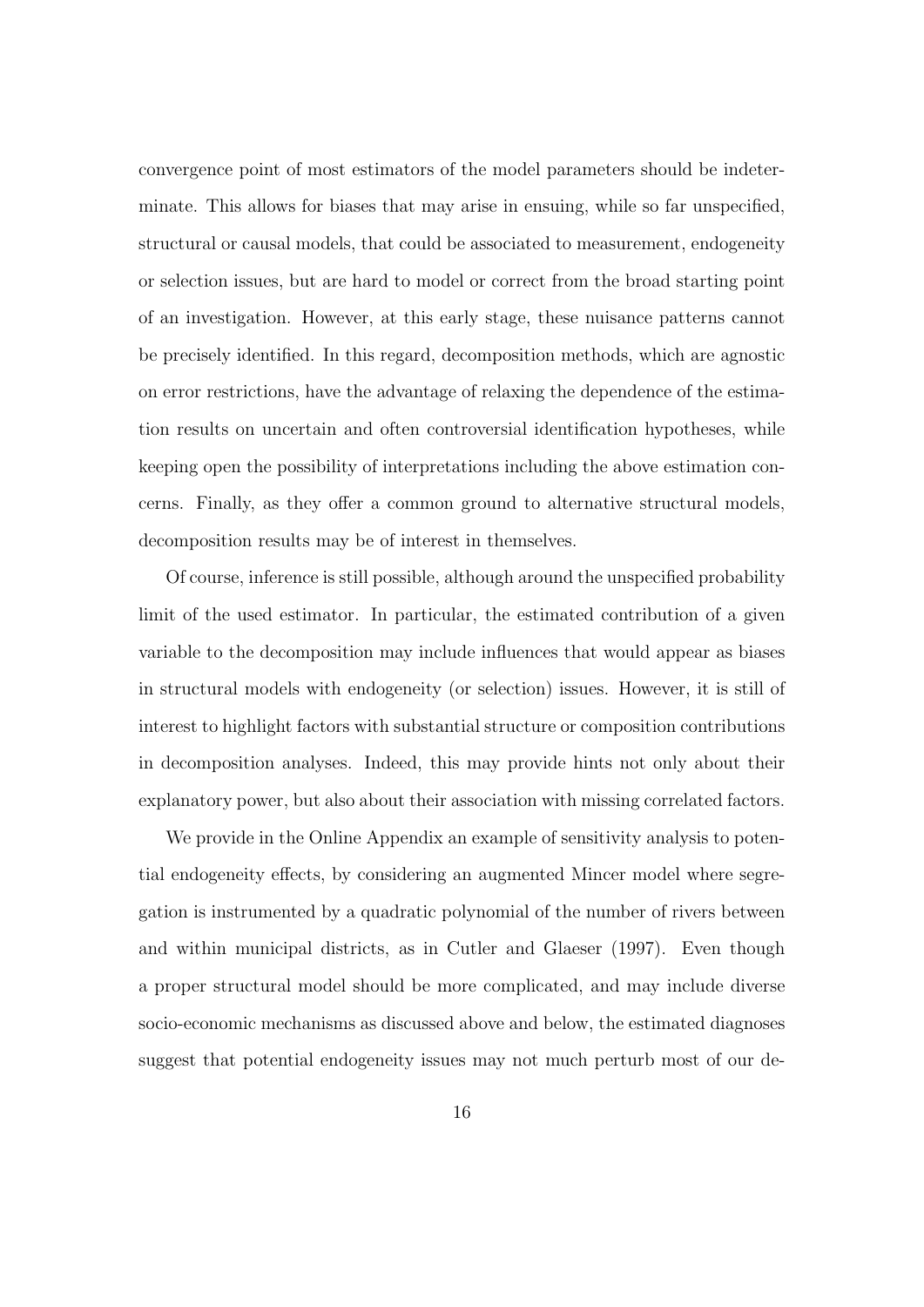composition results. Moreover, as we use segregation levels observed in 2001 for both waves (2008 and 2014), the time lag mitigates a potential feedback that could arise from wage expectations. As a consequence, we will refrain from emphasizing correlated missing factors interpretations in our comments, although they remain a possibility.

Moreover, in structural studies of wages, a typically encountered concern is selection by labor market participation. Here, this issue would extend to the differential migrations of racial groups to their preferred or constrained neighborhoods. However, attempts to correct directly for general selectivity issues in decomposition methods have been found unpromising, in part because of limited identifying information for selection, but also because the specification of the selection process would require much more precise, and therefore risky, assumptions in decomposition settings than merely stating a list of variables.

Nonetheless, by imputing plausible wages for non-participants with rules akin to the ones used in [Neal and Johnson](#page-57-3) [\(1996\)](#page-57-3), we found clues that, in a basic structural Mincer model augmented with segregation, selectivity through labor market participation may matter. Additionally, [Leibbrandt et al.](#page-56-5) [\(2010a\)](#page-56-5) also provide evidence of the importance of such effect on the South African income gap. Therefore, the purely socio-economic interpretation of our results should probably be interweaved with selection effects potentially correlated with segregation features. Nonetheless, we often choose to bypass their discussion not only because we have little solid evidence about selection, although our main results seem to persist, but also for a convincing treatment of selection issues would require structural hypotheses.

In these conditions, our first objective is to assess the size of the contributions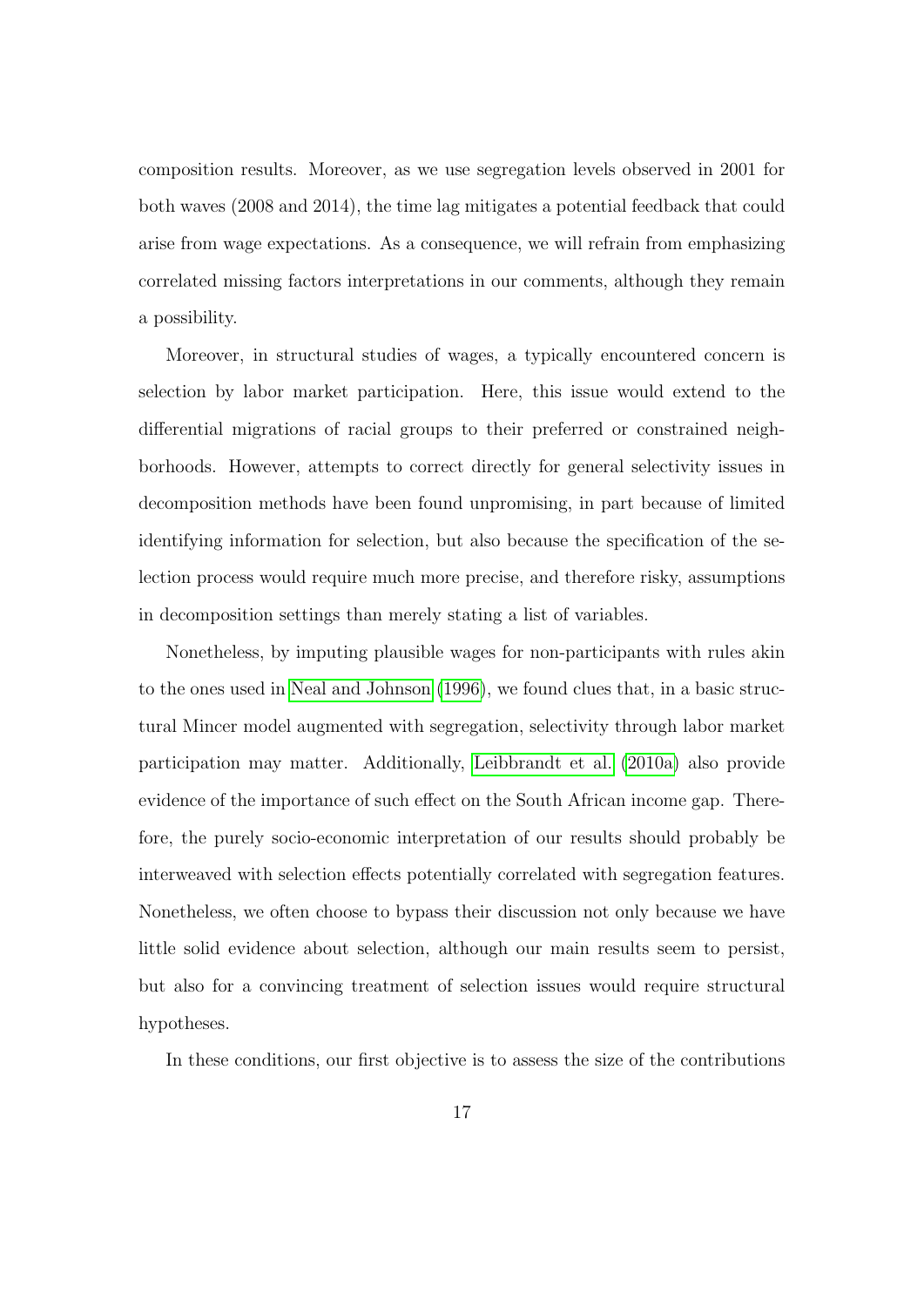of segregation to the structure and the composition effects in a gap decomposition analysis for different within-group wage quantiles. Comparing quantiles for two groups is consistent with viewing these groups as somewhat distinct societies, and defining the relative wage rank of each individual in his own group (as opposed to absolute wage levels).<sup>[5](#page-1-0)</sup> Obviously, if the segregation contributions are found negligible, there will be little motivation to develop structural modelling by incorporating segregation variables to wage determination models. In the opposite occurrence, our second purpose is to generate hints about explanations or selections by exploring the heterogeneity of the segregation effects. We proceed with this by running regressions of the previously estimated heterogenous effects of segregation on racial wage gaps so as to explore the roles of networks, labor market segmentation and racial preferences. In an attempt to capture hidden political and economic processes, this is also performed for wage intervals bounded by minimum wage policy proposals, respectively supported by the main political parties in South Africa. Finally, we will identify the characteristics of the subpopulations that suffer and benefit the most from segregation through their wages.

#### IV. CONTEXT AND DATA

#### <span id="page-18-0"></span>IV.A. Segregation in South Africa

There is a long history of racial segregation in South Africa [\(Thompson 2001\)](#page-58-3). 'Color bar' discriminatory legislation, against Africans and other non-White inhabitants, was in force from the early days of the Union of South Africa. This culminated during the Apartheid period, which was a nationwide social policy

<sup>&</sup>lt;sup>5</sup>Therefore, this differs from analyzing absolute poverty profiles across ethnic groups in South Africa, as in [Leibbrandt et al.](#page-56-0) [\(2010b\)](#page-56-0).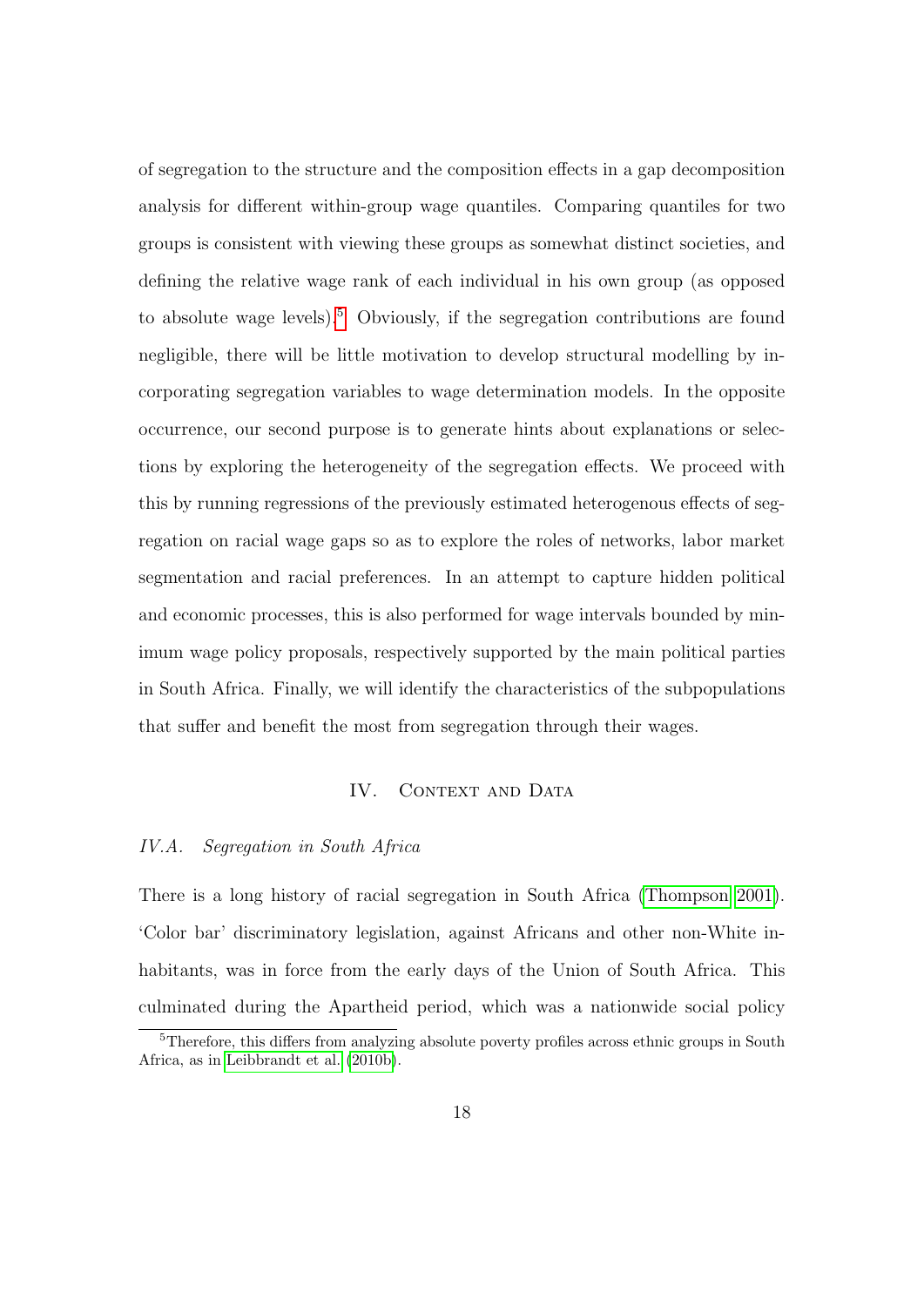of separate development supported by the Afrikaner minority [\(Thompson 2001,](#page-58-3) Chap. 5-6; [Giliomee 2003\)](#page-55-8). The 1950 Population Registration Act categorized and recorded racial identities on individual identification documents into 'Blacks', 'Whites', 'Coloureds' and 'Indians'.[6](#page-1-0) The 1950 Group Area Act allocated separate settlement regions to distinct races. A permit was needed to cross the internal borders of racial regions, which contributed to stabilizing the population composition of each region. Under the 1953 Reservation of Separate Amenities Act, the different races had access to separate hospitals, universities and other public amenities. The 1953 Bantu Education Act introduced separate schools for different races. Over time, several additional laws restricted a citizen's travel within the country. In practice, Africans were often excluded from cities and towns, unless they could justify their presence there with a work permit. Although spatial racial segregation has clearly declined since the end of the Apartheid in 1994, it remains very common de facto and would not fail to strike any casual observer traveling across the country. The coincidence of these facts, along with the history of discriminatory remuneration practices along ethnic lines, suggests that different work compensation rules, notably with respect to ethnicity, may have been implemented in low- and high-segregation areas.

#### IV.B. Racial income gaps in South Africa

At the demise of Apartheid in 1994, people's aspirations and expectations turned toward greater economic equality and improvements in their standards of living. However, the following decade was instead characterized by increasing inequality

<sup>6</sup>We employ these categories, except replacing 'Blacks' with 'Africans' as, in the post-Apartheid South Africa, 'Blacks' refers to all the non-Whites groups together.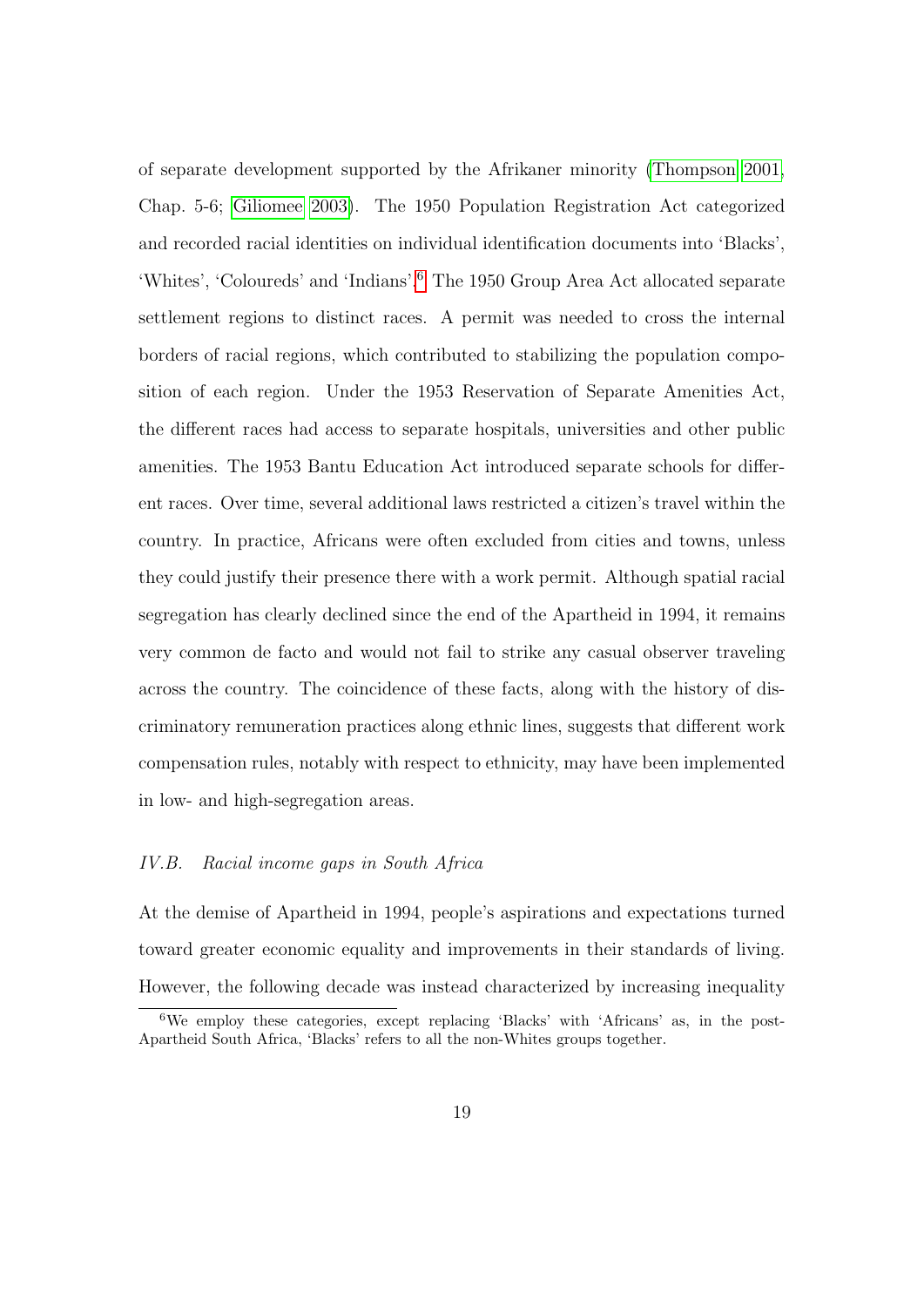[\(Leibbrandt et al. 2012\)](#page-56-6), poverty traps [\(Adato et al. 2006\)](#page-51-0), and anti-poor growth [\(Ozler 2007\)](#page-57-4). South Africa is one the most unequal countries in the world, with especially large racial gaps in living conditions.

Over the 1993-2008 period, aggregate inequality increased (Agüero et al. 2007; [Leibbrandt et al. 2012\)](#page-56-6). By contrast, [Statistics South Africa](#page-58-4) [\(2017\)](#page-58-4) notes that while the Gini index modestly declined from 0.72 to 0.68 over the period 2006-2015, it has remained stable since 2009. Most of this increase in aggregate inequality is associated with an increase in within-group inequality [\(Leibbrandt et al. 2012\)](#page-56-6), especially for Africans ( $O$ zler 2007). Despite an initial reduction in within-group inequality after 2006, by 2015, every group had nearly returned to its original level [\(Statistics South Africa 2017\)](#page-58-4). On the other hand, evidence regarding betweengroup inequality is rather scarce. [Leibbrandt et al.](#page-56-0) [\(2010b\)](#page-56-0) find an increase in between-group inequality, whereas [Leibbrandt et al.](#page-56-6) [\(2012\)](#page-56-6) report a decreasing contribution of between-group inequality to aggregate inequality. However, this is relative to an extreme maximal counterfactual, which does not imply that betweengroup inequality, in absolute terms, has decreased. Finally, the emergence of an African middle class is a major novelty in the South African society [\(Statistics](#page-58-4) [South Africa 2017\)](#page-58-4). However, the size of the phenomenon might have been overestimated [\(Bhorat and Khan 2018\)](#page-53-5).

#### IV.C. Data

Our data source is the National Income Dynamics Study (NIDS hereafter), which is an individual panel data survey conducted every two years with a nationally representative sample. There are four waves available that cover the period 2008- 2014. However, we will use only the 2008 and 2014 waves to avoid the short-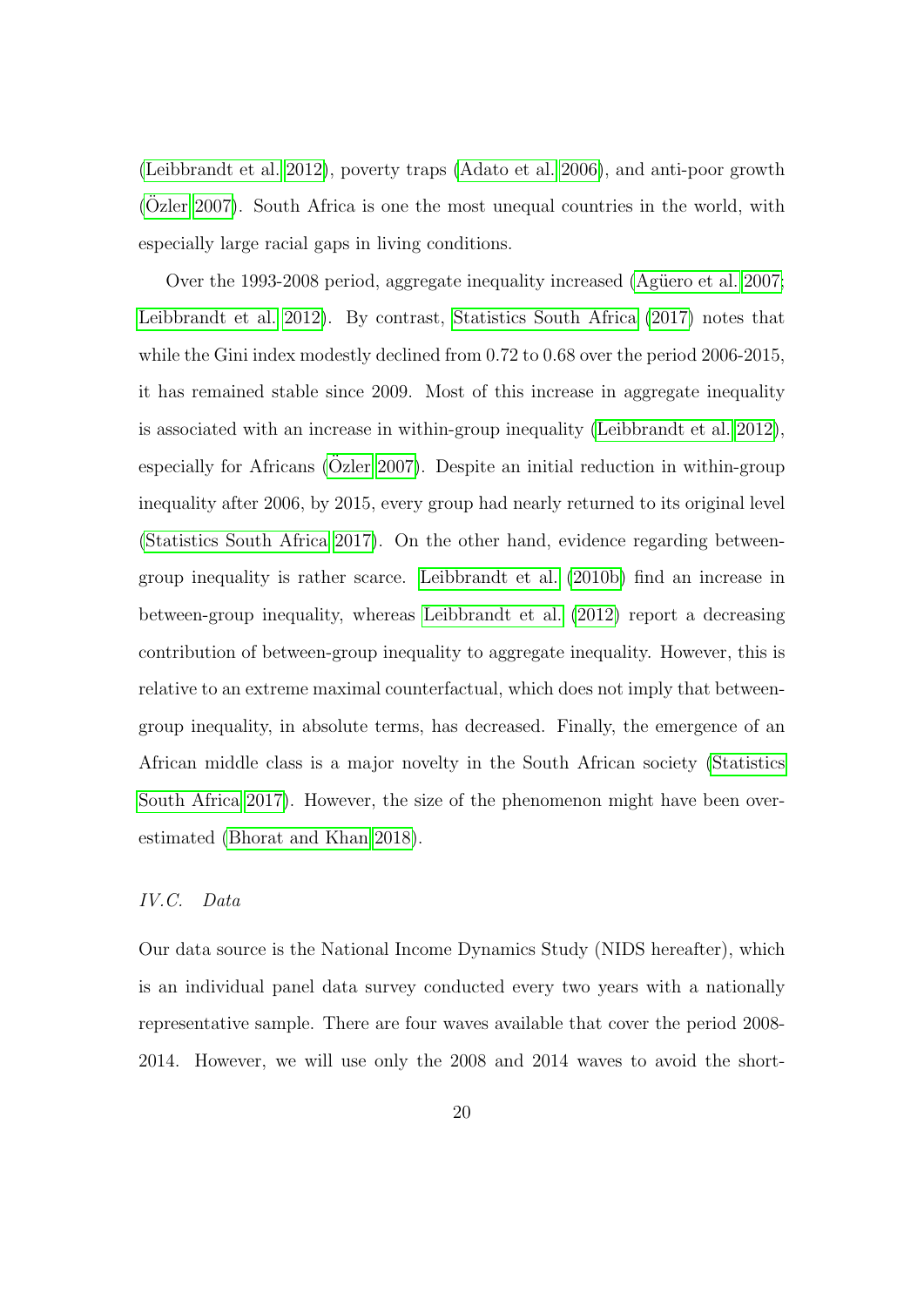term fluctuations due to the  $2008-2009$  economic crisis<sup>[7](#page-1-0)</sup> that may obscure the contributions of the main regressors in the decomposition. Data on incomes are usually considered relatively reliable [\(Leibbrandt et al. 2012\)](#page-56-6). But, the sub-sample sizes by racial groups are sometimes relatively small.

Our second source of data is the community profiles from the 2001 South African Census. They provide the total counts of the South African population aggregated at geographic levels ranging from enumeration areas to provinces. The data are exhaustive but only provide summary statistics about the distributions of some socio-demographic characteristics within each location.

The NIDS are used for individual characteristics and income, while the community profiles serve for calculating the measure of segregation in each municipal district, subdivided by subplaces to obtain a more precise sense of local segregation. The lowest geographic sampling level in the NIDS is the municipal district. As we are interested in studying income differences, we restrict our sample to individuals older than 15 who report a positive total personal monthly real income. Amounts are deflated to November 2014 rands with the CPI. Income is measured as the monthly take-home pay from the main job. Other secondary sources of income are excluded to avoid contaminating the analysis with substantial measurement errors, notably from omissions and non-responses. The design of the NIDS explicitly separates self-employed from employees on which we concentrate. As a result, our base sample consists of 2922 Africans and 440 Whites in 2008 and 5291 Africans and 229 Whites in 2014. In the Online Appendix, we provide evidence of robustness with an alternative sample definition addressing issues with

<sup>7</sup>According to a [report](http://www.gov.za/documents/poverty-trends-south-africa-examination-absolute-poverty-between-2006-and-2011) on poverty levels by [Statistics South Africa](#page-58-4) [\(2017\)](#page-58-4), "The number of people living below the food line increased to 15,8 million in 2009 from 12,6 million in 2006, before dropping to 10,2 million people in 2011."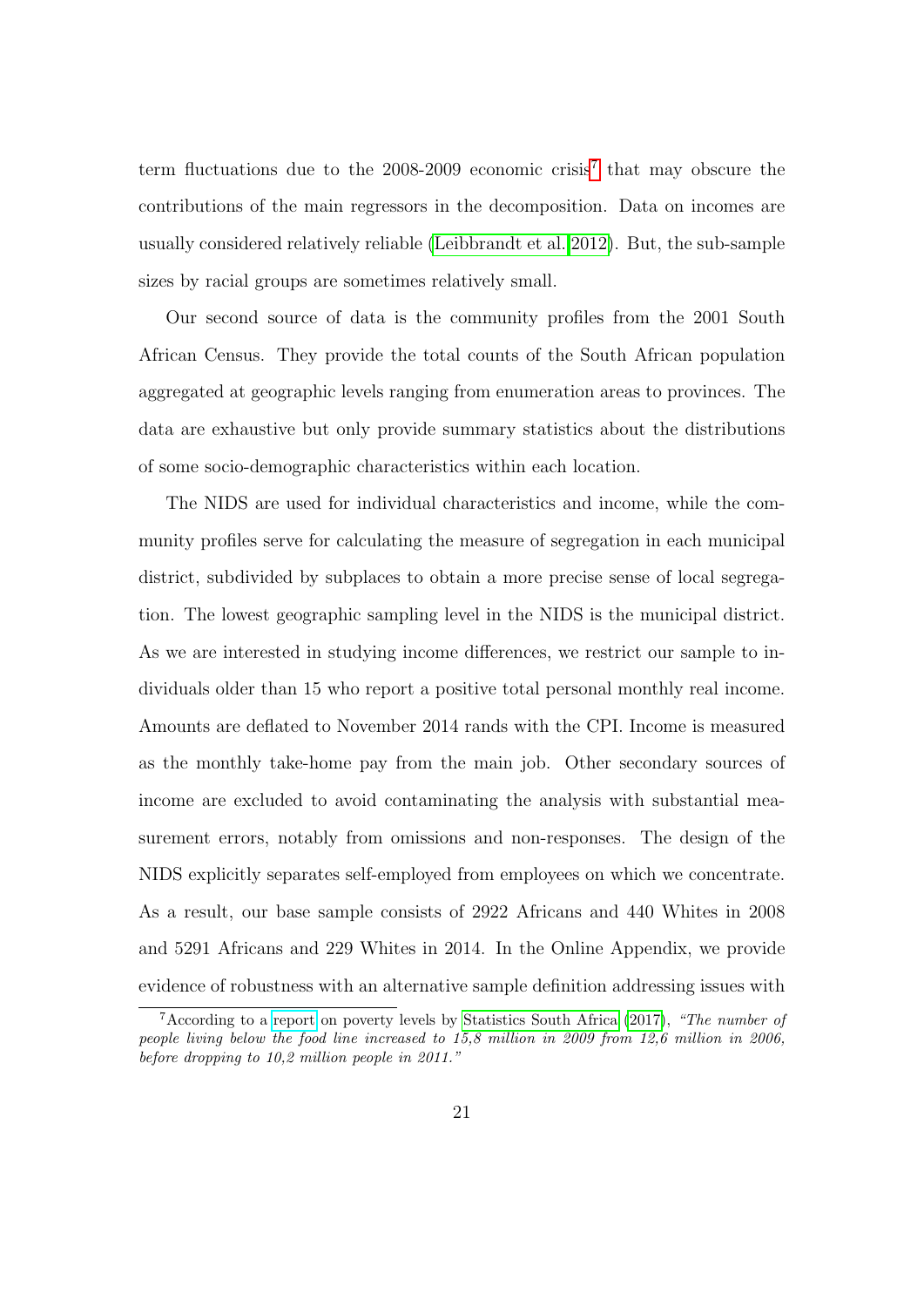seasonal and part-time workers, workers older than the retirement age, and early retirement.

We focus on the African-White gap only, as these are the two most prominent groups in South Africa. Whites occupy the best economic positions and are the most advantaged group, while Africans are the most disadvantaged group and crystalized the fear of the Afrikaner minority during Apartheid. Though also often discriminated against, Coloureds and Asians stand economically between Africans and Whites. Table [I](#page-59-0) reports the mean and standard deviation of the variables used in the analysis, across ethnic groups and survey rounds. As expected, Whites are generally more educated, older, and richer than Africans. They usually have more interactions with the other group, as shown by the statistics on isolation. In the next section, we report the results of the decomposition.

#### [Table 1 about here.]

#### V. Mean Analysis

<span id="page-22-0"></span>We assume that expected incomes are determined by the individuals' education and experience, possibly quadratically. Then, we augment this specification with a measure of segregation. This will allow for comparisons with the literature and serve as a benchmark for the distributional analysis, in terms of the aggregate pattern of the income gap. As stated above, our measure of segregation is fixed in the year 2001 because we cannot measure segregation from the NIDS and have to rely on a measure constructed from the 2001 Census.<sup>[8](#page-1-0)</sup> However, since segregation might affect income levels with a delay, it does not seem unreasonable to adopt

<sup>8</sup>We also considered a measure of segregation coming from the 2011 Census (adjusted to the 2001 administrative boundaries) for 2014. It produced very similar results.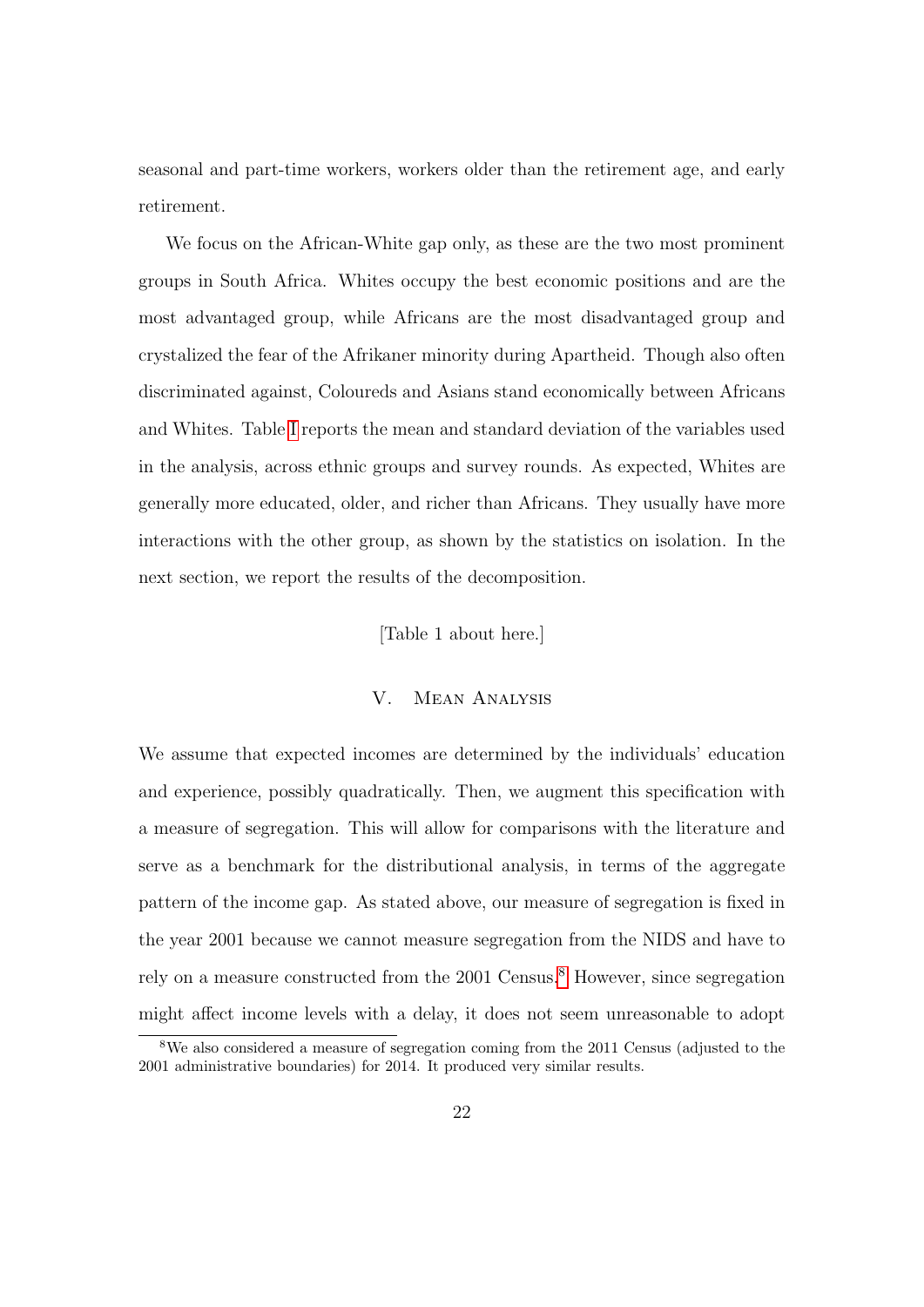this approach. For example, bad habits may develop over several years before becoming ingrained. Our model takes the following form for each individual i:

$$
Income_i = \alpha + \beta_1 \times Education_i + \beta_2 \times Education_i^2 + \beta_3 \times Experience_i
$$
  
+  $\beta_4 \times Experience_i^2 + \beta_5 \times Segregation(2001)_i + \epsilon_i$  (3)

where  $\alpha, \beta_1, \beta_2, \beta_3, \beta_4$ , and  $\beta_5$  are parameters to estimate, and  $\epsilon_i$  is a centered error term. We first run this OLS regression separately for Africans and Whites. The results are displayed in Table [II.](#page-60-0)

#### [Table 2 about here.]

Several expected effects emerge. We find a positive and significant effect of experience for both groups with decreasing returns, as the coefficient for its square is negative. However, as experience is a function of age, these coefficient estimates might also capture a life-cycle phenomenon, older people being generally wealthier than their younger counterparts. The effect of isolation on mean income is positive for Whites and negative for Africans, although it loses its significance in 2014 for Whites. Finally, the effect of education is dominated by the quadratic term, which yields an overall positive effect for Whites and for Africans with more than 6 years of schooling, which concerns at least 72 percent of Africans aged 15 or older. This U-shape pattern may be explained by the skills mismatch characterizing the South African labor market.

Then, we decompose the mean, using the pooled sample as the reference group, in Table [III,](#page-61-0) to elicit the magnitudes of the roles of the different correlates, notably segregation.<sup>[9](#page-1-0)</sup> The income gaps between the two groups correspond to the difference

 $9T<sub>9</sub>$  avoid transferring part of the structure effect into the composition effect, we add a group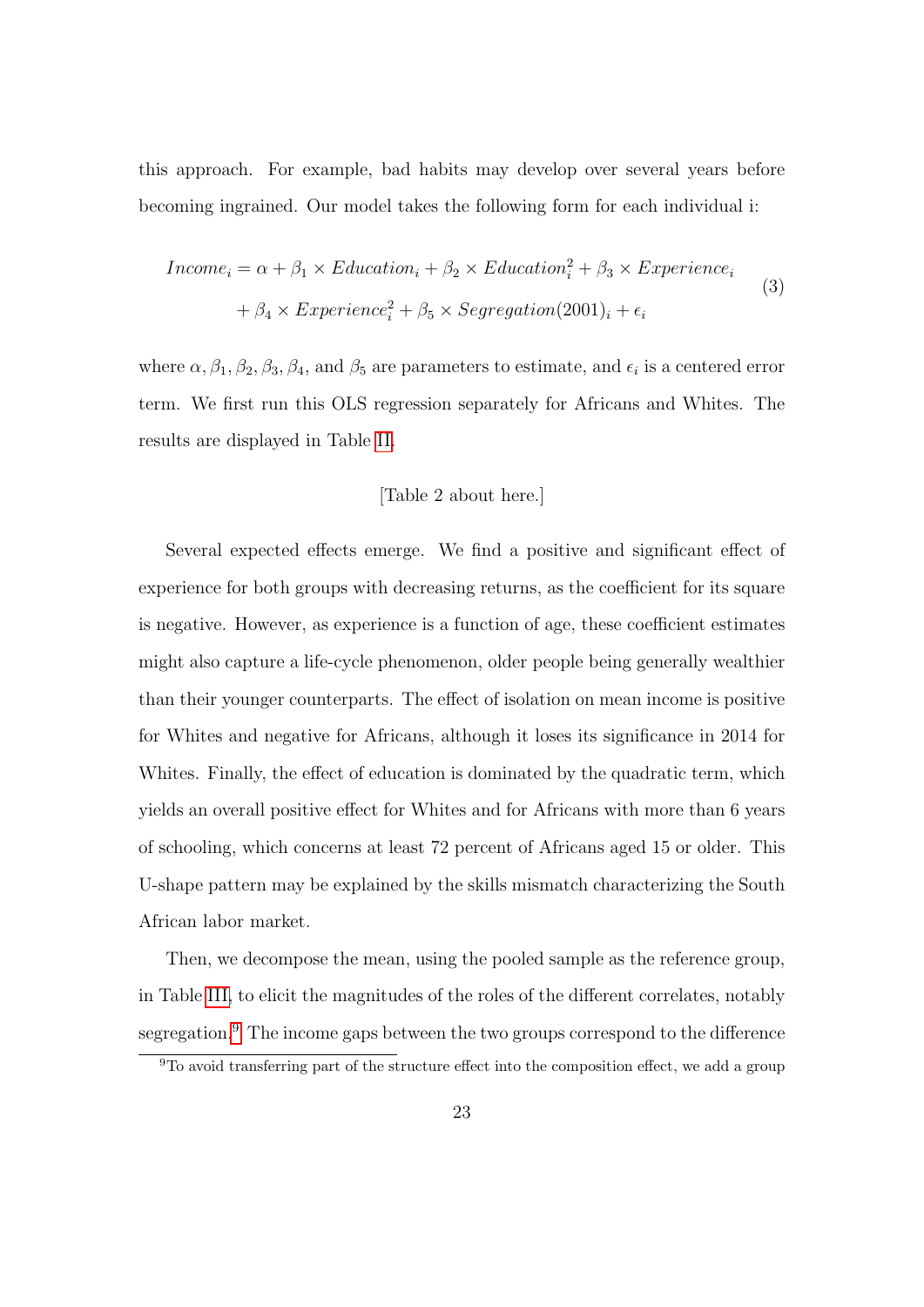between the mean predicted incomes of the two groups obtained via OLS. First, consistent with the high and rising inequality levels observed since the end of Apartheid (Agüero et al. 2007; [Leibbrandt et al. 2012\)](#page-56-6), the average real monthly income gap is considerable. It corresponds to 6658 rands in 2008 and rises to 6886 rands in 2014, almost twice the national minimum wage in 2019.

#### [Table 3 about here.]

The magnitudes of the composition and structure effects are comparable. Despite the emergence of an African middle class, Africans continue to lag behind on many socio-economic characteristics. A sizable and significant composition effect is thus an expected finding. However, the finding that this composition effect is roughly equal to the structure effect is less expected. It implies that Africans with similar socioeconomic characteristics as Whites benefit much less on average than Whites from these characteristics and that this is as important as the differences in socio-economic characteristics. This might be a consequence of racial discrimination in the job or housing markets [\(Kain 1968\)](#page-55-0). Alternatively, it might reflect different work habits between Africans and Whites or different professions and activity sectors. For instance, if Africans work mainly in rural areas or the industrial sector, having a master's degree might give them access to a lower wage than Whites working in the financial service sector in an urban area. Thus, the racial gap in returns to education might signal a premium for urban areas and/or the financial sector. Over time, the share of the composition effect increases from 46.4 percent in 2008 to 52.7 percent in 2014.

When we more closely examine the detailed decomposition, we first note that dummy to the pooled model for the decomposition [\(Jann 2008\)](#page-55-7).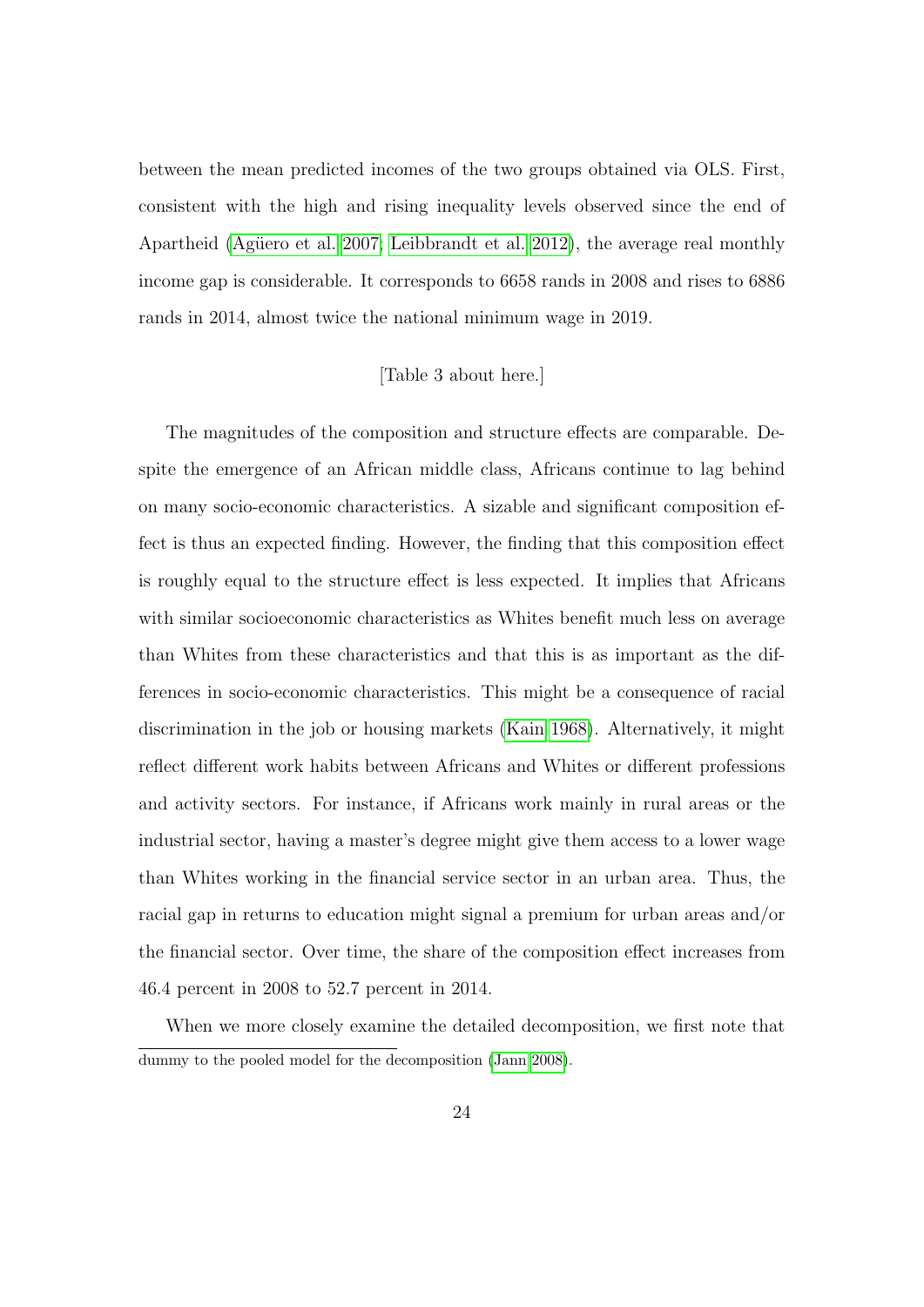all the groups of variables contribute positively to the gap through the composition effect. Education is the main contributor to the composition effect, accounting for 95.5 percent of the effect in 2008 and for 73 percent in 2014. This reinforces our discussion above: Africans lag behind Whites in terms of education and experience.[10](#page-1-0) This may be partly due to the dual school system inherited from Apartheid. For instance, in 2009, grade three pupils in formerly White schools outperformed grade five pupils in formerly African schools on a standardized test designed for grade three students [\(Spaull 2013\)](#page-58-5). This suggests that segregation may be partly responsible for the contribution of education through this duality.

The results for segregation present a different pattern. Its mean composition effect is close to zero and not significant in 2008, whereas it is positive and significant in 2014. However, the contribution of segregation in the composition effect increased by more than fivefold between 2008 and 2014, and while, in 2008, it represents around 3 percent of the total composition effect, it accounts for more than 15 percent in 2014, being the second-greatest contributor to the composition effect, after education. The 2008-2009 economic crisis, which struck South Africa during the last quarter of 2008, and the following turmoil drove many people into poverty.[11](#page-1-0) As the most deprived are usually the most isolated, this might explain the massive increase of the role of segregation between the two periods.

In the structure effect, segregation emerges as the main relative contribution to

<sup>10</sup>As the contributions of each factor sum up to the total effect, the total contribution of education is the sum of the contribution of the education variable and that of education squared. This is also true for experience and the distributional analysis in the next section.

<sup>&</sup>lt;sup>11</sup>"it is clear that the [2008 global financial] crisis was particularly tough on those most deprived in our society" [...] "The last five years, notably between 2011 and 2015, have been a rough economic rollercoaster for South Africa" [...] "This period has seen the financial health of South African households decline under the weight of [this] economic [pressure] and, in turn, pulled more households and individuals down into poverty." [\(Statistics South Africa 2017,](#page-58-4) p.14 and 16)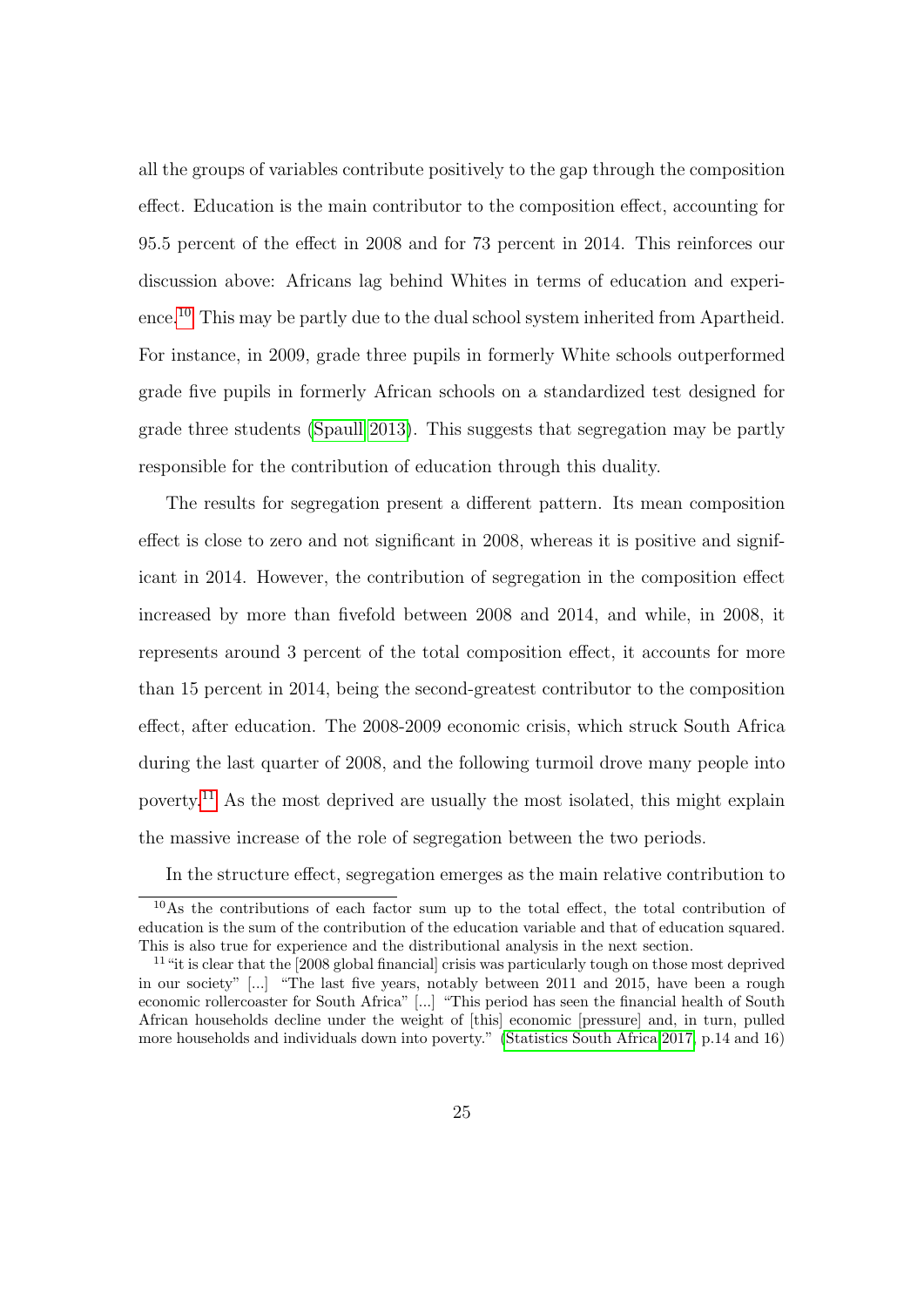the total structure effect. Its contribution is of similar order to education in 2008, although education reduces the gap while segregation increases it, and segregation is the only significant contributor in 2014. Education comes second, accounting for 30 percent of the structure effect in 2008, while its effect is not precisely estimated. When interpreting these figures, we should bear in mind that the constant term still represents a large share of the structure effect (17.6 percent in 2008 and 37.7 percent in 2014), hinting at substantial group-specific hidden factors.

#### VI. Decomposing Income Distributions

#### <span id="page-26-0"></span>VI.A. Distribution Analysis

The main interest in a distribution analysis of the racial income gap is as a device for investigating the heterogeneity of the effects of segregation on this gap. Again, we pursue an agnostic perspective on endogeneity and selectivity phenomena. As a matter of fact, the distribution analysis may provide hints about where in the distribution these issues may matter most.

Then, instead of comparing the distribution means of the two groups and decomposing the mean gap, one can compare the marginal distribution quantiles of the two groups for the same quantile index (for example, for the median). In that case, the composition effect still solely describes the effect of the differences in the characteristics between the two groups, while permitting the comparison for the same given quantile index in the two distributions.

We depart from common approaches by decomposing the income distribution with RIF regressions [\(Firpo et al. 2009\)](#page-55-3) instead of the reweighting approach [\(Di-](#page-54-4)[Nardo et al. 1996\)](#page-54-4). The reweighting approach suffers from path-dependence in the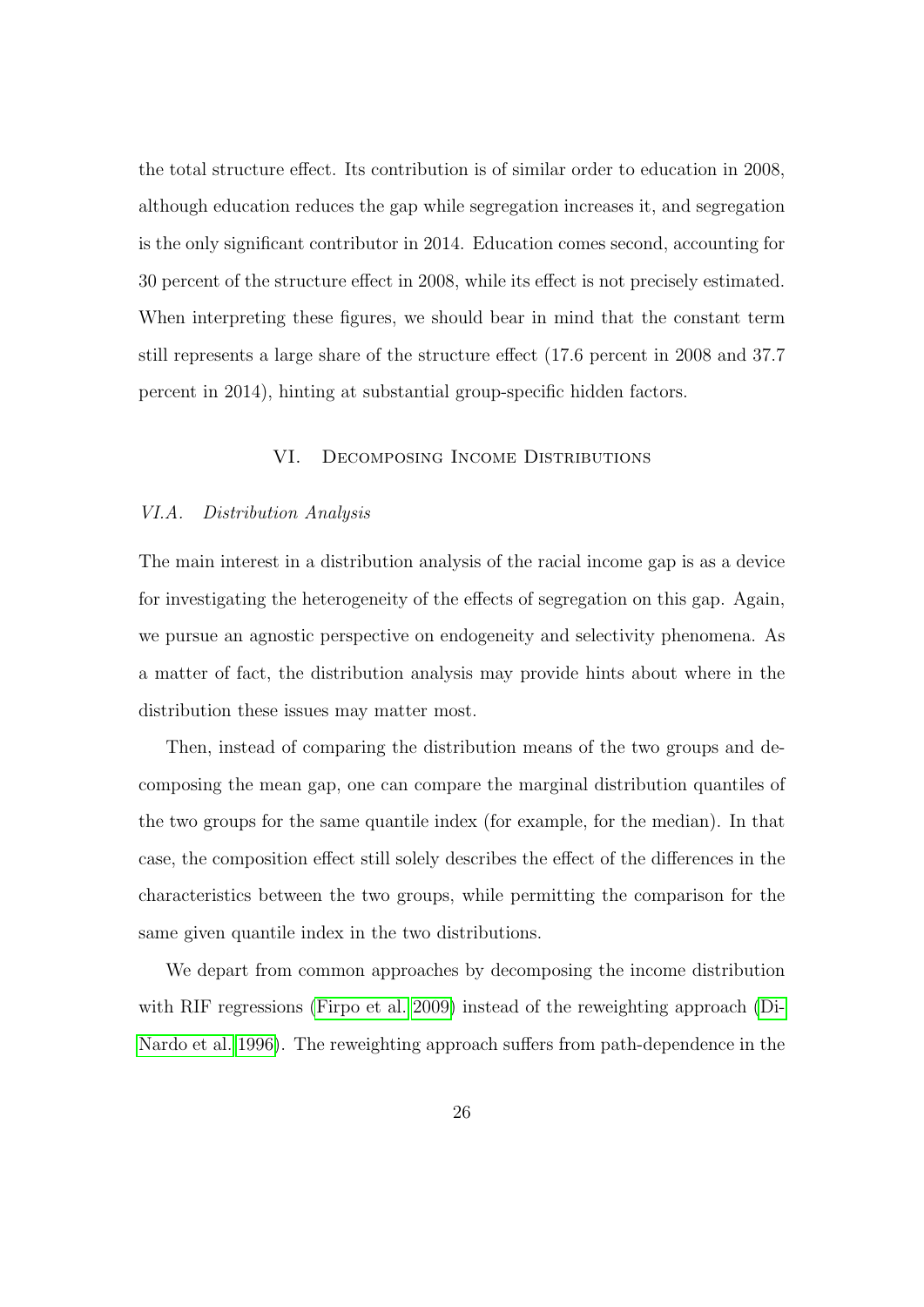detailed decomposition, which does not sum to the aggregate decomposition. RIF regressions are much simpler and perform better in practice for detailed decompositions.

#### VI.B. Decompositions

The estimation results of the detailed Oaxaca-Blinder decompositions applied to the RIF $(y, q<sub>\tau</sub>)$  dependent variable are presented in Figure [I.](#page-64-0) In the top-left panel, we first display the quantiles of the racial gap in log income [12](#page-1-0) for the two studied years. For both 2008 and 2014, the gap is always significantly different from zero and keeps the same sign for all quantiles. This first-order stochastic dominance result implies that an aggregate utilitarian social welfare of Whites is unambiguously higher than the corresponding figure for Africans, in both years. Finally, 2014 also first-order stochastic dominates 2008, within each racial group, which confirms the unambiguous improvement of each of these two income distributions over the studied period.

#### [Figure 1 about here.]

However, we observe two distinct patterns. In 2008, the income gap increases from the bottom quantile to the median and decreases thereafter. In 2014, it is relatively stable from the second decile to a little before the sixth decile and then declines as we approach the top of the distribution. More important, at any quantile, the income gap is always smaller, in log points, in 2014 than in 2008, but at a higher real income level than in 2008, which corresponds to an increase in the income gap. For instance, at the first quartile, the income gap of 1.45 log points

<sup>&</sup>lt;sup>12</sup>In the remainder of the paper, we refer to 'income' for simplicity, but it should be understood that we employ the natural logarithm of income.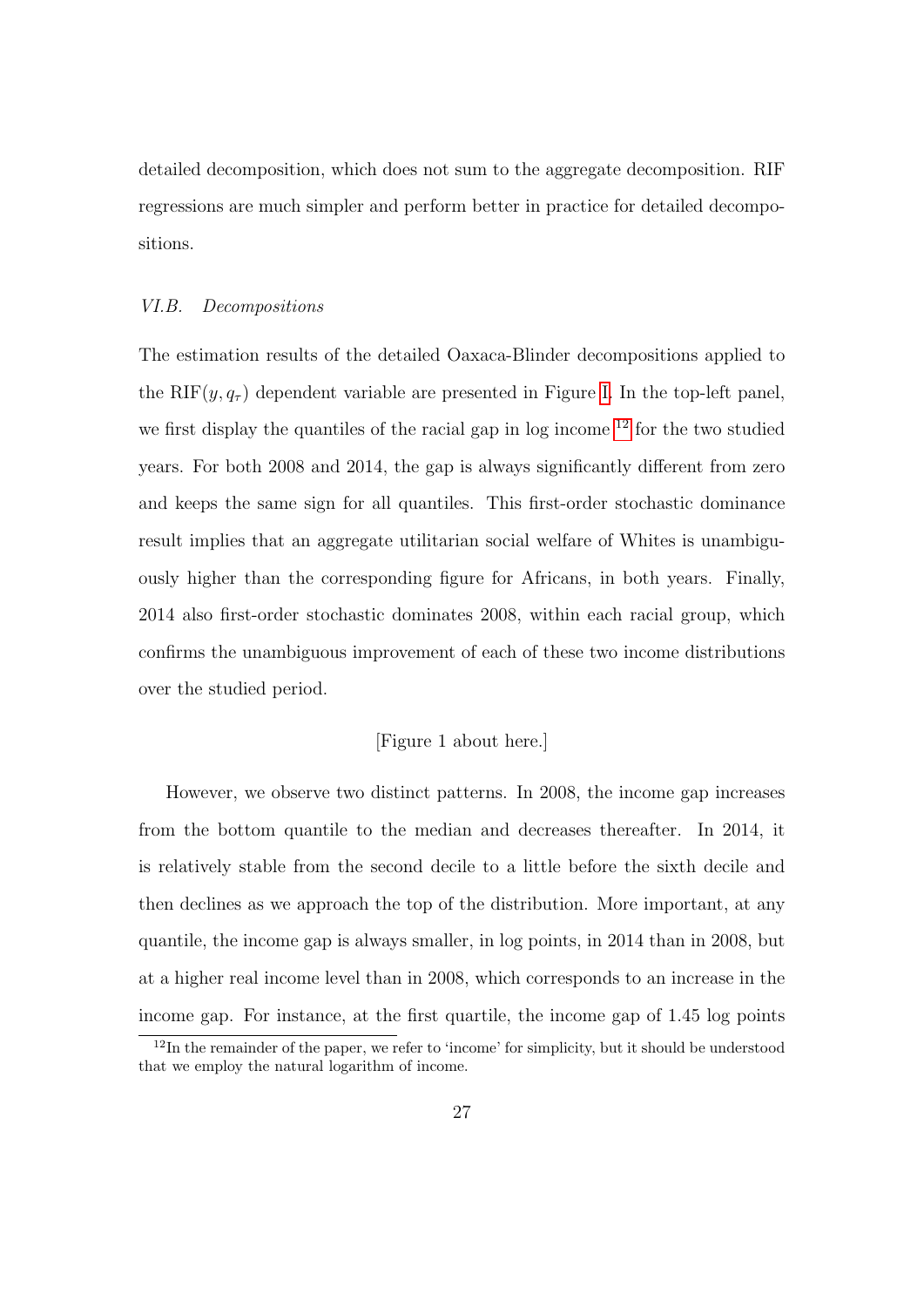in 2008 and 1.25 log points in 2014 coincides to gaps of 4026 rands in 2008 and 4390 rands in 2014.

We test the null hypothesis of no differences between quantiles levels in each year with t-tests on each quantile index. Dashed quantiles represent quantiles for which the null hypothesis is not rejected. The decline in log income differences occurs only significantly for intermediate quantiles ranging from the 32nd to the 68th income quantile. Therefore, this slower increase of the income gap for middle classes might be linked to the emergence of an African middle class.

We report the aggregate decomposition of the racial gap, for each year and each quantile, in the top-right panel of Figure [I.](#page-64-0) This decomposition disentangles the differences in observed characteristics from the influences of market and social mechanisms that are captured by differences in the parameters. The dashed parts of the curves represent quantile composition and structure effects that are significantly different from zero at the 5 percent level. In 2008, the structure effect continuously decreases with quantiles, while the composition effect is increasing and plateaus near the 6th decile. At the upper end of the distribution, the structure effect actually contributes to reducing the income gap. In terms of relative size, the structure effect is slightly larger than the composition effect up to the 35th quantile. In 2014, the pattern is similar, although the two elicited components of the income gap are much closer and their change over quantiles much slower. Thus, the magnitude of the composition effect overtakes that of the structure effect beginning at the median, with the latter not contributing at all after the 65th quantile. This suggests that the hidden mechanisms that separate the incomes of Whites and of Africans operate primarily among the lower classes of these groups. This particularity will be exploited below in the analysis of the minimum wage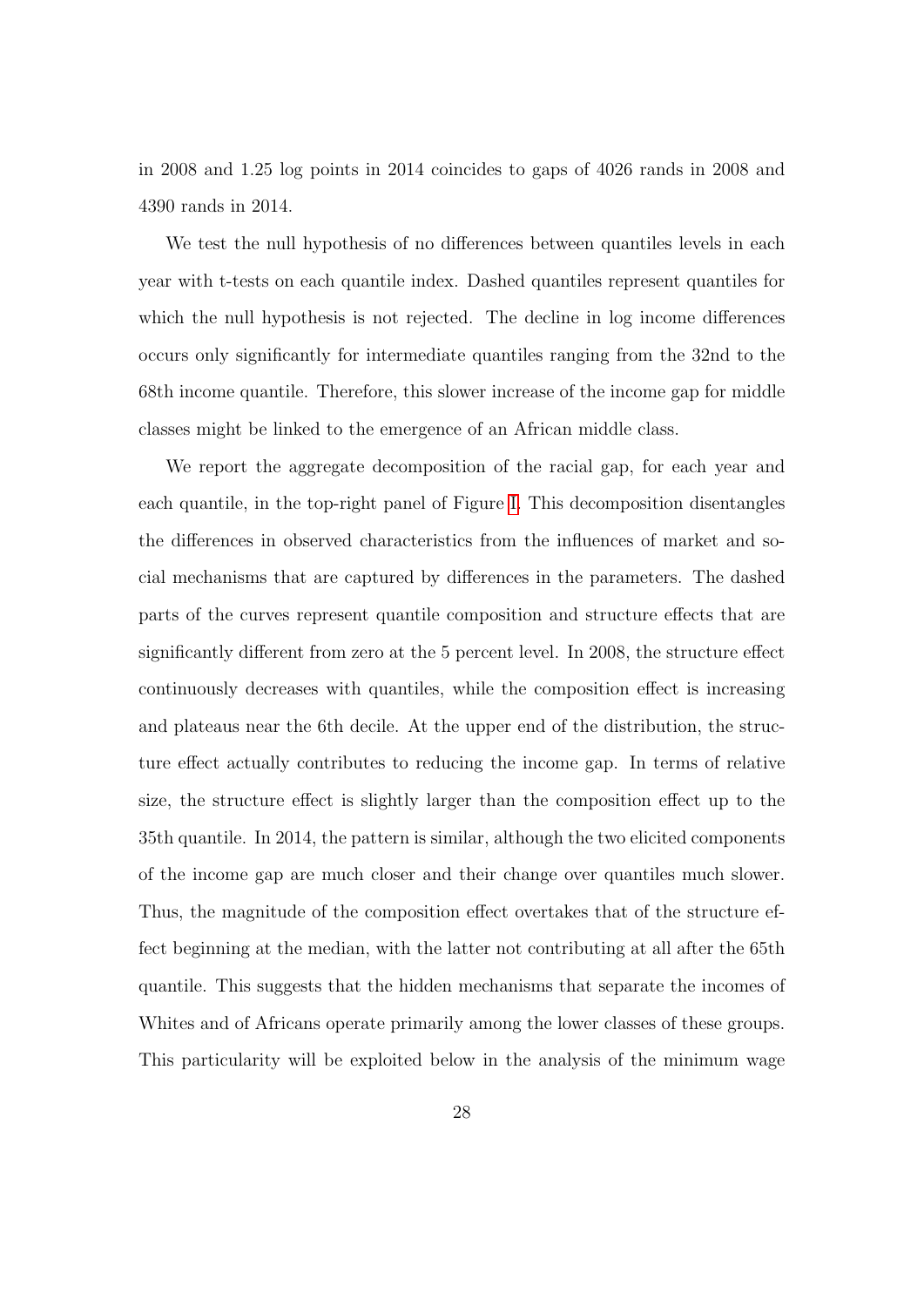reform.

To complete this description, t-tests are performed to compare the structure and composition effects in 2008 with their respective counterparts in 2014. Then, we examine whether the structure effect is significantly different from the composition effect in 2008 and in 2014. Regarding the temporal trend, there are no significant variations for the structure effect, except potentially for a small group of quantiles after the median. This stability over time may indicate relatively permanent socio-economic mechanisms, some of which might be linked to segregation. For the composition effect, a notable decline over time is observed from the 33rd quantile. Thus, the relative importance of each effect has changed over time. In 2008, the two effects are significantly different except around the 35th quantile. However, in 2014, both the structure and composition effects contribute equally below the median. Ultimately, the observed reduction in the income gap observed for the middle quantiles appears to be driven primarily by the reduction in the composition effect.

We delve deeper into the relative contribution of each factor to the composition (Figure [I,](#page-64-0) middle panels) and the structure (bottom panels) effects. In 2008, experience does not play any role in the composition effect. Education is the most important contributor to the composition effect, followed by segregation, with the former representing twice the latter's contribution across almost the entire distribution.[13](#page-1-0) Both are increasing throughout the distribution, except after the 6th decile, after which the contribution of education slightly decreases and that of segregation continues to increase. This parallel pattern explains the increasing

<sup>&</sup>lt;sup>13</sup>A t-test suggests that the contribution of education is significantly equal to twice that of segregation up to the 84th quantile.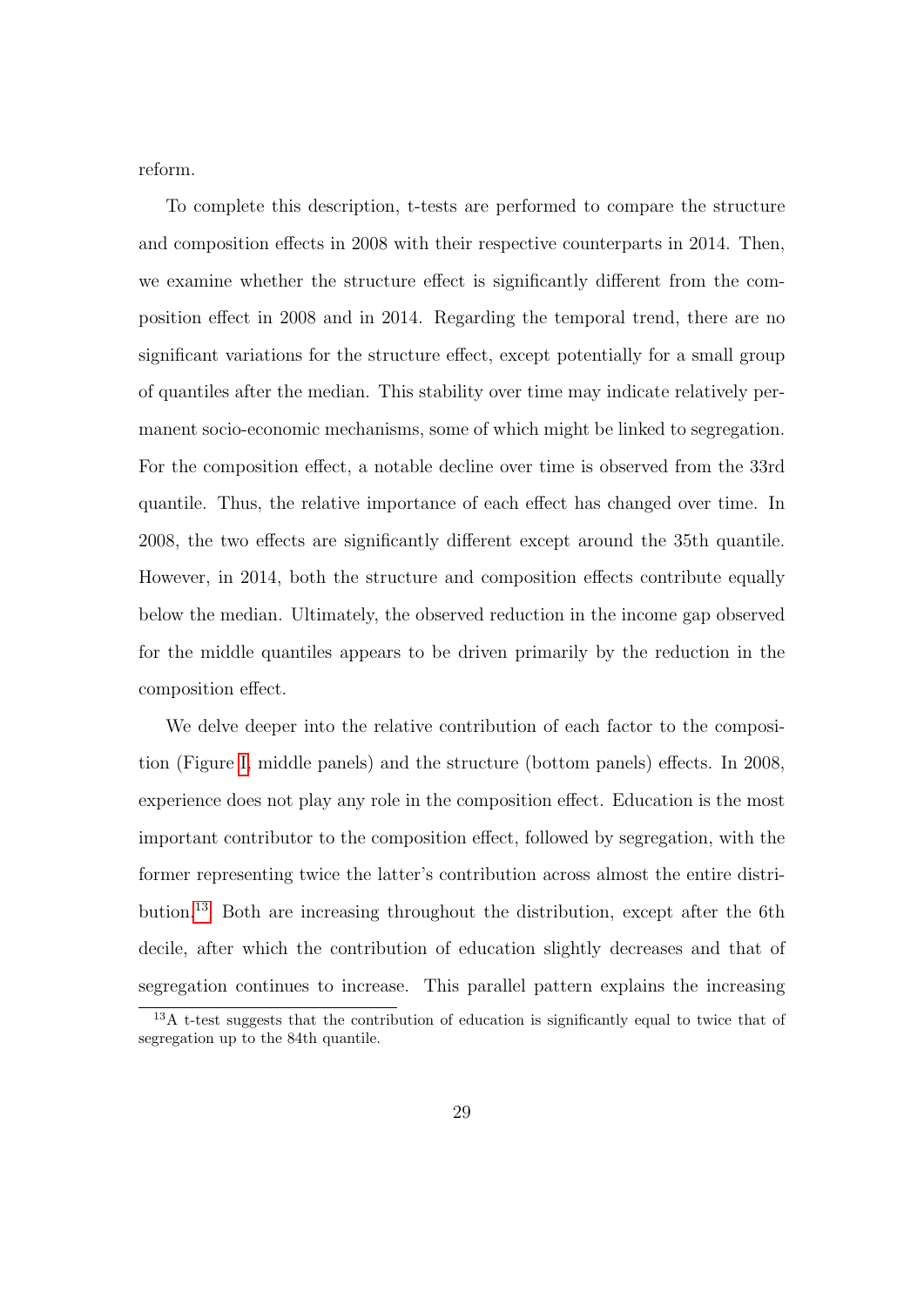contribution of the composition effect across quantiles, and when education decreases, segregation compensates for its reduction to form the plateau observed. In 2014, each contribution is ranked similarly as in 2008, but experience now contributes positively to the income gap from the first quintile, although it remains the smallest contributor. Education's contribution is stable across quantiles up to the median, at which point it begins to rise to its maximum around the third quartile, and declines slightly thereafter. In 2014, segregation's contribution slowly decreases until the median before recovering from its minimum around the third quartile. Then, it plateaus until it spikes dramatically in the very top quantiles. Both the rise and decline of education's contribution from the median and the tremendous spike exhibited by segregation at the very top materialize directly in the aggregate composition effect. The relative stability of the latter in the first half of the distribution comes from the contributions of education and experience compensating for the weakening of the contribution of isolation. As is typical in quantile analyses, substantial variations at extreme quantiles are likely to be statistical artifacts due to the restricted sample sizes used in the calculations for these quantiles.

For the structure effect, the ranking of the contributors differs drastically from that for the composition effect. Segregation is now the dominant factor at almost all quantiles, before experience, followed by education. The intercept parameter is specific to the structure effect and bears a precise interpretation in this context. Usually, in mean regressions, the intercept is viewed as the average income level individuals obtain once the effects of the other covariates have been removed. In quantile regressions, it is instead the minimum income level at the specified quantile regardless of the effect of other covariates. Thus, in the de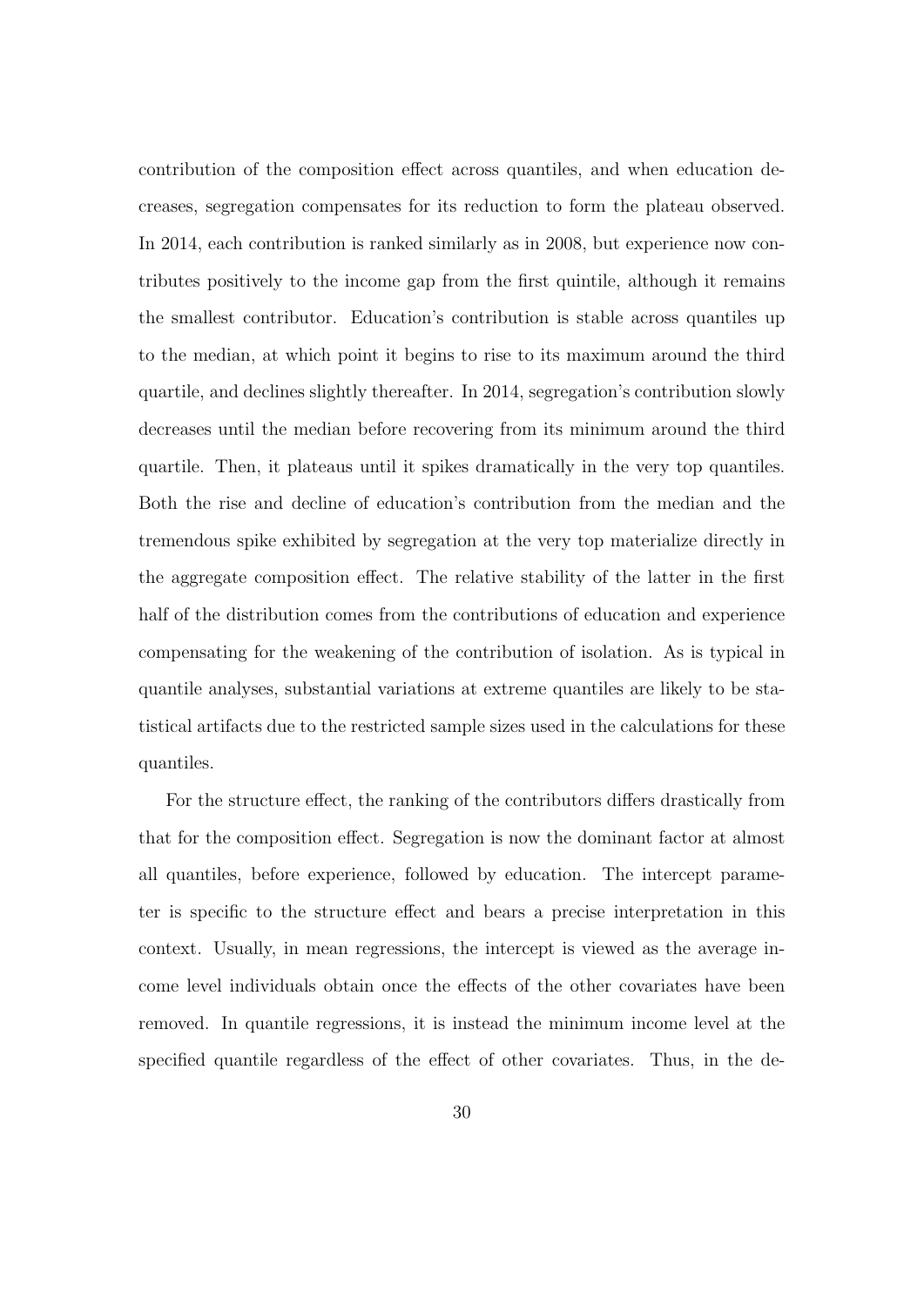composition, a significant difference between two intercepts may suggest intrinsic discrimination between the two groups. However, one cannot infer anything about the origin of this discrimination, whether it is true racial discrimination inherited from Apartheid or something else related to omitted factors. In both 2008 and 2014, the contribution of the intercept is positive and significant for approximately 20 percent of the population above the 6th decile. However, in both years, this positive contribution is systematically compensated for by a negative contribution of the same magnitude from education. The two terms statistically cancel out throughout the distribution, which is a consequence of the additive normalization of the decomposition and of the insignificance of the contributions of the other factors at these quantiles. Overall, the residual structure effect, after accounting for the intercept gap, is due primarily to segregation and experience. In both years, segregation contributes positively in the lower halves of the distributions and loses significance for the upper halves. Experience follows a similar pattern, except that it contributes negatively to the income gap above the 6th decile in 2008. A plausible explication for these findings is that in a particularly harsh dualistic labor market for Africans, experience in better jobs represents a signal of reliability and skills for Africans, whereas low-productivity Whites might be protected by discrimination. Alternatively, it is possible that affirmative action legislation adds a premium on experienced African workers. However, this effect disappears in 2014.

#### VI.C. RIF Regressions

To better understand the structure effect, we now examine the estimation results of the RIF regressions used for the above decompositions. The estimation results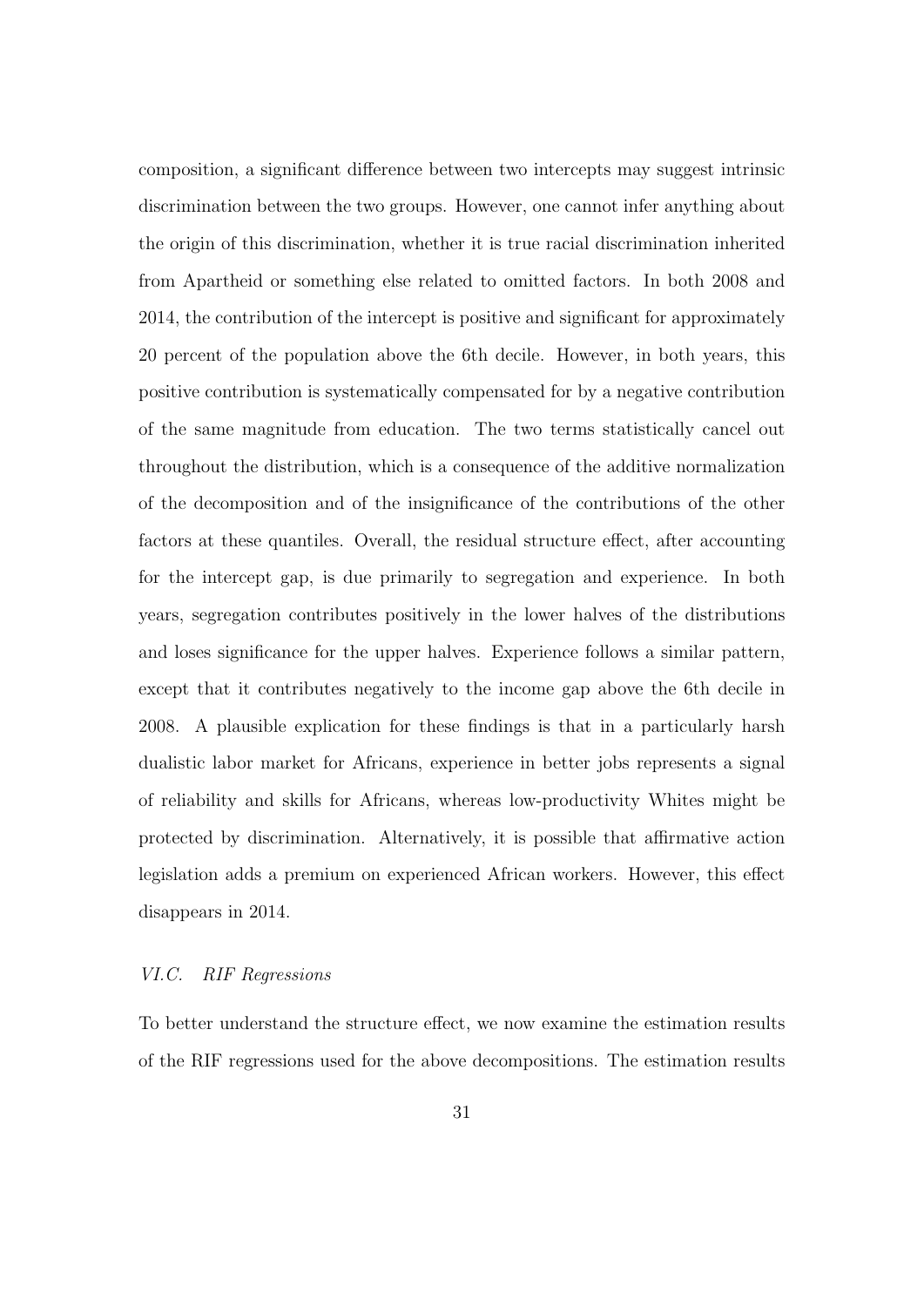are displayed in Figure [II](#page-65-0) for each group, each year, and across quantiles. The partial relationship between education and income is identical in 2008 and 2014 for Africans, indicating that the variation in the structure effect is essentially due to changes in the returns to education of Whites. Moreover, the incomes of Africans display little sensitivity to their education level, whereas the incomes of Whites obey a more complex educational pattern, which is particularly pronounced at the top of their distribution. This might reflect greater heterogeneity in bargaining power for highly educated Whites occupying top positions.

#### [Figure 2 about here.]

Regarding experience, the pattern for Africans is similar in both years across quantiles. It differs only by its level. In 2008, the linear part is slightly higher, while the quadratic term is slightly lower but only negatively significant from the 4th decile. In 2014, the linear part is not positively significant before the 3rd decile, while the quadratic part is negatively significant after the median. Therefore, Africans enjoyed some small linear experience premium in the bottom of the distribution in 2008, while it vanished for the first quartile by 2014, presumably due to the 2009-2010 economic crisis. At the top of the distribution, the marginal returns to experience are decreasing with quantiles, but slightly less in 2014 than in 2008. In both years, Whites always experienced a better marginal return to experience, the only exception is the reversal of the linear component of experience at the top of the distribution in 2008, which explains the negative and significant contribution to the structure effect.

The most interesting lesson from these RIF regressions concerns the relationship between segregation and income. Segregation is negatively associated with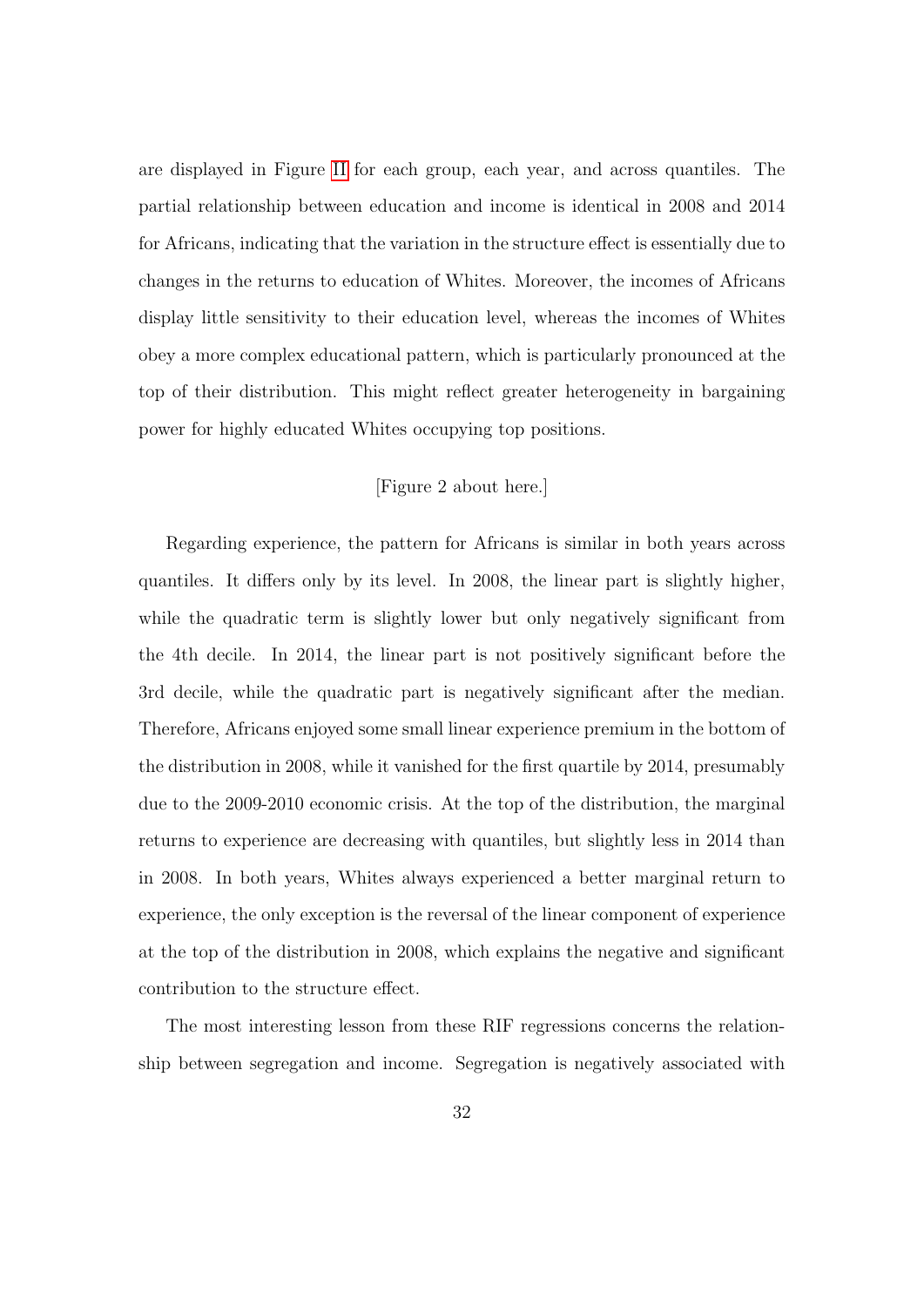income only for Africans at the bottom of the distribution and in the lower-middle class (up to the median in 2008 and to the 6th decile in 2014) in both years. On the other hand, it is positively associated with income for Whites in 2014 in the upper half of the distribution. It appears to have a positive effect for all Whites in 2008. Hence, the structural effect of segregation is substantial below the median because the gap between the quantile effects of the two groups is at its maximum. Then, it loses significance as the quantile effect for Africans fades away for the upper quantiles. This suggests that the economic mechanisms at work behind the effect of segregation are most likely different for Africans and Whites, and thus, policies addressing this concern for segregation should also differ. In the next section, we exploit the 2018 minimum wage reform to shed some lights on potential explanations of the effect of segregation.

#### <span id="page-33-0"></span>VII. Segregation and the 2018 Minimum Wage Reform

#### VII.A. Minimum Wage in South Africa

Before January 2019, the legal minimum wage varied across activity sectors, ranging in 2015 from 1813 rands per month for Domestic Workers to 2844 rands per month for Contract Cleaners [\(Bhorat et al. 2016\)](#page-53-6). In 2015, it implemented to approximately 39 percent of formal employees.

In 2018, the National Minimum Wage Bill was passed (for its enforcement in 2019) with the support of the ANC (African National Congress) members of parliament and opposition from the other parties. The minimum wage was set at 3500 rands per month, for 40 worked hours per week. While there is some doubt about its universal practical implementation, given the limited capacity of the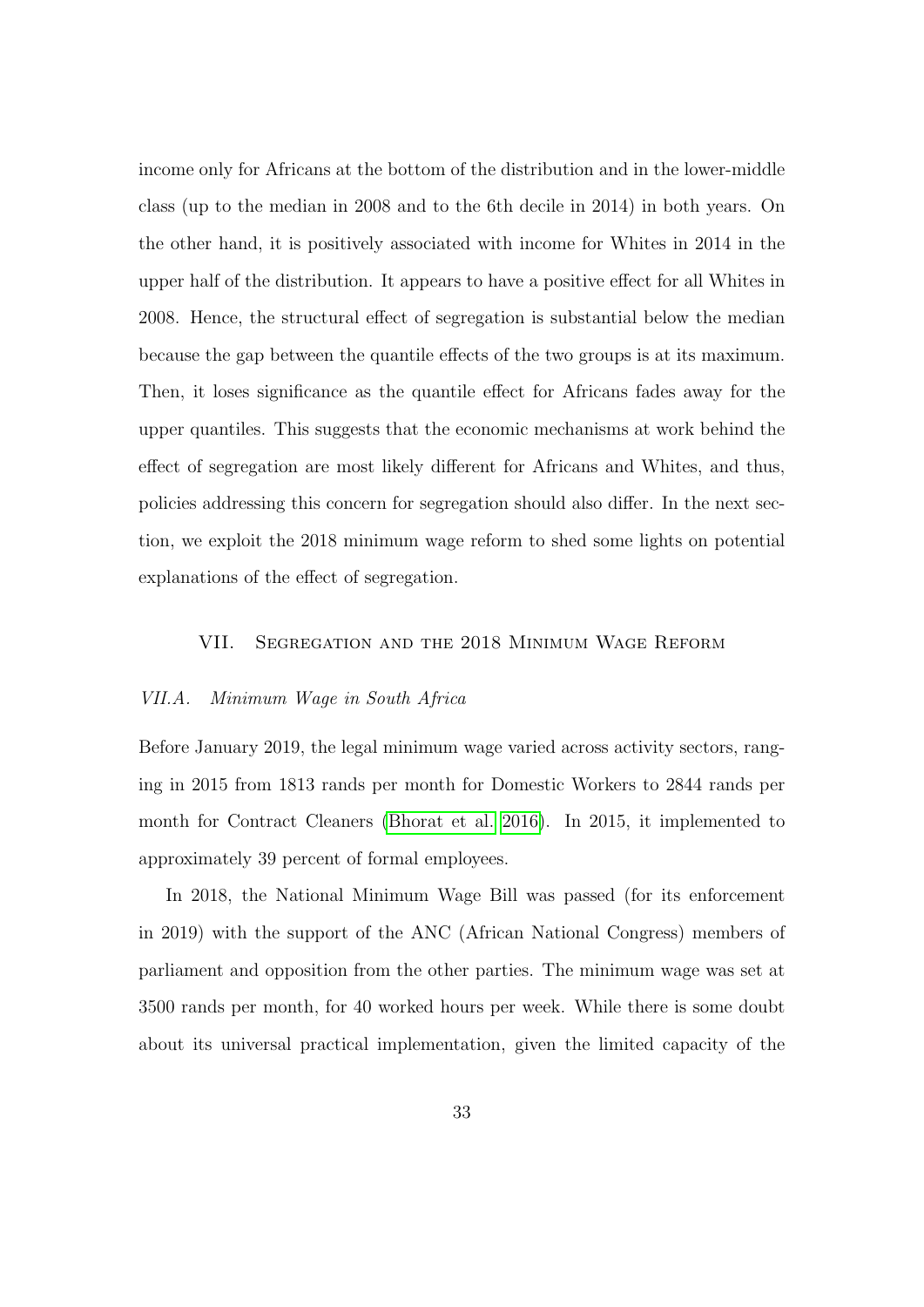monitoring agency, it is still a major shock on the economic and political system. For comparison, the median salary of workers covered by sector agreements is approximately 2447 rands per month, and 3400 rands per month for all workers in the formal sector [\(Bhorat et al. 2016\)](#page-53-6). In any case, almost half of the South African labor force should benefit from the reform (47 percent according to the COSATU (Congress of South African Trade Unions)).[14](#page-1-0)

The three main political parties have taken sharply contrasting positions on segregation, income sharing across racial groups and minimum wage policies. When the minimum wage law was passed, the Democratic Alliance voted against it, as they favor no minimum wage at all, to preserve jobs, or a much lower minimum. Moreover, they propose introducing different minimum wages in different sectors and allowing workers to accept wages below the minimum. In contrast, the Economic Freedom Fighters (EFF), which is the other important opposition party, voted against the law because they wanted a much higher minimum wage, ranging from 4500 to 12,500 rands per month depending on the sector. They even spurned the government's proposal, likening it to a 'slave wage'.<sup>[15](#page-1-0)</sup> The unions also argue for a higher minimum wage, with 4500 rands per month having been proposed by the COSATU, which is fairly aligned with the government but did not sign an agreement on the law, and 12,500 rands per month being proposed by the SAFTU (South African Federation of Trade Unions).

<sup>14</sup>See [AllAfrica.com \(2018\),](https://allafrica.com/stories/201804250851.html) last accessed on the 14th of November, 2019.

<sup>15</sup>See [citizen.co.za \(2018\),](https://citizen.co.za/news/1941755/eff-calls-new-minimum-wage-bill-legitimised-slave-labour/) last accessed on the 14th of November, 2019.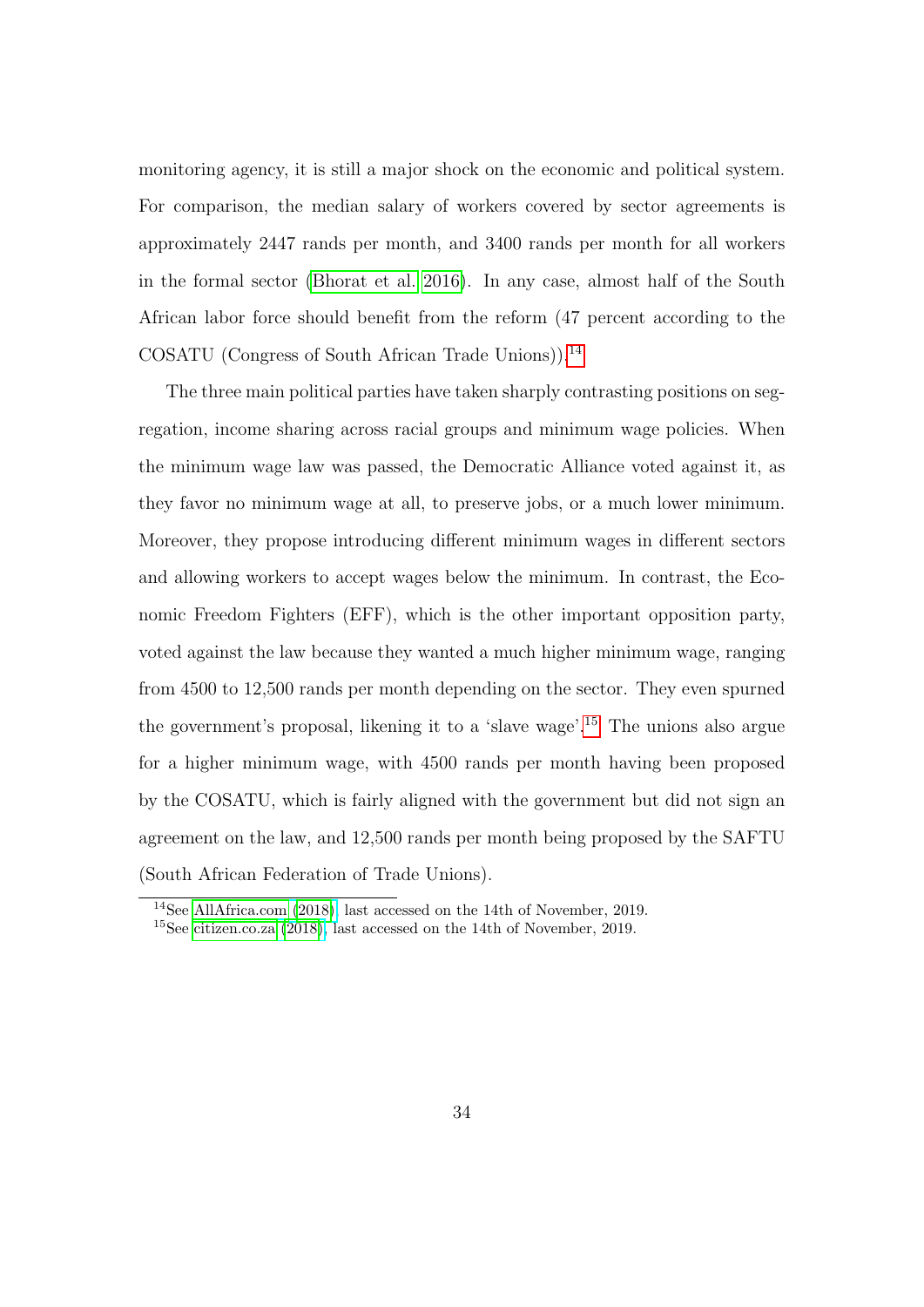## VII.B. How May the Reform Affect the Relationship between Segregation and Income

We now propose an innovative approach that uses income decomposition estimates to advance the policy debate on the minimum wage reform. To do so, we examine how well the claims of the main political parties about the minimum wage, on the one hand, accord with the intervals of quantiles, for each group, in the graphs of quantile decomposition, on the other hand.

Clearly, some caution must be taken. In particular, if the reform substantially changes the structural data generating processes of incomes in the country, nothing should be deduced from the graphs. However, if one assumes that this is not the case and that, overall, the current relationship of incomes with education, experience and, specifically in our case, local segregation will not be substantially affected by the reform, then one could use the graphs to identify the populations most likely to be affected by the current reform or by the reforms proposed by the opposition parties. This can easily be achieved by examining the corresponding quantile intervals for each group. In that case, one could argue that, post reform, only the part of the curves that exceed the quantiles corresponding to the considered minimum wage should apply. This provides us with a quick and simple graphical diagnostic device.

Our identification strategy can be compared with the first identification assumption in [\(Chernozhukov et al. 2013,](#page-53-7) pp. 2236-2237). These authors assume, for the US, that the conditional density of wages below or at the minimum wage depends only on the value of the minimum wage; that the minimum wage has no effect on unemployment; and that there are no spillover effects onto wages above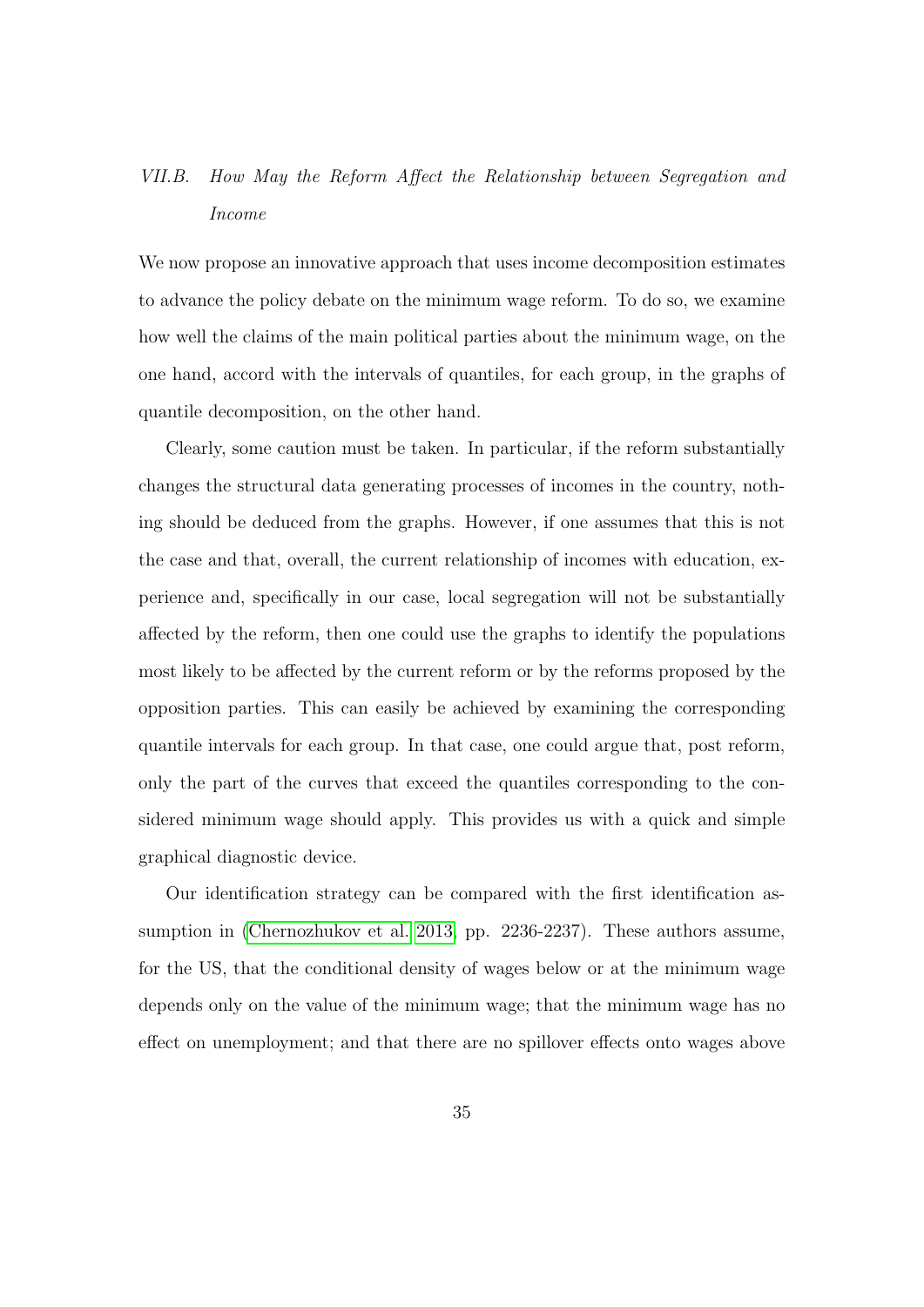the minimum. While all of these assumptions are debatable, they seem to correspond to a benchmark for minimum wage effects. Our approach can be seen as another simplifying perspective in that it assumes some rigidity of the studied phenomena across quantiles.[16](#page-1-0)

Under these tentative diagnostic rules, the government reform, and to a greater extent the reforms proposed by the EFF and the unions, would lead to the elimination of precisely the areas of the curves in which the segregation variable makes a significant contribution to the racial income gap. Although more causal studies would be necessary to confirm them, these results hint at the possibility that the minimum wage reform might eliminate, or at least substantially reduce, the factors that make local segregation contribute to the wage gap between Whites and Africans.

#### 1. Our approach

We now probe potential mechanisms at play regarding the effects of segregation on incomes and how they relate to the programs of the political parties. To do so, we do no longer look at structure and composition effects of segregation, but instead at the 'local' marginal effects of segregation for diverse income subgroups that correspond to natural constituencies of political movements, by referring to minimum wage policies. Indeed, the distinctive political programs of the parties can be regarded as potential treatments. Because of the reduced sample sizes, we mostly focus on Africans.

Individual incomes are categorized into wage intervals according to whether

<sup>&</sup>lt;sup>16</sup>In contrast, simulations based on Computable General Equilibrium Models have been used for assessing the effect of minimum wages in South Africa [\(Pauw and Leibbrandt 2012\)](#page-57-5). They seem to display negligible impact of these policies on poverty.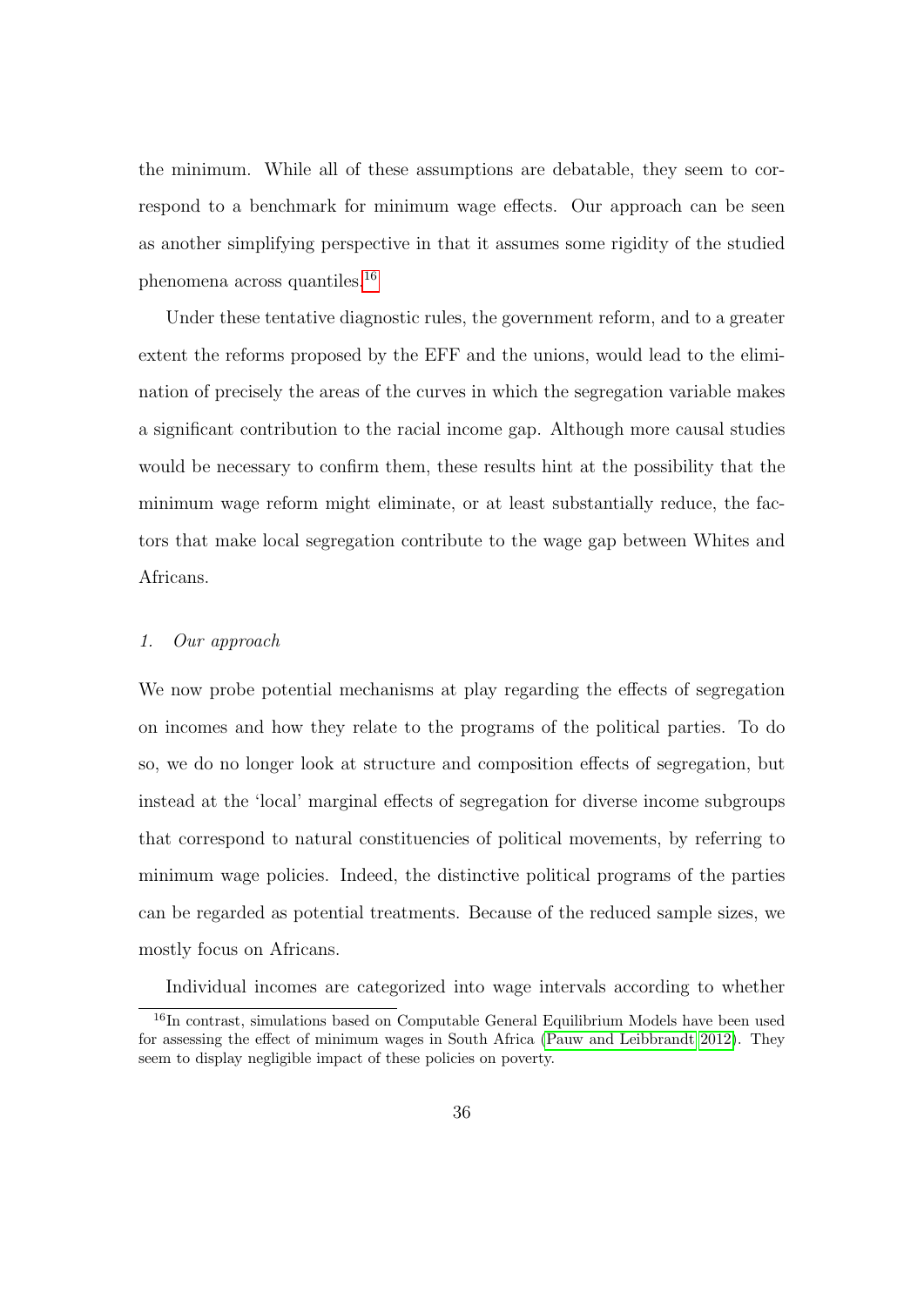they would be treated under the hypothesis that a given party's minimum wage proposal would be enforced. As we consider several political movements, a specific target group is composed of individuals with wages below the minimum wage proposal for this movement, while above the minimal wage proposals of the other organizations with lower proposals. In that sense, a specific target group can be regarded as an intersection of potential treated and non-treated group definitions. The first specific target group, labelled NMW, gathers all individuals below the National Minimum Wage. Therefore, it can be seen as the ANC constituency, at least as far as the minimum wage policy is concerned, and will be the most important group in our discussions. It is relatively consistent with the ANC's supporters profiles found in a recent survey [\(citizensurveys.net 2018\)](#page-54-5) that shows that low-income individuals are overrepresented when compared to supporters of the other two main parties. The second group, labelled COSATU, comprises people below the COSATU's proposition of 4500 rands and above the NMW. The third group, labelled EFF, regroups individuals below the EFF's proposition of 12500 rands and above the COSATU's one. The last target group, labelled N.C., are Not Concerned since they earn more than 12500 rands. We found in Figure [III](#page-66-0) that the implicitly targeted individuals by these political movements are also the most affected by segregation among the Africans. This supports our strategy of analysis.

#### [Figure 3 about here.]

Then, we use the estimated RIF-regression coefficients of segregation as the dependent variable in descriptive regression models to capture the heterogeneity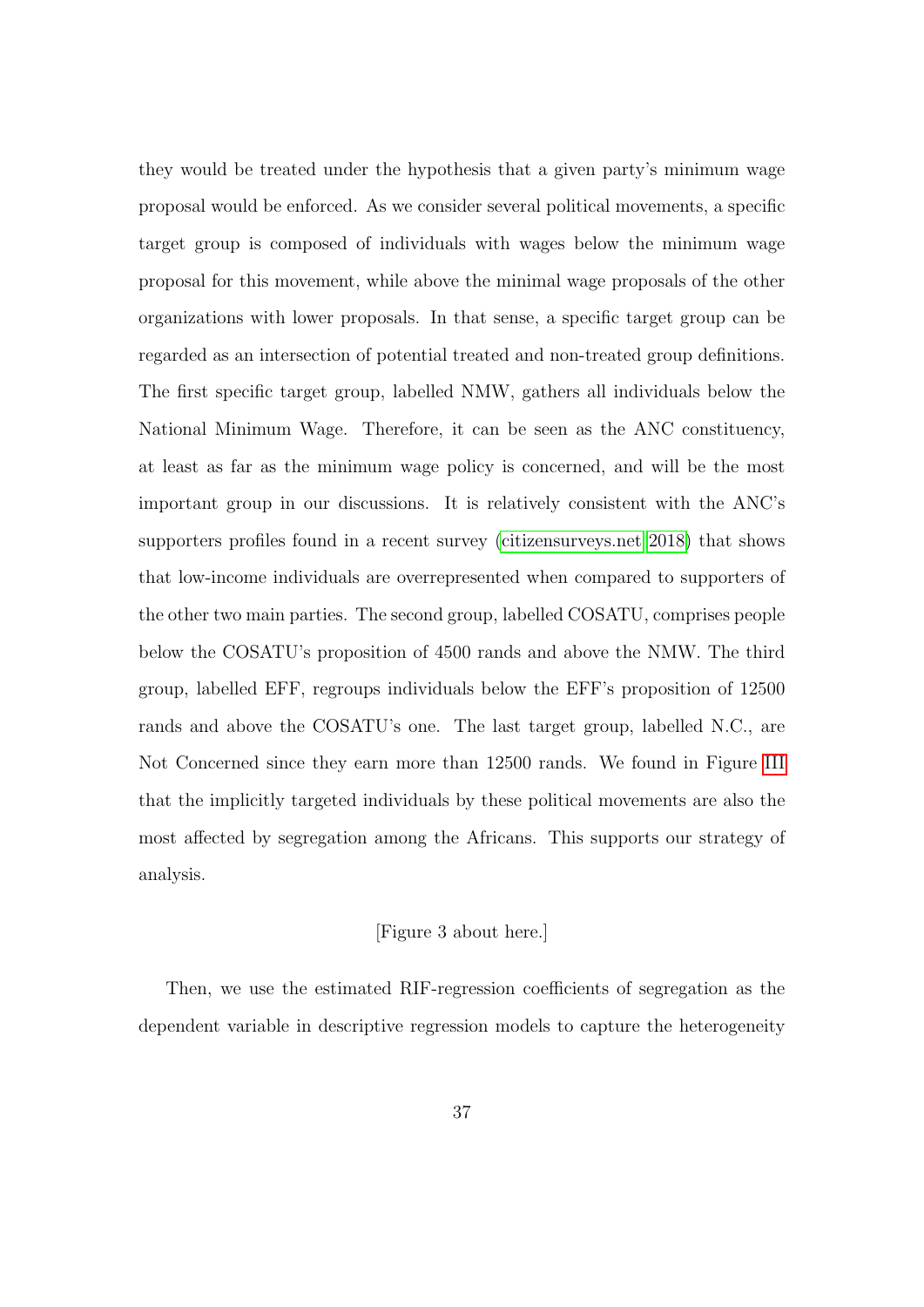of the effect of segregation in each target group.<sup>[17](#page-1-0)</sup> This is possible because each observed individual corresponds to a specific quantile in the income distribution, and for its specific quantile index, we have a specific estimated RIF-regression coefficient of Isolation. All these individual-specific estimated coefficients can be partitioned in subsamples of interest. The dependent variable is therefore the marginal quantile effect of segregation experienced by an individual. We use robust standard error estimators to allow for the expected correlations of errors for different quantiles.

The set of independent variables in these regressions includes: household size and household income, gender, some labor-related characteristics (affiliation to a trade union, weekly worked hours, reservation wage), some dummies for industrial sectors (agriculture, mining, finance, private households, and community, social, and personal services), the province of residence, and the identifying variables related to theories that we discuss further below.

#### 2. Socio-economic mechanisms for segregation and constituencies

First, individuals were asked how they obtained their current job. In particular, they may have accessed it through other household members, which denotes strong network links, or through friends and relatives in another household, which signals weak network links. These informal channels for job information and access have been found to be dominant in developing countries [\(Ioannides and Loury 2004\)](#page-55-5). This provides us with two proxy variables hinting at the salience of local network

<sup>&</sup>lt;sup>17</sup>We do not account for the dependent variable already being an estimate when estimating the standard errors. Indeed, because of the large degrees of freedom in each of these regressions, the neglected uncertainty coming from this preliminary estimation step is unlikely to change the inference.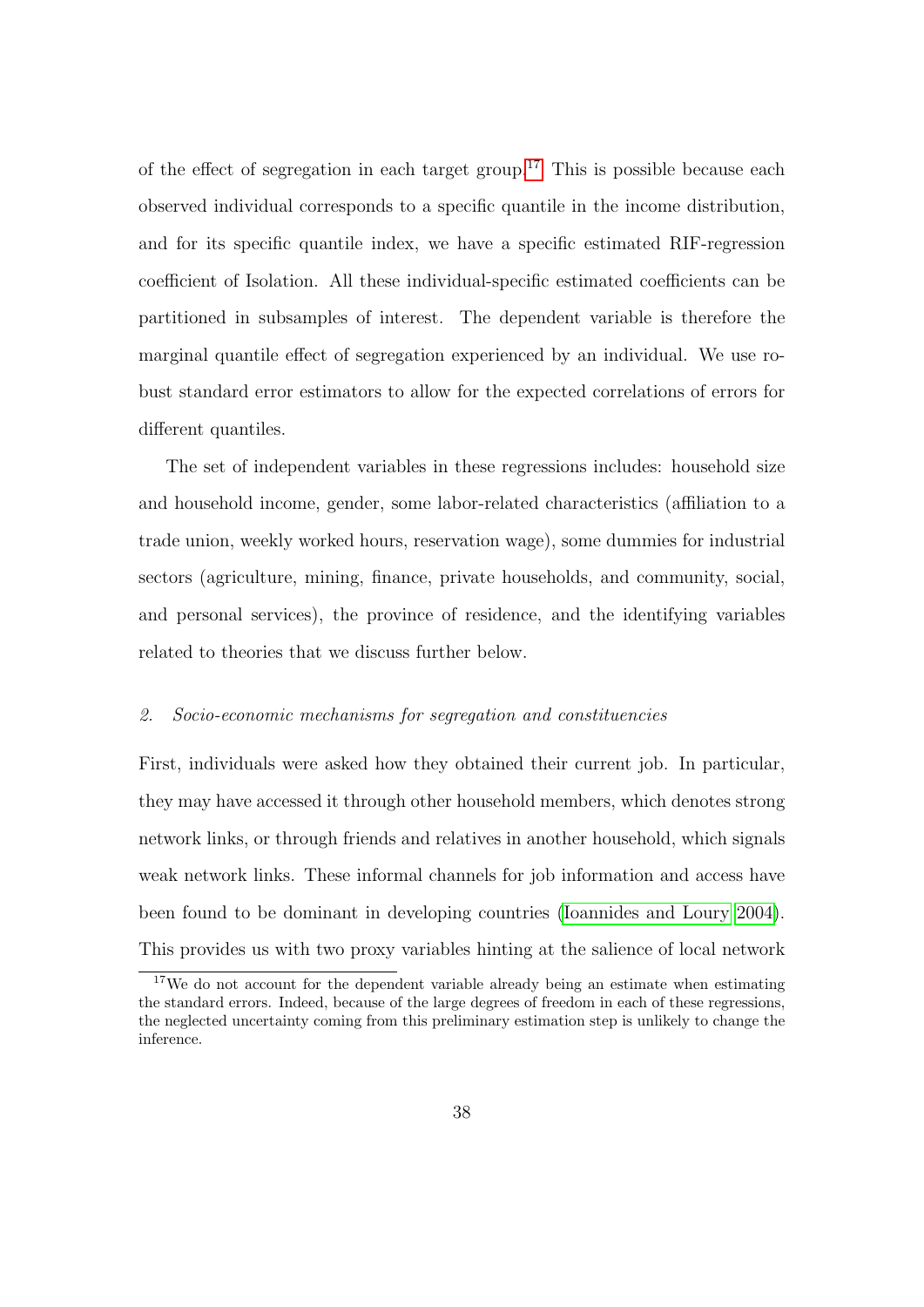effects. The other answers to this question seem to rule out network effects.<sup>[18](#page-1-0)</sup>

Regarding racial preferences, individuals were asked about their desire to leave their current neighborhood. They could state a strong or moderate preference to stay (or leave), or that they were unsure whether to stay or leave. We posit that if this predilection is somewhat correlated with racial residential segregation, this is likely to be related to racial preferences for a particular racial mix in their neighborhood.

As additional evidence that the desire to leave their current neighborhood conveys, at least to some extent, racial preferences, we study, in the Online Appendix, its association with trust in the own racial group and trust in the other racial groups. We also conduct a one-way ANOVA between the level of segregation and the desire to leave their neighborhood. Although the results are not clear cut, they provide some weak evidence that a desire to leave a neighborhood conveys some information about racial preferences.

Then, labor markets are segmented when, in a given sector, the same skill level is associated with a substantial remuneration gap, dividing two segments of workers. In South Africa, segmentation occurred during the Apartheid because jobs were mostly attributed along racial lines in favor of the Whites. Although the remaining racist labor regulations were abolished in 1994, some discriminating practices may have subsisted up to now. However, starting from 1998, segmentation might be attenuated, or diversified, by the Affirmative Action policy that constrains some firms to hire disadvantaged African workers according to some

<sup>18</sup>However, whenever there was a doubt that an answer might also convey information on networks, like when individuals got their job through a previous employer, we controlled for these variables. However, we only discuss the most parsimonious model as these variants do not change the results.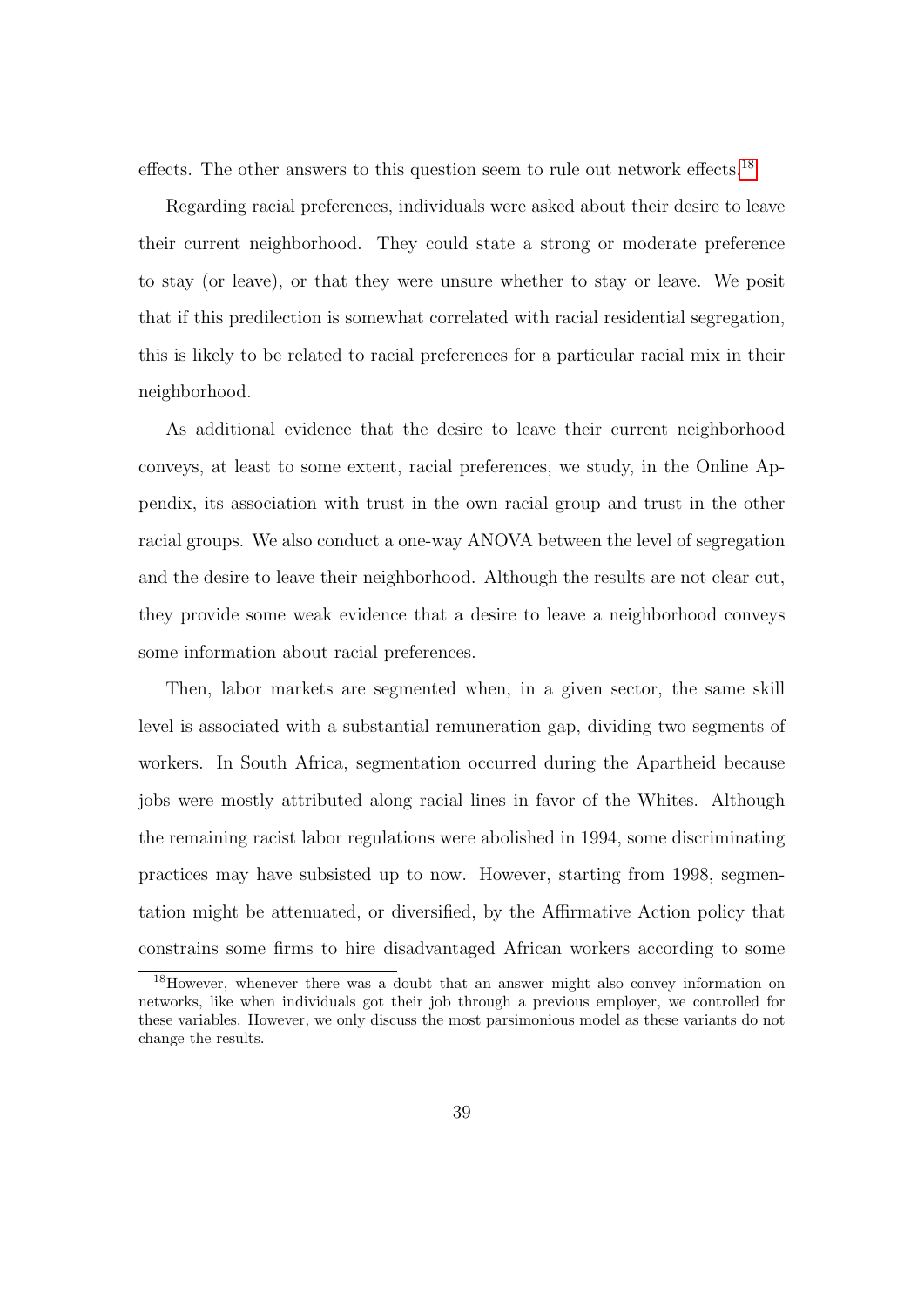inter-racial equity criteria.

The South African government passed the Employment Equity Act in 1998, which is the core of the South African Affirmative Action policy. This bill aims at achieving "Equity in the workplace by (a) promoting equal opportunity and fair treatment in employment through the elimination of unfair discrimination; and (b) implementing affirmative action measures to redress the disadvantages in employment experienced by designated groups, in order to ensure their equitable representation in all occupational categories and levels in the workforce." [\(Government Gazette 1998\)](#page-57-6).

During Mbeki's presidency, the Affirmative Action policy was further completed with the Broad-Based Black Economic Empowerment (BBBEE) Act in 2003, later precised by a set of Codes of Good Practice in 2007, which sets the basis for the transfer of physical capital from the Whites to the Blacks (Africans, Coloreds, and Asians). Therefore, if a change should have occured in the segmentation of the labor market, it should have been after the Employment Equity Act.

Therefore, one of our handle on labor market segmentation is whether the current job started before the Affirmative Action Act, or after. We implement this via a dummy variable indicating whether this condition is satisfied, interacted with the years of schooling to account for different skill levels. All in all, workers who started to work just after the Employment Equity Act may face lower market segmentation than those who started before. In the Online Appendix, we explore the relevance of the Employment Equity Act of 1998 as a turning point of the labor market segmentation by using a regression discontinuity design.

Finally, trade unions may leverage better salaries for their adherents irrespec-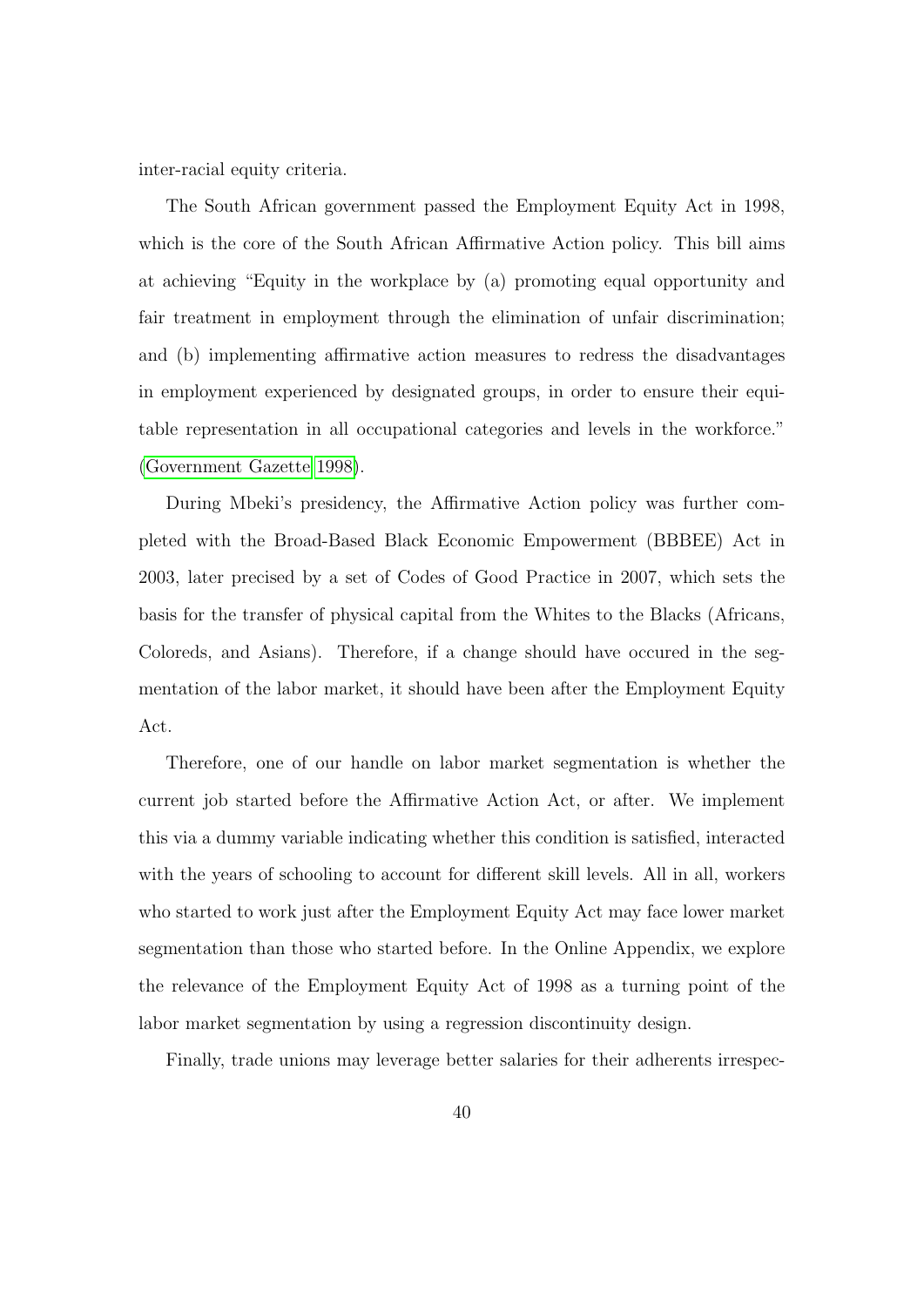tive of their skills. If unionism follows racial lines, then it could lead again to a segmentation of the labor market. Therefore, we use the declared unionship status of the individuals to control for this form of segmentation.

Although this is not our object here to disentangle the complex causalities participating in the definition of constituencies and political programs for distinct parties, we believe that this approach provides suggestive information on the potential political processes behind the persistence or the attenuation of the impact of segregation on incomes in South Africa.

#### 3. Results

The estimation results are displayed in Table [IV.](#page-62-0) Each estimated coefficient of an independent variable in the regressions can be interpreted as how this variable affects the mean effect of segregation on income, for a given target group. In the regressions of Table [IV,](#page-62-0) the provincial and sectorial dummies mostly control for some fixed effects, whereas in the classification analysis, they are markers of the specific constituencies of the ANC and the EFF. Since they tell the same story, it is more relevant to discuss them with Table [V.](#page-63-0) The estimated intercept is indicative of the base effect of segregation for each target group when the other included regressors have no effect. The estimated intercepts reflect the general pattern described earlier that Africans at the bottom of the distribution generally suffer from segregation, but contrary to the earlier analysis, they also reveal that rich Africans benefit from it, given that the additional regressors interactions with the segregation effect are controlled for. The other coefficients should be interpreted as depicting how the corresponding independent variables attenuate or reinforce the base effect of segregation on income.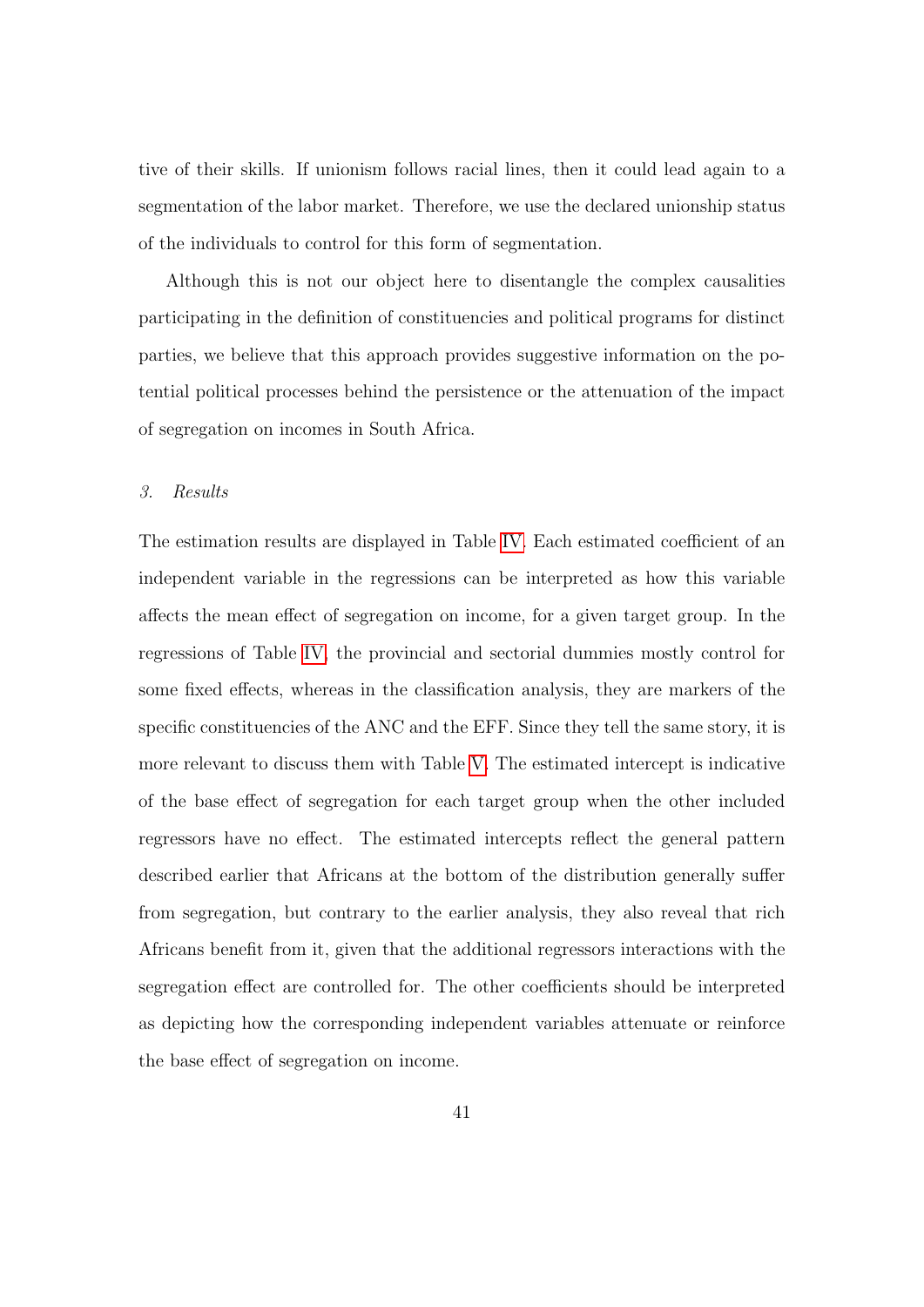#### [Table 4 about here.]

Male individuals tend to enjoy an attenuated effect of segregation, while only in the poorest African target groups, which suggests that segregation-based discriminations on race, social class and gender often cumulate. The effect is large, roughly six times greater among those below the national minimum wage than within the COSATU's specific target group. Since choices of places of residence and work may be made at household level, it may be relevant to examine household-level characteristics. A large household size accentuates the effect of segregation for Africans in the poorest group. This is consistent with larger households living farther away from the main employment centers or in deprived areas. In any case, more dependents puts more pressure on financially constrained households: one additional household member implies a 1 percent worsening of the effect of segregation. Household income dampens the effect of segregation in every group, even when segregation is positive. However, in most groups, the effect is very small, which indicates that nonlinearities in the analysis of the level of segregation and incomes are unlikely to matter for this analysis. A higher reservation wage, which should often imply rejection of low-pay jobs, in particular for Africans below the national minimum wage, makes workers less sensitive to the effect of segregation that is partly confined to this type of jobs. However, the effect is limited, with a 1170 rands increase in reservation wage only reducing the effect of segregation by 1 percent for the poorest. For the wealthiest group, the corresponding amount is of 654 rands, and of almost 3000 rands, for the specific target group of the EFF. Finally, omitting instead these household variables does not overly change the qualitative results for the variables describing socio-economic interactions, while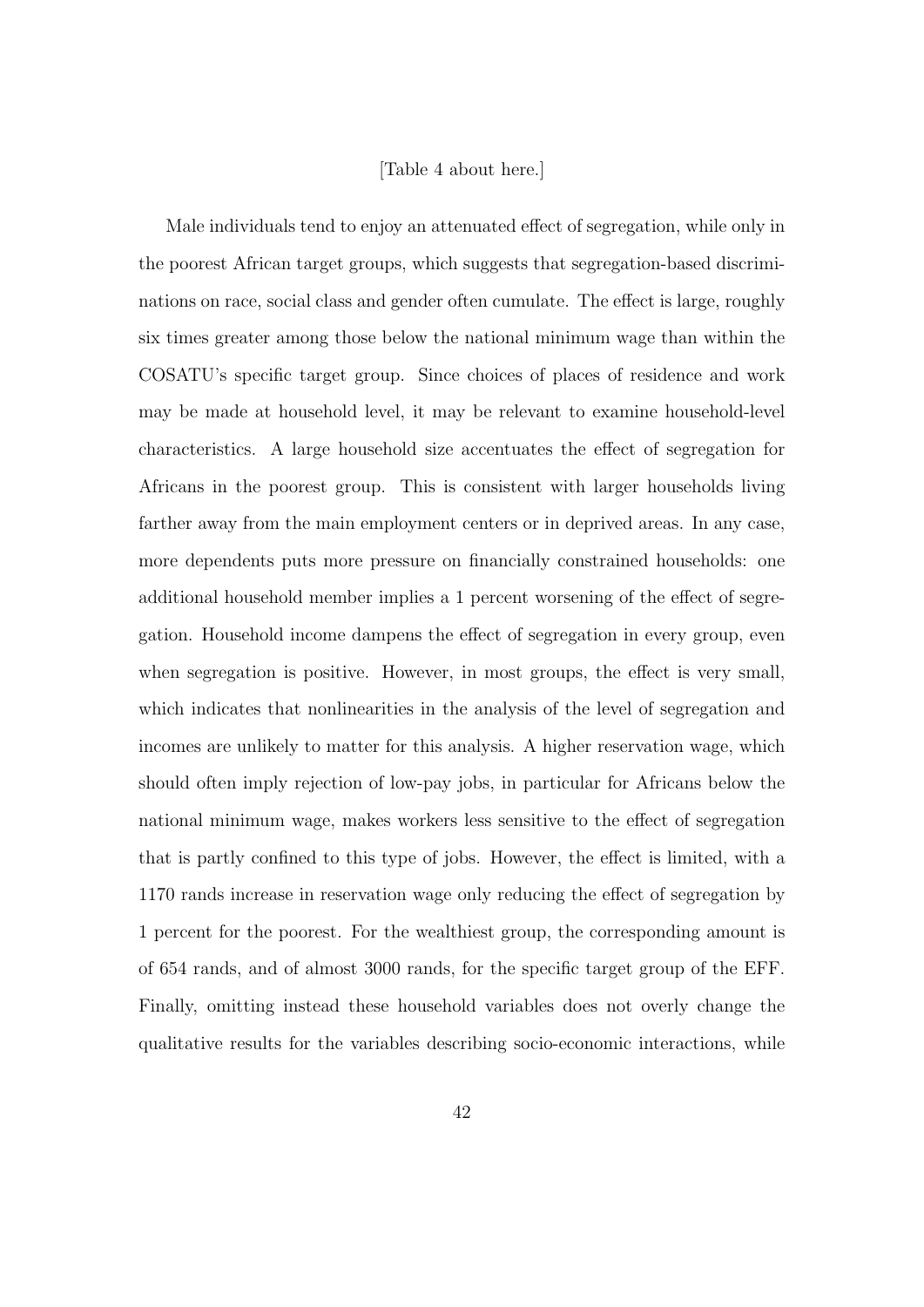some other coefficients lose in significance.

Network effects In the poorest African target group, mobilizing a looselyconnected network (with weak links) reinforces the negative effect of segregation. This may be indicative of a bad-quality network that may only provide information on low-pay jobs. Moreover, the information flowing into this network may be somewhat redundant as similar people, with homogeneous human capital characteristics, are more likely to bring the same information. In that case, more segregation might imply worse quality and fewer job opportunities received through individual networks.

However, the coefficient of the weak links used for job search becomes significantly positive for African middle class workers earning between 4500 and 12 500 rands, which corresponds to EFF's specific constituency. This time, this is a good-quality network that may help workers to access more highly remunerated jobs.

At the top of the distribution, individuals no longer seem to get their jobs through acquaintances but instead relies heavily on their close family. Doing so substantially reinforces the positive effect of segregation, which is consistent with the capture of the best positions by a small elite: having obtained a job through family links increases the positive effect of segregation by 35 percent, even if significant only at the 10 percent level.

Note that this is the separation into the four specific constituencies that allowed us to find significant and somewhat plausible correlations of networks with the segregation-income associations. Besides, the last column in Table [IV,](#page-62-0) which shows OLS estimates for the full sample, is eloquent about which confusion could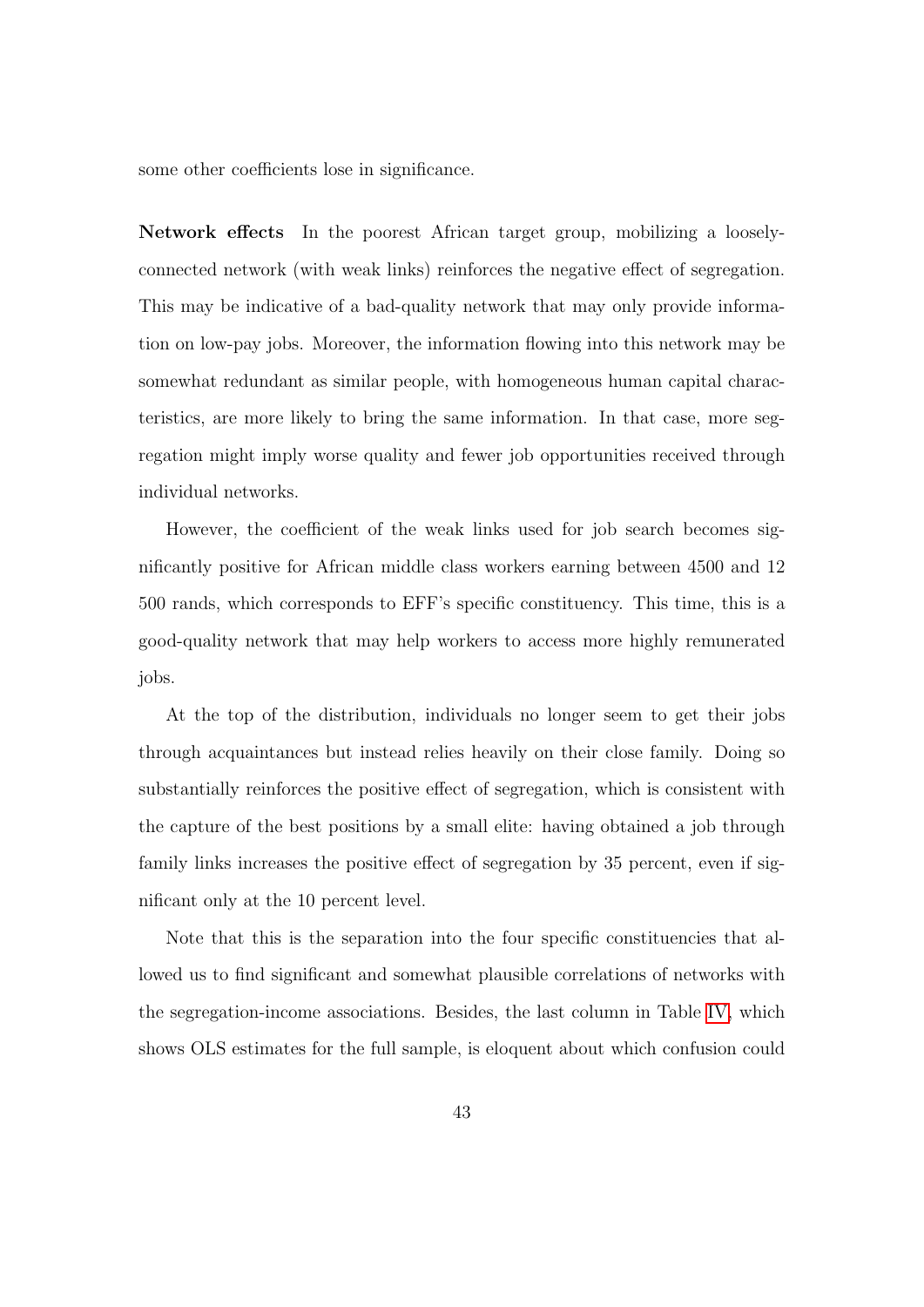arise by pooling all constituencies together. Although these pooled results may sometimes appear to be more significant because of a larger sample size, this is not an important advantage as no new effect arise. In contrast some effects completely vanish with the pooling, such as the few points proxied with the preference to stay.

The heterogeneity of the segregation-income associations, notably for correlations with network variables, emerges much better with the chosen partition of the workers population. The positive significant coefficient of the strong links for the wealthiest and the opposite-sign coefficients of the weak links for the poorest and middle class could not have been found with a pooled specification. Opposite-sign effects would also have been missed for education and reservation wage.

Overall, these results are consistent with the literature. Referral effects depend on the social network built mostly through social interactions within the neighborhood [\(Bayer et al. 2008\)](#page-52-7). They primarily affect the employment probability while the quality of that network will have an impact on wages. [Loury](#page-56-7) [\(2006\)](#page-56-7) shows that individuals with few alternatives rely more on their informal network and end choosing alternatives paying lower wages compared to other search methods. In South Africa, [Magruder](#page-56-2) [\(2010\)](#page-56-2) finds that, in the Cape Metropolitan area, having a present and employed father increases the employment rate of their sons by one-third, on average, but 55 percent of Africans and Coloureds have absent, unemployed, or deceased fathers. Therefore, segregation, by concentrating single parenthood in specific neighborhoods [\(Crane 1991\)](#page-54-6) might be responsible for their limited job choices. The positive effect of strong links for the richest group is also consistent with this mechanism. Finally, [Adato et al.](#page-51-0) [\(2006\)](#page-51-0) also provide evidence, in the KwaZulu-Natal, of positive network effects for non-poor households' labor market outcomes, whereas poor households, at best, experience no effect.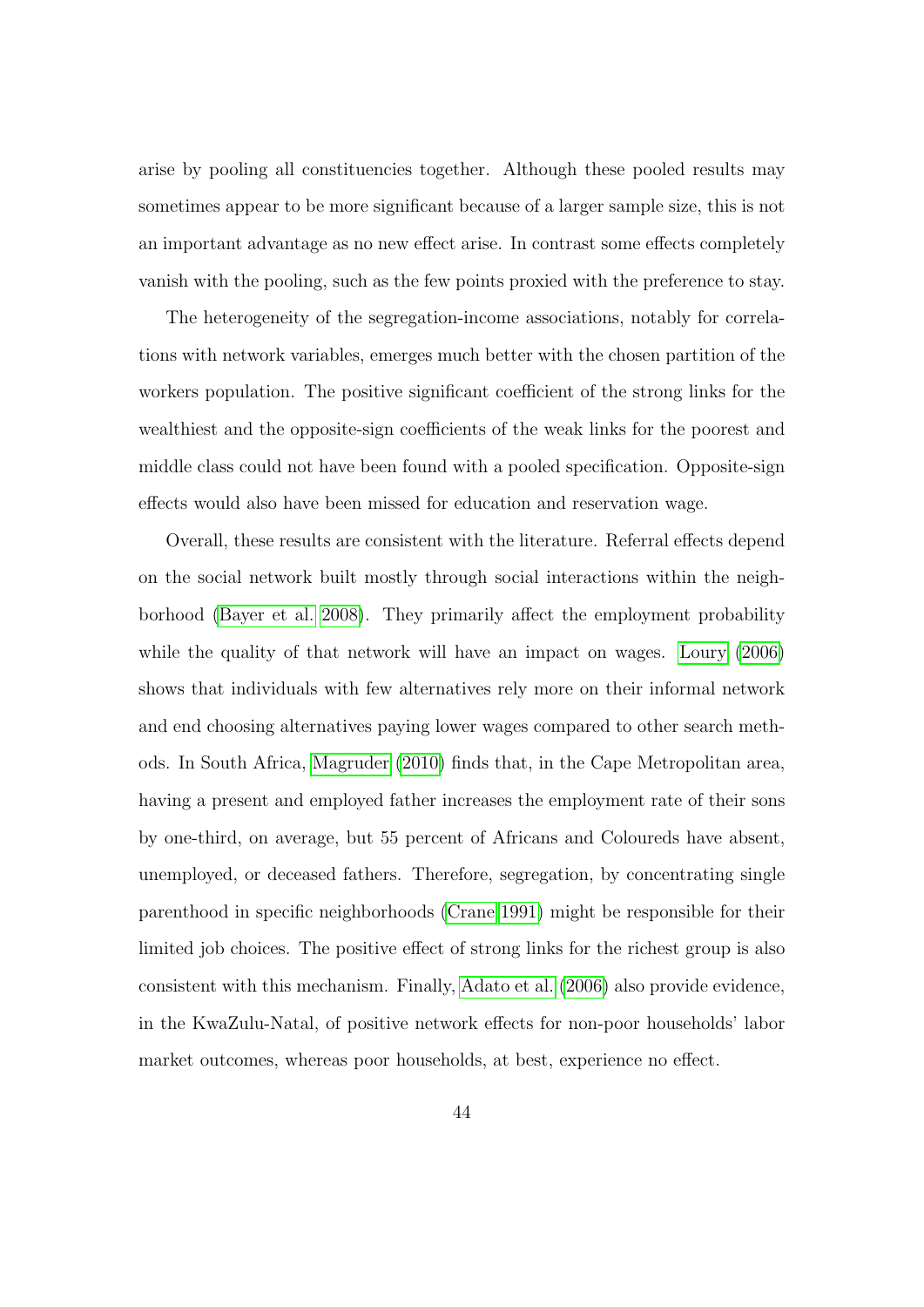Racial preferences The main significant effect of racial preferences in Table [IV](#page-62-0) concerns the wealthiest African target group: a moderate inclination for not moving away reinforces their beneficial effect of segregation quite strongly. It is ten times greater than the effect of an additional rand of household income. These well-off individuals may want to stay next to their relatives as they have often obtained their job thanks to their family links. In the poorest group, individuals with a strong preference for leaving suffer more from segregation, while significantly only at the 10 percent level.

Labor market segmentation As mentioned before, education, interacted with the Affirmative Action dummy, alleviates the effect of segregation for the poorest and the richest African target groups. Education tends to attenuate the negative effect of segregation for the ANC constituency, and its positive effect for the bestoff Africans, relatively more inclined to vote for the Democratic Alliance. However, no significant differences in segregative effects can be found between a job starting before or after the Affirmative Action legislation was passed. Therefore, it seems that Affirmative Action did not significantly reshape the labor market segmentation in terms of mean effects. Nonetheless, in the Online Appendix, we provide evidence that Affirmative Action has increased the polarization of the returns to education instead. This change in the labor market may be related to the effect of the reduction of stereotypes on African workers' productivity. By forcing firms to engage more African workers, employers learn more about their productivity, which reduces the noise of their belief, thereby encouraging them to remunerate these workers closer to their true productivity. The negative effect of education for the richest group suggests that better-off Africans exploited this information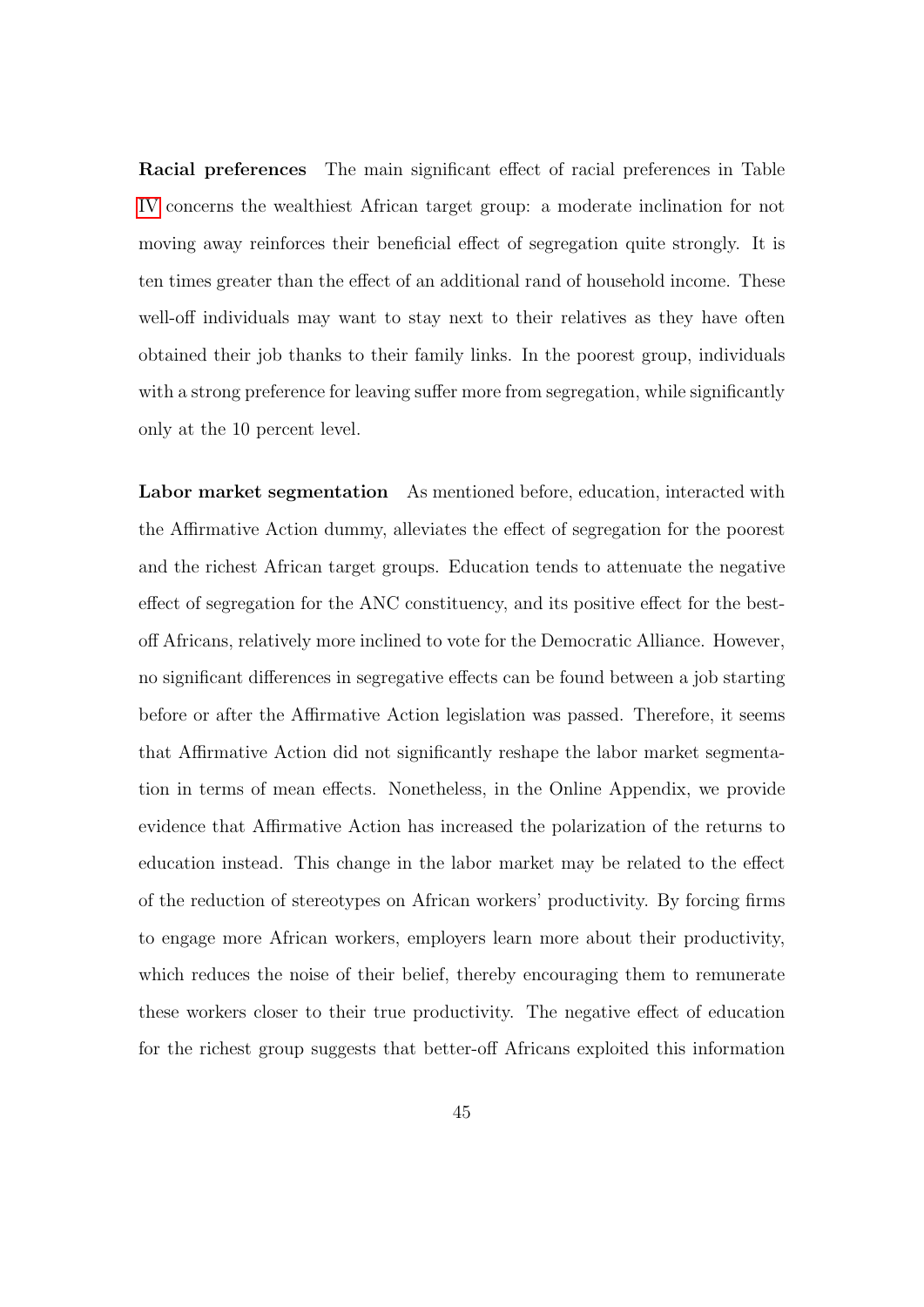deficiency to their advantage. This is consistent with individuals getting their jobs through family links and cronyism.

Being unionized attenuates the effect of segregation on incomes, both for the poorest and for the richest. Only the EFF group is not affected by unionism, with the effect only significant at the 10 percent level for the richest group. In the two poorest groups, trade unions play their role and leverage better wages for their members. The negative effect observed for the richest group may reflect the gains for the poor obtained by the unions maybe at the expense of the better-off workers.

#### 4. Sorted effects

In Table [V,](#page-63-0) we describe the main winners and losers from segregation: the "winners" (respectively "losers") are defined as being the 10 percent Africans most positively (respectively negatively) affected by segregation. Following [Chernozhukov](#page-53-2) [et al.](#page-53-2) [\(2018\)](#page-53-2), we explore in this way the heterogeneity of the partial association of segregation and incomes by scanning the characteristics of the winners and losers from segregation.

#### [Table 5 about here.]

The main African losers from segregation are mostly little educated workers, often female, living in large households with few pecuniary resources. They mostly obtained their job, often in the agriculture and mining sectors, through their extended network, and are ready to work for a wage much below the National Minimum Wage proposed by the ANC. This might be because with a little more than 8 years of education on average, they are merely completing mandatory schooling.[19](#page-1-0)

<sup>19</sup>Schooling is mandatory in South Africa from age six turning seven to the age of 15 or completion of grade 9, whichever comes first.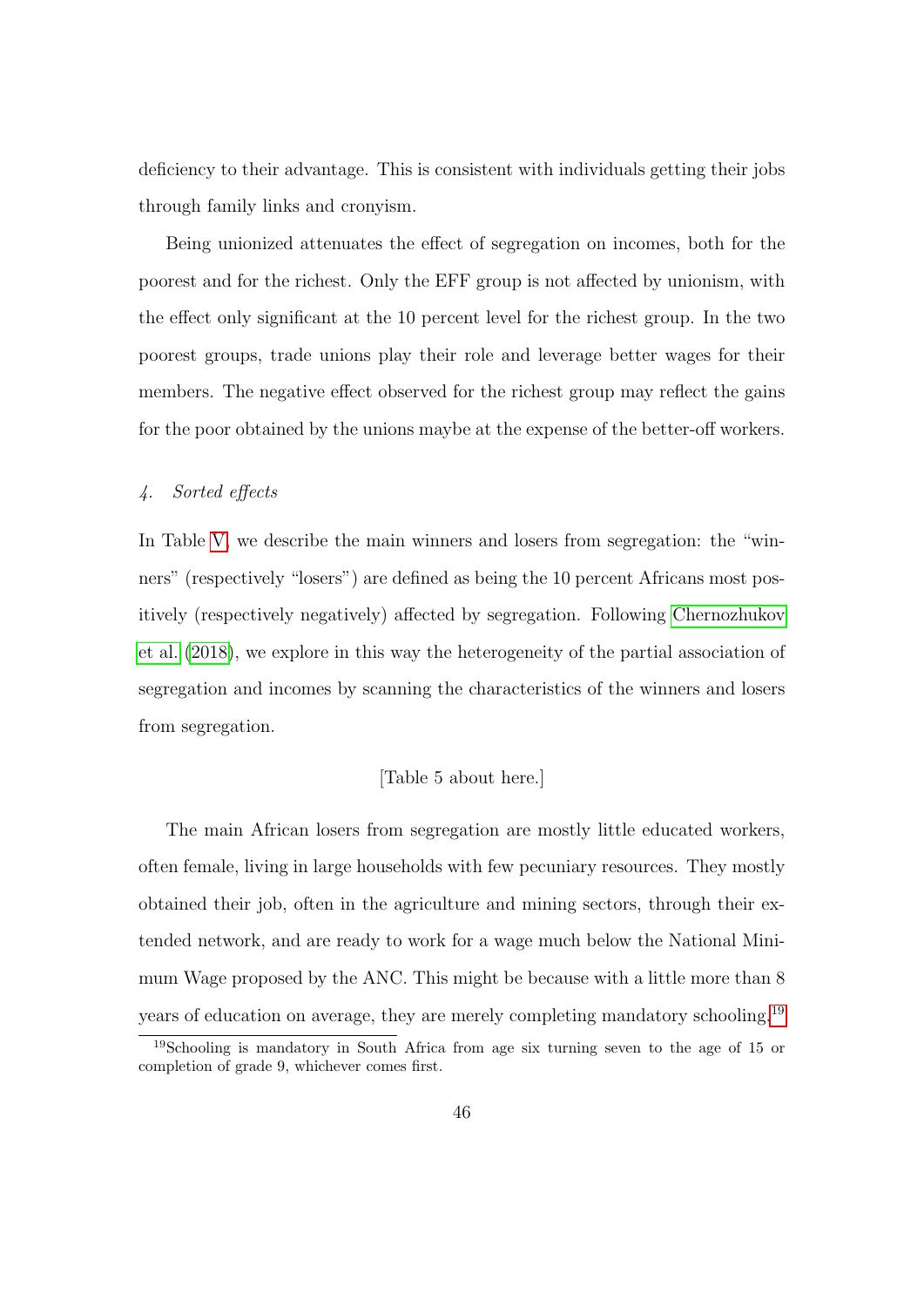They are concentrated in KwaZulu-Natal, Gauteng, Eastern Cape, and Limpopo.

On the opposite, the main African winners from segregation are workers, mostly male, with a household income more than twice the National Minimum Wage. They were generally recruited through their extended network and are unionized. On average, they work more hours than the main losers, and a larger fraction have obtained their job before the Affirmative Action bill. They are also more educated, which may explain why they ask for higher salaries as reflected by their reservation wages. However, they still have fewer than 12 years of education, on average, a level which would have earned them a matriculation diploma. Therefore, they are probably as likely as the main losers to quit schooling without any diploma. Contrary to [Cutler et al.](#page-54-2) [\(2008\)](#page-54-2), this rules out education as an important dimension of heterogeneity for an analysis. Finally, African winners are mostly living in Gauteng, KwaZulu-Natal, and Mpumalanga, but are only overrepresented in Gauteng and Mpumalanga. They work mainly in Social services, Finance, Manufacturing, and Wholesale and Retail trade.

These results provide another perspective on the above-discussed mechanisms of the association of segregation and incomes. Whether this can be related to racial preferences or not, both the main losers and winners are reluctant to leave their residential area. One may think that they often adhere to the segregation context that they face. Having found their job through their extended network is a preponderant trait of the losers. This reinforce our suspicions about the negative influence of within-group networks backed up by local segregation, at least for some disadvantaged workers. Finally, there is some weak evidence of the role of labor market segmentation, noticeable through the prominent effect of the Affirmative Action, in providing higher earnings for the main winners of local segregation.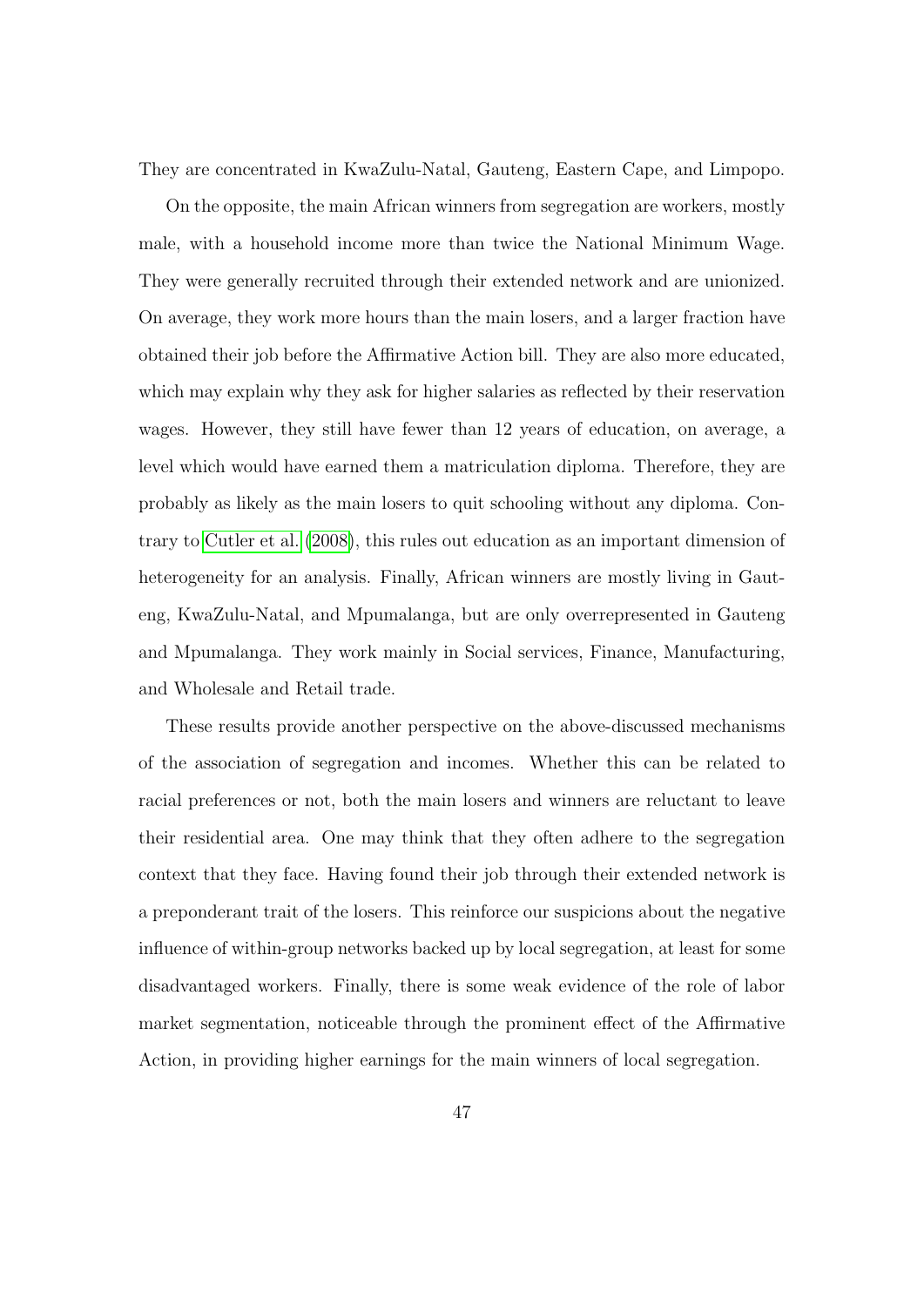The regional and industrial differences between losers and winners fit well the electoral constituency of the ANC and the political strategy of the EFF. The traditional ANC strongholds are the northern provinces of Limpopo, Mpumalanga, and North West, and the Eastern Cape in the south. Gauteng, the Western Cape, the Northern Cape, and, to a lesser extent, the Free State have always been disputed with the Democratic Alliance. KwaZulu-Natal is currently administered by the ANC, while challenged by the IFP. The mostly rural Eastern Cape, Limpopo, and KwaZulu-Natal, simultaneously with the agricultural sector partially correspond to the ANC specific target group since the ANC largely relied on the rural vote from its inception.[20](#page-1-0) Moreover, workers in the agricultural sector are often not unionized which coincides with the low unionization rate of the main losers.<sup>[21](#page-1-0)</sup> Workers in the mining sector, on the other hand, are close to the COSATU, of which the National Union of Mineworkers is a member, founded by the currently sitting president Cyril Ramaphosa in the 1980s. The COSATU has always been supportive of the ANC.

The EFF's strategy is often to outbid the ANC and the trade unions. However, their minimum wage proposal much exceeds realistic earnings for the poorest workers, especially in the agricultural and mining sectors. If voters choose their champion according to their expected gain, then the EFF's proposal of 12500 rands should speak more to individuals working in the sectors of manufacturing, wholesale and retail trade, and construction, hence, mostly urban workers within the

<sup>&</sup>lt;sup>20</sup>See Afrobarometer.org  $(2015)$ , last accessed on the 14th of November 2019.

 $21$ [Thompson](#page-58-3) [\(2001\)](#page-58-3) describes the early formation of trade unions in South Africa consecutive to the rise in the cost of urban living. In 1945, 40% of the unionized workers were employed in commerce and manufacturing, and "the crucial terrain for labor relation was, as ever, the mining industries." (p.179). Unionization in agriculture, far from the urban centers, and being heavily mechanized or of the subsistence type, cannot easily develop.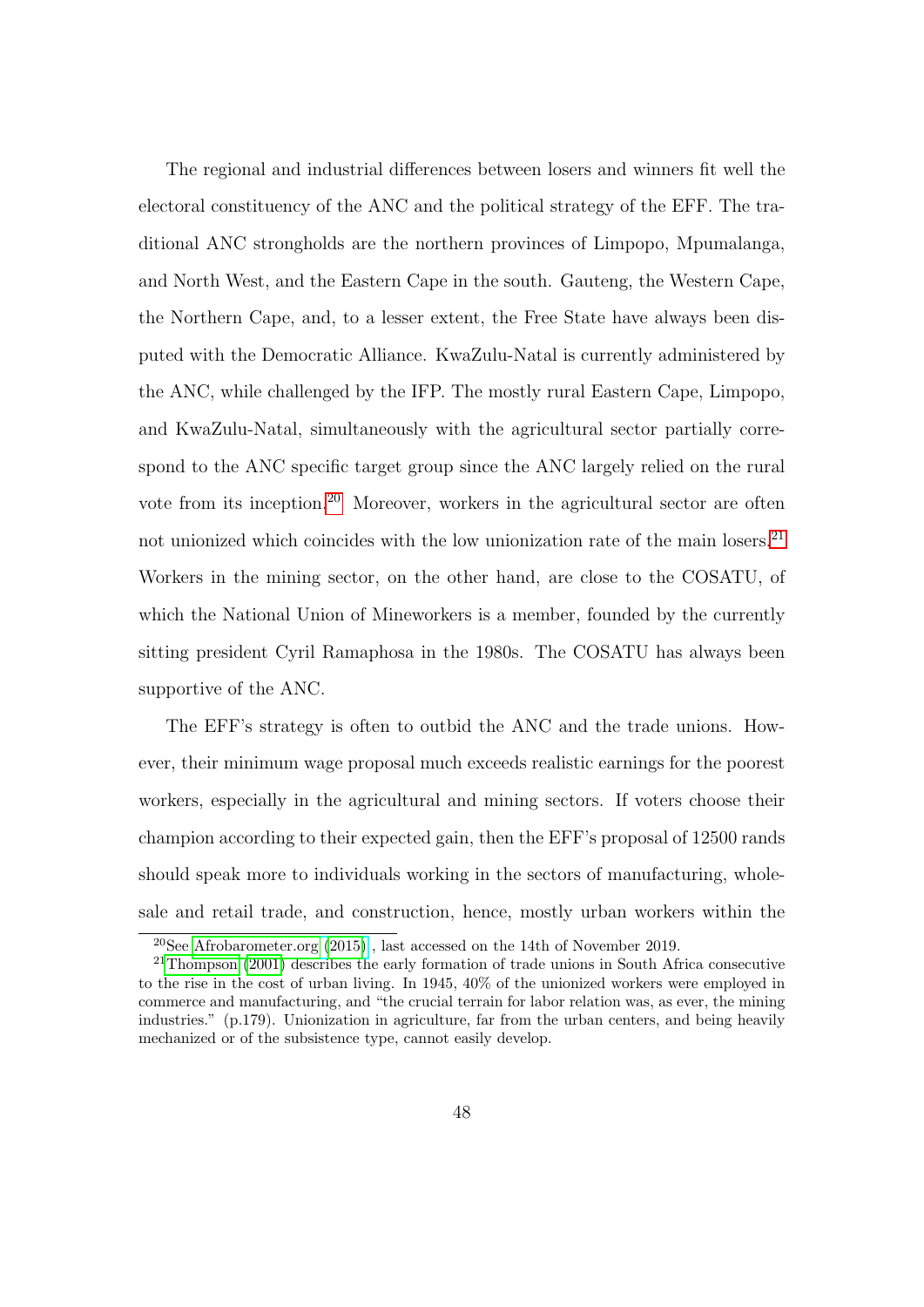EFF's constituency.[22](#page-1-0) Indeed, most other political movements made minimal wage proposals too low to affect many of these workers directly. On the whole, although there are certainly many other determinants of political programs, it is intriguing to note that the ANC-led reform is liable to benefit the ANC's constituency in several ways. On the other hand, it should raise the wages of the workers employed in the modern and public sectors, from income categories that predominantly vote for the ANC. On the other hand, by removing wage intervals corresponding to especially harmful associations of segregation and wages, it should contribute to protect some of the main African losers of segregation. Interpretations of the estimates of the minimum wage proposal for the other parties would be still more tentative, as their proposals were not implemented and never had the chance to go through parliaments.

#### VIII. Conclusion

We proposed a new approach to analyzing the contribution of segregation to socioethnic income gaps, as a general preliminary descriptive stage to more specific structural or causal analyses. Performing a thorough distribution decomposition and scrutinizing the heterogeneity of segregation effects allow us to uncover patterns that remain hidden in mean analyses and traditional Mincer equations. The highlighted contribution of segregation to the distribution of the racial income gap not only promotes the integration of segregation mechanisms in earnings models, but also generate hints at the socio-economic mechanisms that explain income differences between socio-ethnic groups.

Segregation was found to be the main contributor to the structure effect, ahead <sup>22</sup>See [citizensurveys.net \(2018\),](https://citizensurveys.net/citizen-surveys-how-many-white-eff-supporters-exist-and-11-other-stats/) last accessed on the 14th of November, 2019.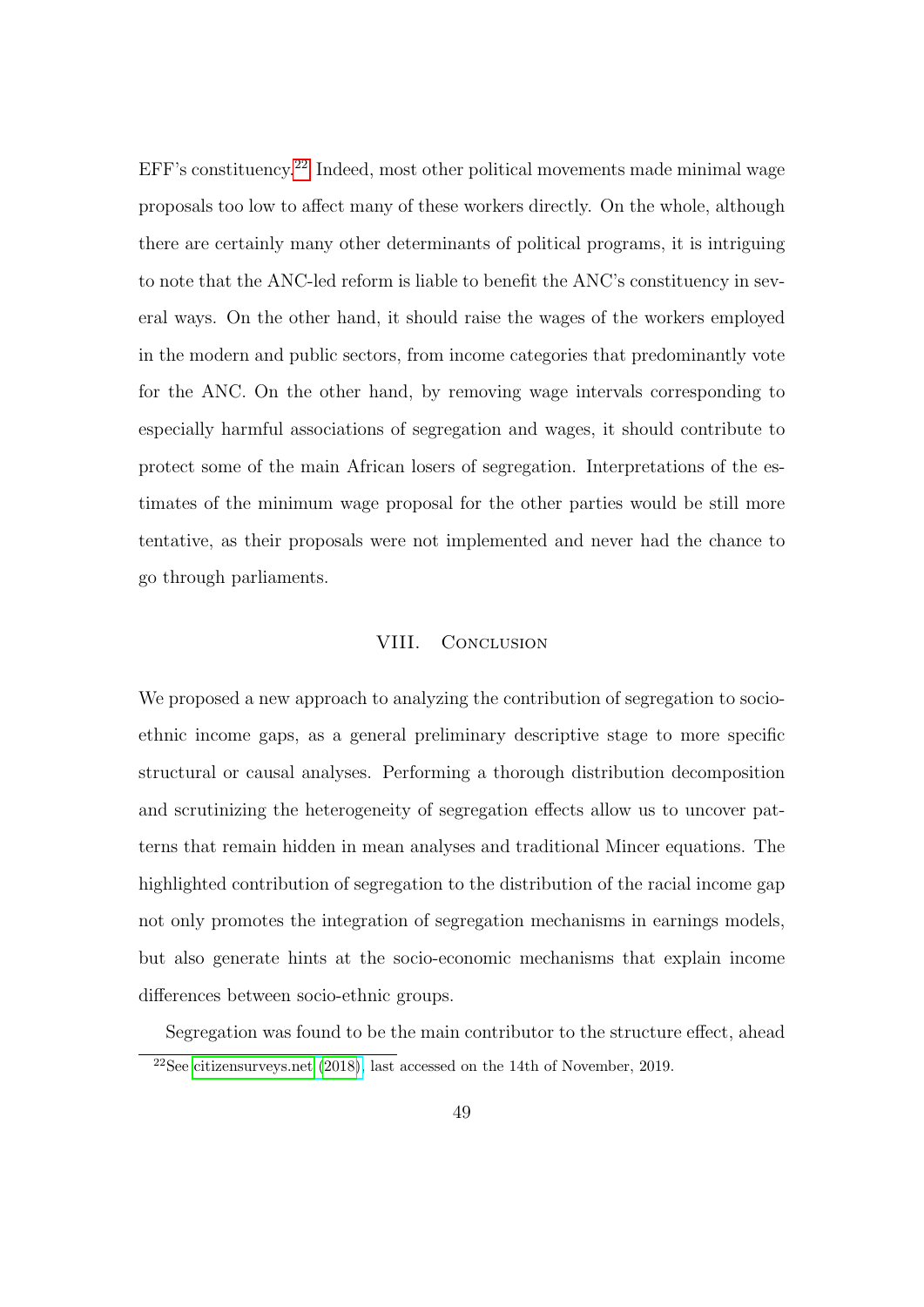of education and experience, in the case of the distribution of African-White income gap in South Africa. More precisely, segregation negatively affects African bottom incomes, but positively White top incomes. Hints about a few operating mechanisms became apparent. Local and informal job-search networks, often operating along racial lines and stimulated in segregated contexts bear on the association segregation-income in a way that harms the poorest and benefit African middle classes. In contrast, labor market segmentation, in association with segregation, affects more the polarization of incomes within each racial group than their mean levels. Only minor influence of racial preferences has been detected, although this may be due to unprecise measure of these preferences. Finally, the subpopulations that suffer and benefit the most from segregation through their wages are identified. The worst impaired are the low-education workers in agriculture and mining, often female, and immersed in local informal networks.

These findings can assist in designing more effective public policies, for example by better targeting social programs towards the above-mentioned disadvantaged segregated categories. Since segregation is also observed to be a sizeable contributor to the composition effect, this fact should be exploited for policy aiming at reduced wage gaps. For example, highly segregated areas could benefit from public investment in mixed residential real estate. Some of these policies may involve complex interactions of segregation with other income determinants. For example, a shock on residential segregation may readjust the balance of human capital accumulation in this country since segregation upholds the dual school system that discriminates against Africans. Conversely, enhancing education may reduce segregation if it contributes to reshaping racial preferences and promoting openness and understanding among communities. The local, often race-exclusive, networks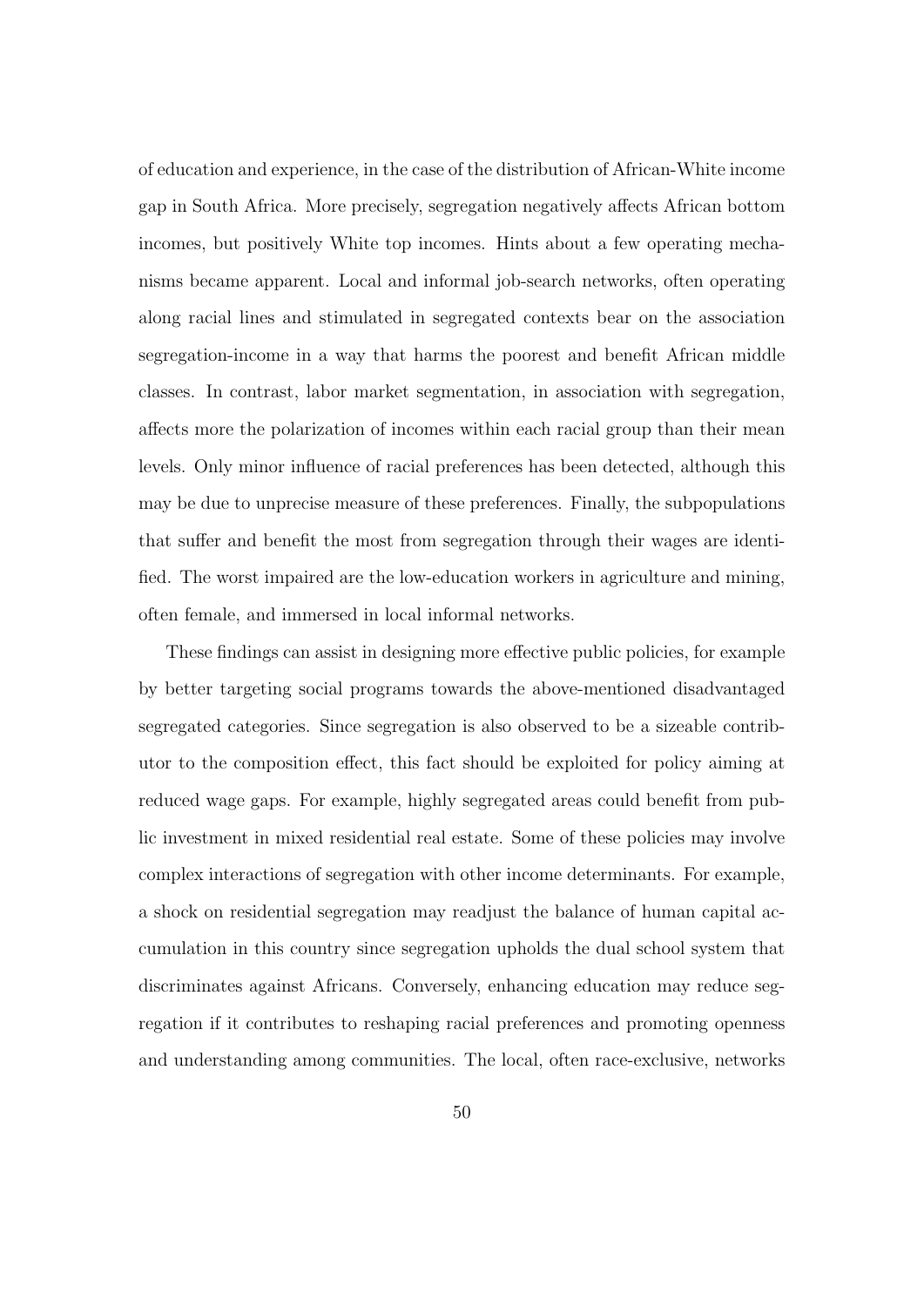that are fostered by segregation, could be regulated consistently to the direction of their influences on the African-White wage gap.

Finally, we also examined the 2018 minimum wage reform, which, beside its direct effect on their incomes, was found likely to attenuate the harmful impact of segregation on poor Africans by wiping out intervals of the African distribution where most of this impact takes place.

However, to go further in the analyses, the proposed approach must make room for structural and causal studies of incomes. In that case, concerns typically encountered are the endogeneity of human capital factors and selection by labor market participation. In our case, these issues would extend to the potential endogeneity of segregation and differential migrations of racial groups to their preferred specific neighborhoods. Addressing these issues is an important challenge for future research, for which the current analysis has already provided valuable clues.

EconomiX, University Paris Nanterre

Aix-Marseille Univ., CNRS, EHESS, AMSE, Marseille

#### **REFERENCES**

- <span id="page-51-0"></span>Adato, Michelle, Michael R. Carter, and Julian May, "Exploring Poverty Traps and Social Exclusion in South Africa Using Qualitative and Quantitative Data," Journal of Development Studies, 42 (2006), 226–247.
- <span id="page-51-1"></span>Afrobarometer, ([https://afrobarometer.org/fr/publications/](https://afrobarometer.org/fr/publications/ad65-south-africans-increasingly-dissatisfied-their-elected-leaders-performance) [ad65-south-africans-increasingly-dissatisfied-their-elected-leaders-performance](https://afrobarometer.org/fr/publications/ad65-south-africans-increasingly-dissatisfied-their-elected-leaders-performance)), 25 (2015), last accessed on the 14th of November, 2019.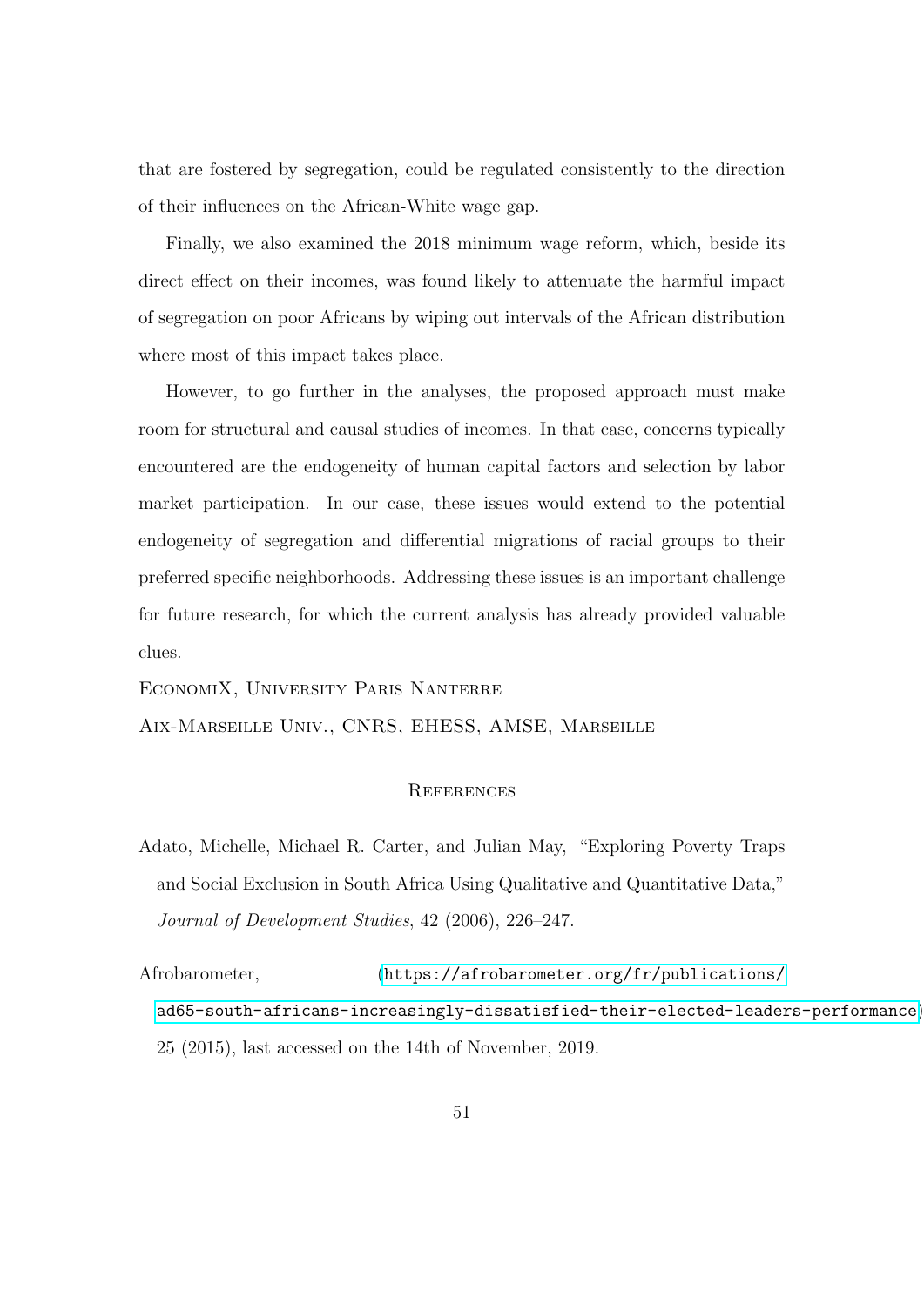- <span id="page-52-5"></span>Agüero, Jorge, Michael R. Carter, and Julian May, "Poverty and Inequality in the First Decade of South Africa's Democracy: What can be Learnt from Panel Data from KwaZulu-Natal?" Journal of African Economies, 16 (2007), 782–812.
- <span id="page-52-2"></span>Alesina, Alberto, Reza Baqir, and William Easterly, "Public Goods and Ethnic Divisions," Quarterly Journal of Economics, 114 (1999), 1243–1284.
- <span id="page-52-6"></span>AllAfrica, (<https://allafrica.com/stories/201804250851.html>), (2018), last accessed on the 14th of November, 2019.
- <span id="page-52-1"></span>Altonji, Joseph, and Rebecca Blank, "Race and Gender in the Labor Market," in Handbook of Labor Economics, Orley Ashenfelter and David Card, eds. (Elsevier Science, 1999).
- <span id="page-52-0"></span>Bayer, Patrick, and Kerwin Kofi Charles, "Divergent Paths: A New Perspective on Earnings Differences between Black and White Men Since 1940," Quarterly Journal of Economics, 133 (2018), 1459–1501.
- <span id="page-52-7"></span>Bayer, Patrick, Stephen L. Ross, and Giorgio Topa, "Place of Work and Place of Residence: Informal Hiring Networks and Labor Market Outcomes," Journal of Political Economy, 116 (2008), 1150–1196.
- <span id="page-52-4"></span>Bebbington, Anthony J., D. Mitlin, J. Mogaladi, M. Scurrah, et al., "Decentring Poverty, Reworking Government: Social Movements and States in the Government of Poverty," Journal of Development Studies, 46 (2010), 1304–1326.
- <span id="page-52-3"></span>Becker, Gary, The Economics of Discrimination, 2nd ed. (Chicago: University of Chicago Press, 1957).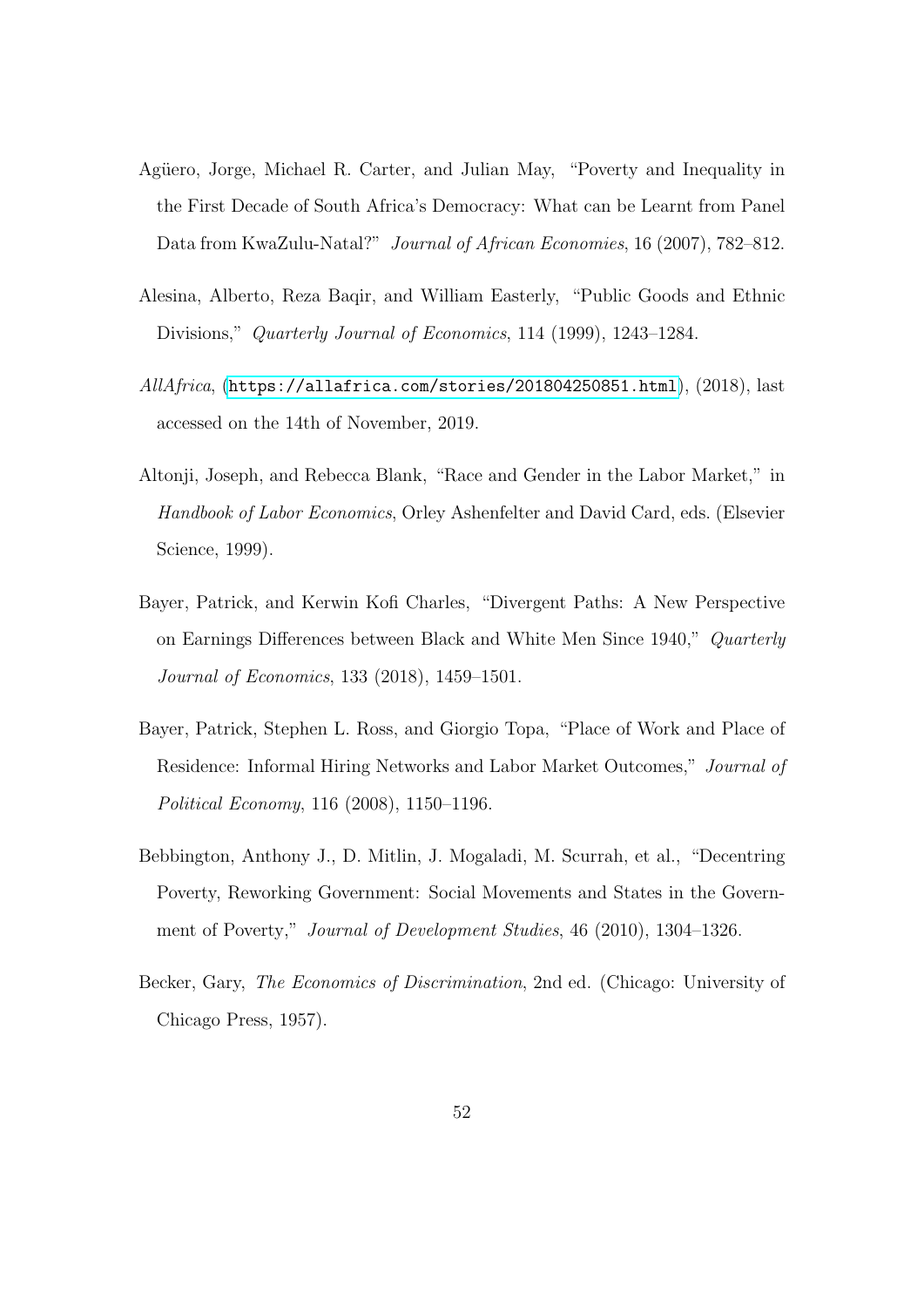- <span id="page-53-4"></span>Bénabou, Roland, "Workings of a City: Location, Education, and Production," Quarterly Journal of Economics, 108 (1993), 619–652.
- <span id="page-53-6"></span>Bhorat, Haroon, Tara Caetano, Benjamin Jourdan, Ravi Kanbur, et al., "Investigating the Feasibility of a National Minimum Wage for South Africa," DPRU Working Paper Series, WP201601, 2016.
- <span id="page-53-5"></span>Bhorat, Haroon, and Safia Khan, "Structural Change and Patterns of Inequality in the South African Labour Market," DPRU Working Paper Series, WP201801, 2018.
- <span id="page-53-3"></span>Blumer, Herbert, "Race Prejudice as a Sense of Group Position," The Pacific Sociological Review, 1 (1958), 3–7.
- Chandra, Amitabh, "Is the Convergence in the Racial Wage Gap Illusory?," NBER Working Paper Series, WP9476, 2003.
- <span id="page-53-7"></span>Chernozhukov, Victor, Iván Fernández-Val, and Blaise Melly, "Inference on Counterfactual Distributions," Econometrica, 81 (2013), 2205–2268.
- <span id="page-53-2"></span>Chernozhukov, Victor, Iván Fernández-Val, and Ye Luo, "The Sorted Effects Method: Discovering Heterogeneous Effects Beyond their Averages," Econometrica, 86 (2018), 1911–1938.
- <span id="page-53-1"></span>Chetty, Raj, Nathaniel Hendren, and Lawrence F. Katz, "The Effects of Exposure to Better Neighborhoods on Children: New Evidence from the Moving to Opportunity Experiment," American Economic Review, 106 (2016), 855–902.

<span id="page-53-0"></span>Chetty, Raj, Nathaniel Hendren, Maggie R. Jones, and Sonya R. Porter, "Race and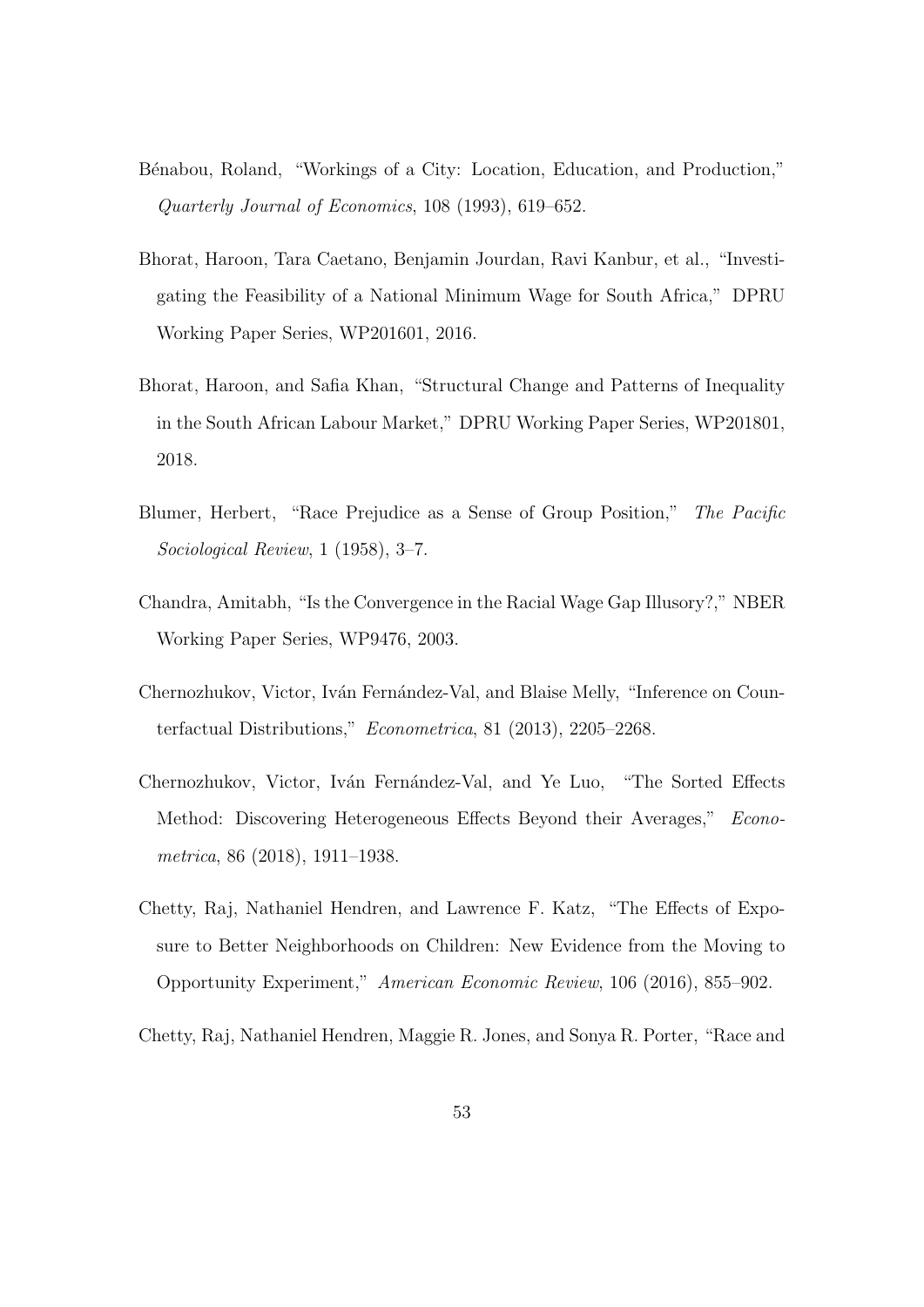Economic Opportunity in the United States: An Intergenerational Perspective," Quarterly Journal of Economics, 135 (2020), 711–783.

- <span id="page-54-5"></span>Citizen Surveys, ([https://citizensurveys.net/](https://citizensurveys.net/citizen-surveys-how-many-white-eff-supporters-exist-and-11-other-stats/) [citizen-surveys-how-many-white-eff-supporters-exist-and-11-other-stats/](https://citizensurveys.net/citizen-surveys-how-many-white-eff-supporters-exist-and-11-other-stats/)), (2018), last accessed on the 14th of November, 2019.
- <span id="page-54-6"></span>Crane, Jonathan, "The Epidemic Theory of Ghettos and Neighborhood Effects on Dropping Out and Teenage Childbearing," American Journal of Sociology, 96 (1991), 1226–1259.
- <span id="page-54-0"></span>Cutler, David M., and Edward L. Glaeser, "Are Ghettos Good or Bad?," Quarterly Journal of Economics, 112 (1997), 827–872.
- <span id="page-54-2"></span>Cutler, David M., Edward L. Glaeser, and Jacob L. Vigdor, "When Are Ghettos Good or Bad? Lessons from Immigrant Segregation in the United States," Journal of Urban Economics, 63 (2008), 759–774.
- <span id="page-54-3"></span>Dickens, William T., and Kevin Lang, "A Test of Dual Labor Market Theory," American Economic Review, 75 (1985), 792–805.
- <span id="page-54-4"></span>DiNardo, John, Nicole M. Fortin, and Thomas Lemieux, "Labor Market Institutions and the Distribution of Wages, 1973-1992: A Semiparametric Approach," Econometrica, 64 (1996), 1001–1044.
- Echenique, Federico, and Roland G. Jr. Fryer, "A Measure of Segregation Based on Social Interactions," Quarterly Journal of Economics, 72 (2007), 441–486.
- <span id="page-54-1"></span>Edin, Per-Anders, Peter Fredriksson, and Olof Aslund, "Ethnic Enclaves and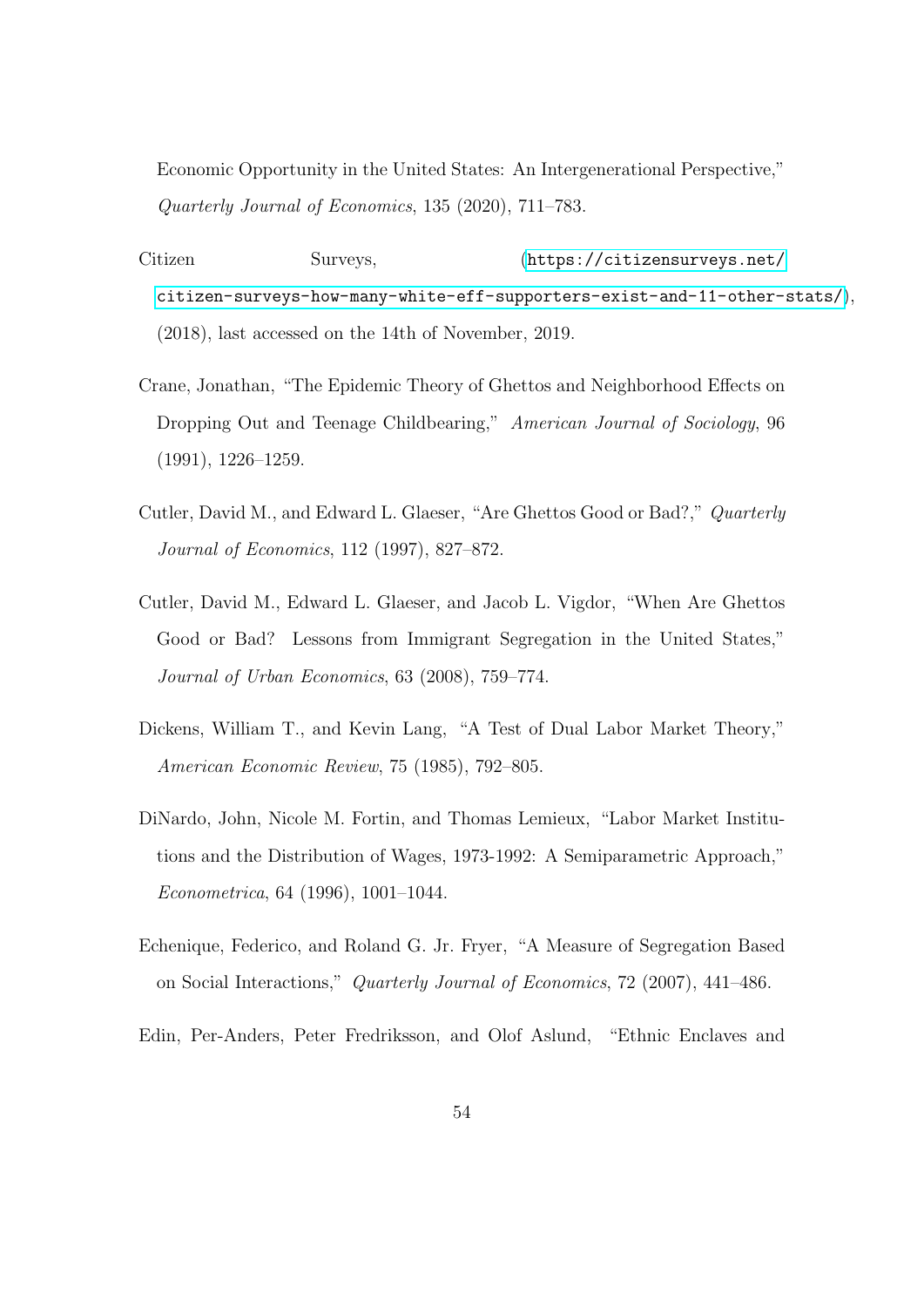the Economic Success of Immigrants: Evidence from a Natural Experiment," Quarterly Journal of Economics, 118 (2003), 329–357.

- <span id="page-55-3"></span>Firpo, Sergio, Nicole M. Fortin, and Thomas Lemieux, "Unconditional Quantile Regressions," Econometrica, 77 (2009), 953–973.
- <span id="page-55-4"></span>Fortin, Nicole, Thomas Lemieux, and Sergio Firpo, "Decomposition Methods in Economics," in Handbook of Labor Economics, David Card and Orley Ashenfelter, eds., vol. 4, chapter 1 (Amsterdam: Elsevier, 2011), 1–102.
- <span id="page-55-6"></span>Frankel, David M., and Oscar Volij, "Measuring School Segregation," Journal of Economic Theory, 146 (2011), 1–38.
- <span id="page-55-8"></span>Giliomee, Hermann, "The Making of the Apartheid Plan, 1929-1948," *Journal of* Southern African Studies, 29 (2003), 373–392.
- <span id="page-55-1"></span>Gradín, Carlos, "Race, Poverty and Deprivation in South Africa," *Journal of* African Economies, 22 (2012), 187–238.
- <span id="page-55-2"></span>——–, "Race and Income Distribution: Evidence from the USA, Brazil and South Africa," Review of Development Economics, 18 (2014), 73–92.
- <span id="page-55-5"></span>Ioannides, Yannis M., and Linda Datcher Loury, "Job Information Networks, Neighborhood Effects, and Inequality," Journal of Economic Literature, 42 (2004), 1056–1093.
- <span id="page-55-7"></span>Jann, Ben, "The Blinder-Oaxaca Decomposition for Linear Regression Models," The Stata Journal, 8 (2008), 453–479.
- <span id="page-55-0"></span>Kain, John F., "Housing Segregation, Negro Employment, and Metropolitan Decentralization," Quarterly Journal of Economics, 82 (1968), 175–197.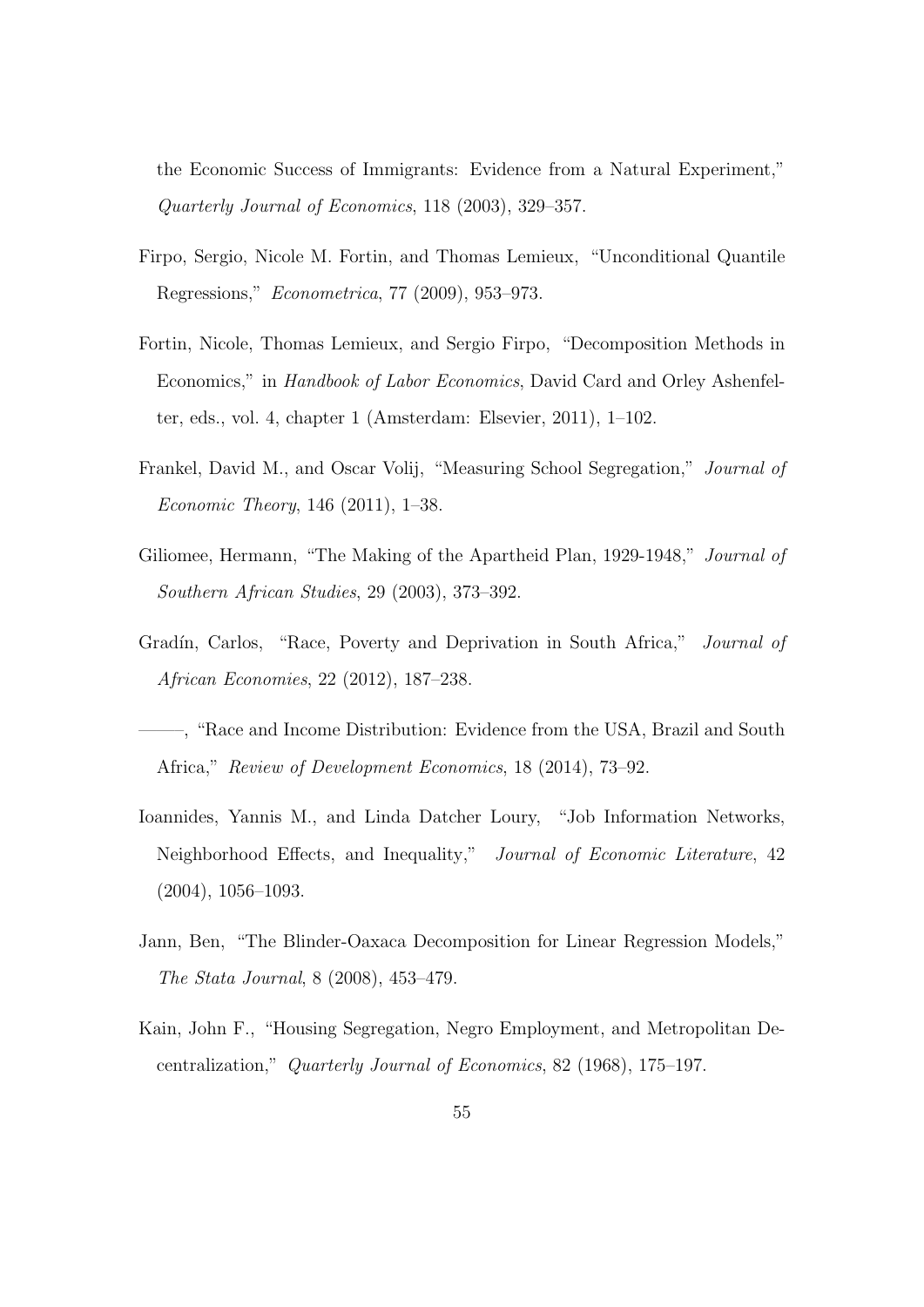- <span id="page-56-1"></span>Katz, Lawrence F., Jeffrey R. Kling, and Jeffrey B. Liebman, "Moving to Opportunity in Boston: Early Results of a Randomized Mobility Experiment," Quarterly Journal of Economics, 116 (2001), 607–654.
- <span id="page-56-5"></span>Leibbrandt, Murray, James A. Levinsohn, and Justin McCrary, "Incomes in South Africa after the Fall of Apartheid," Journal of Globalization and Development, 1 (2010a).
- <span id="page-56-0"></span>Leibbrandt, Murray, Ingrid Woolard, Arden Finn, and Jonathan Argent, "Trends in South African Income Distribution and Poverty Since the Fall of Apartheid," OECD Social, Employment and Migration Working Papers, 101, 2010b.
- <span id="page-56-6"></span>Leibbrandt, Murray, Arden Finn, and Ingrid Woolard, "Describing and Decomposing Post-Apartheid Income Inequality in South Africa," Development Southern Africa, 29 (2012), 19–34.
- <span id="page-56-7"></span>Loury, Linda Datcher, "Some Contacts Are More Equal than Others: Informal Networks, Job Tenure, and Wages," Journal of Labor Economics, 24 (2006), 299–318.
- <span id="page-56-3"></span>Magnac, Thierry, "Segmented or Competitive Labor Markets?" *Econometrica*, 59 (1991), 165–187.
- <span id="page-56-2"></span>Magruder, Jeremy R., "Intergenerational Networks, Unemployment, and Persistent Inequality in South Africa," American Economic Journal: Applied Economics, 2 (2010), 62–85.
- <span id="page-56-4"></span>Massey, Douglas S., and Nancy A Denton, "The Dimensions of Residential Segregation," Social Forces, 67 (1988), 281–315.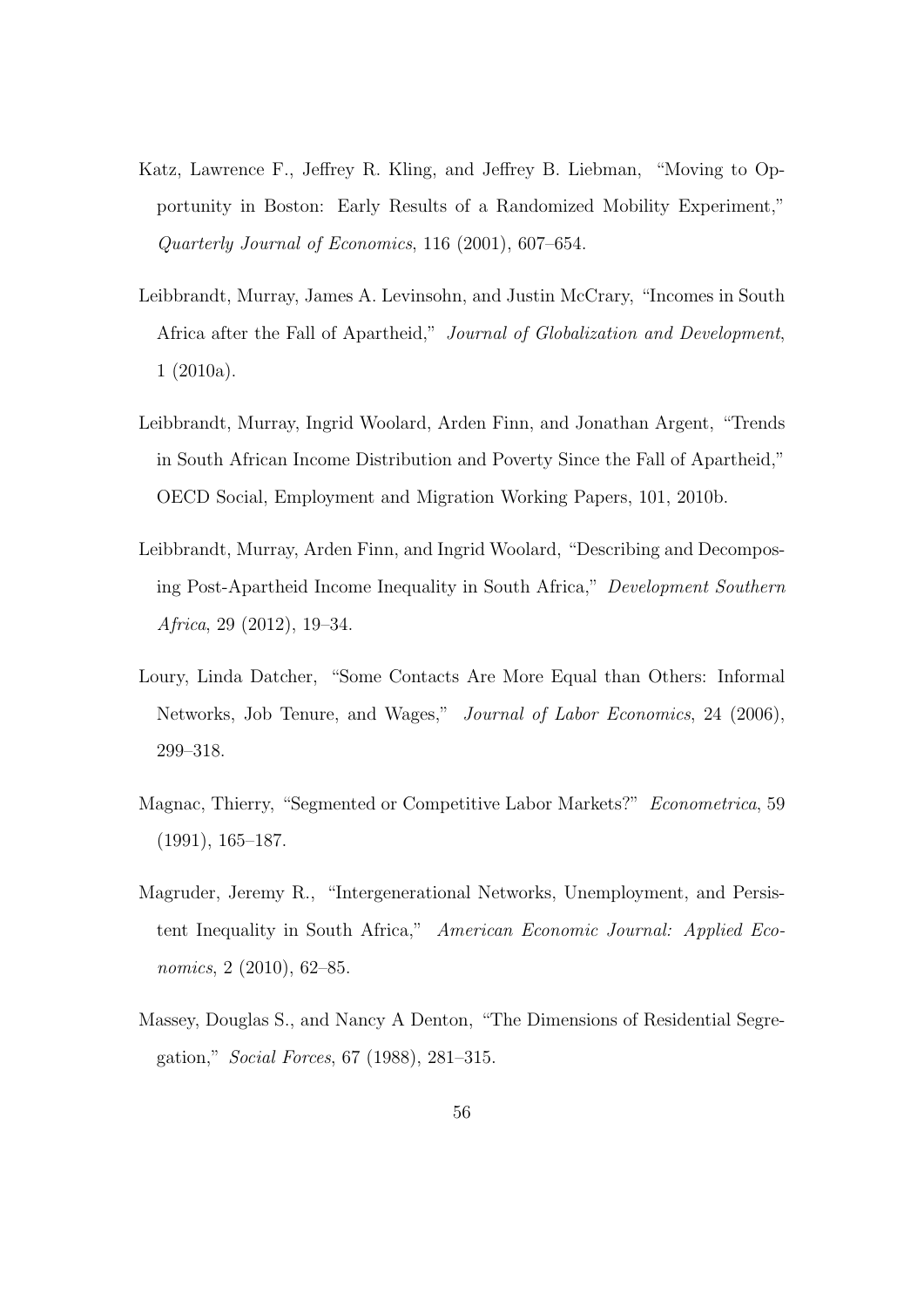- Mele, Angelo, "Poisson Indices of Segregation," Regional Science and Urban Economics, 43 (2013), 65–85.
- <span id="page-57-2"></span>Mhlongo, Niq, Black Tax: Burden or Ubuntu (Jonathan Ball Publishers SA, 2019).
- <span id="page-57-3"></span>Neal, Derek A., and William R. Johnson, "The Role of Premarket Factors in Black-White Wage Differences," Journal of Political Economy, 104 (1996), 869– 895.
- <span id="page-57-0"></span>Oreopoulos, Philip, "The Long-Run Consequences of Living in a Poor Neighborhood," *Quarterly Journal of Economics*, 118 (2003), 1533–1575.
- <span id="page-57-4"></span>Ozler, Berk, "Not Separate, Not Equal: Poverty and Inequality in Post-Apartheid ¨ South Africa," Economic Development and Cultural Change, 55 (2007), 487–529.
- <span id="page-57-5"></span>Pauw, Karl, and Murray Leibbrandt, "Minimum Wages and Household Poverty: General Equilibrium Macro-Micro Simulations for South Africa," World Development, 40 (2012), 771–783.
- Powell, David, "Quantile Treatment Effects in the Presence of Covariates," Review of Economics and Statistics, forthcoming.
- <span id="page-57-6"></span>Republic of South Africa Government Gazette, ([https://www.gov.za/sites/](https://www.gov.za/sites/default/files/gcis_document/201409/a55-980.pdf) [default/files/gcis\\_document/201409/a55-980.pdf](https://www.gov.za/sites/default/files/gcis_document/201409/a55-980.pdf)), No. 19370 (1998), last accessed on the 28th of October, 2019.
- <span id="page-57-1"></span>Schelling, Thomas C., "Dynamic Models of Segregation," Journal of Mathematical Sociology, 1 (1971), 143–186.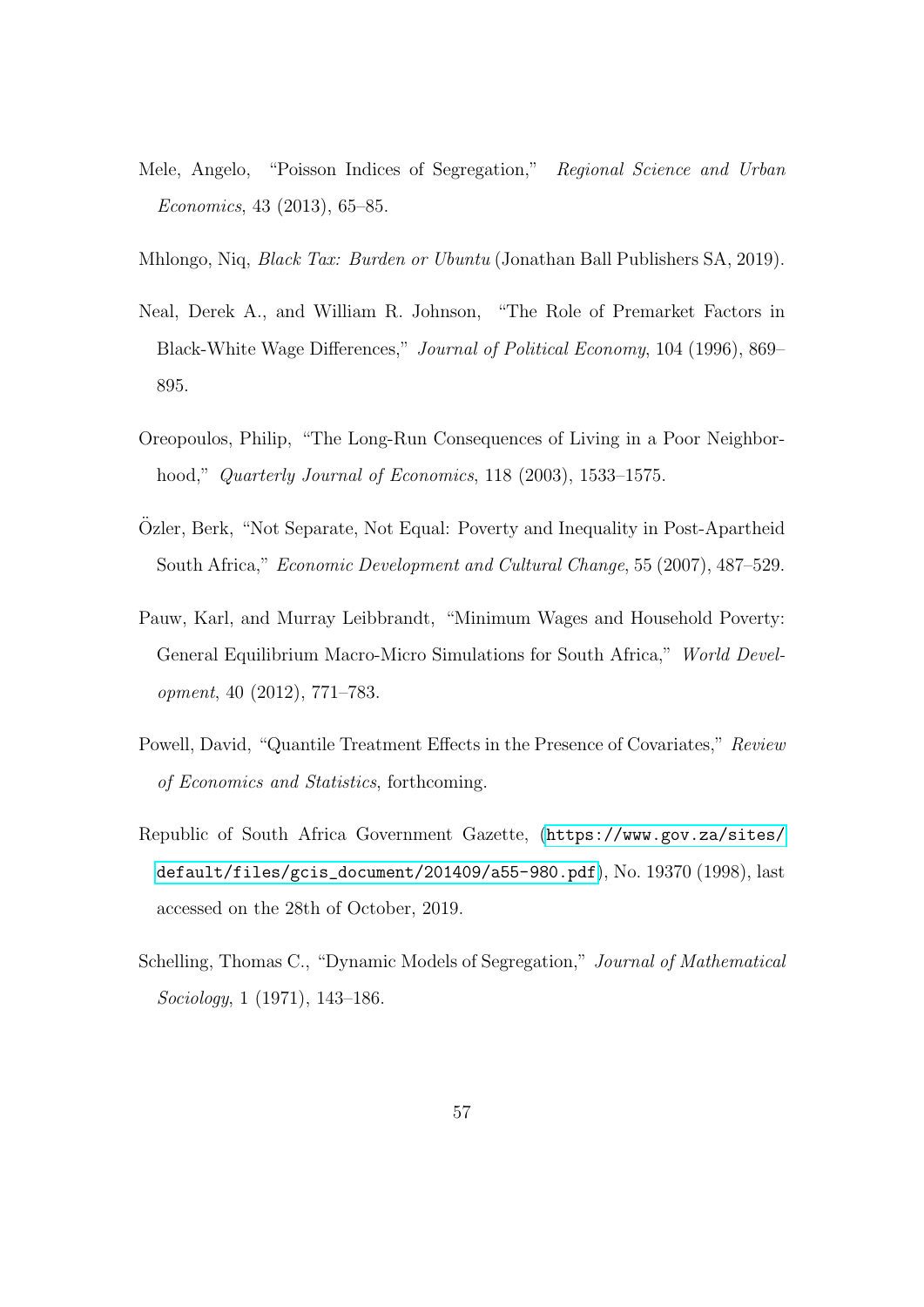- <span id="page-58-0"></span>Sherer, George, "Intergroup Economic Inequality in South Africa: The Post-Apartheid Era," American Economic Review Papers and Proceedings, 90 (2000), 317–321.
- <span id="page-58-5"></span>Spaull, Nicholas, "South Africa's Education Crisis: The Quality of Education in South Africa 1994–2011," Technical Report, 2013.
- <span id="page-58-4"></span>Statistics South Africa, "Poverty Trends in South Africa: An Examination of Absolute Poverty Between 2006 and 2015," Technical Report, Johannesburg, 2017.
- <span id="page-58-6"></span>The Citizen, ([https://citizen.co.za/news/1941755/](https://citizen.co.za/news/1941755/eff-calls-new-minimum-wage-bill-legitimised-slave-labour/) [eff-calls-new-minimum-wage-bill-legitimised-slave-labour/](https://citizen.co.za/news/1941755/eff-calls-new-minimum-wage-bill-legitimised-slave-labour/)), (2018), last accessed on the 14th of November, 2019.
- <span id="page-58-3"></span>Thompson, Leonard, A History of South Africa, 3rd ed. (New Haven, CT: Yale University Press, 2001).
- <span id="page-58-2"></span>Wilson, William Julius, The Truly Disadvantaged: The Inner City, the Underclass, and Public Policies (Chicago: University of Chicago Press, 1987).
- <span id="page-58-1"></span>Yinger, John, "Measuring Racial Discrimination with Fair Housing Audits: Caught in the Act," American Economic Review, 76 (1986), 881–896.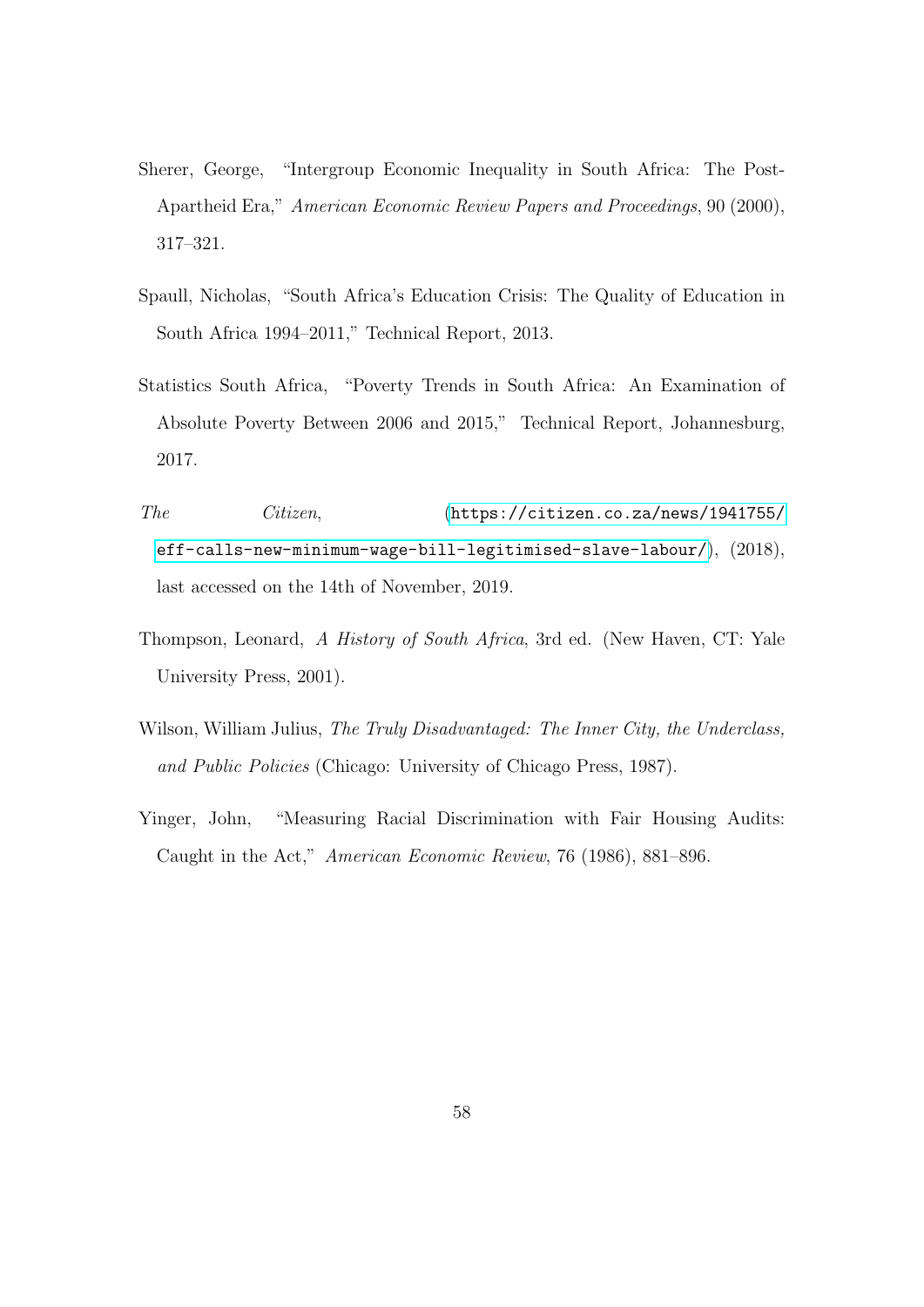| <b>TABLE I</b>                |
|-------------------------------|
| <b>DESCRIPTIVE STATISTICS</b> |

<span id="page-59-0"></span>

|                      | 2008     |          |                       |          | 2014     |          |          |          |  |
|----------------------|----------|----------|-----------------------|----------|----------|----------|----------|----------|--|
|                      | Whites   |          | Africans              |          | Whites   |          | Africans |          |  |
|                      | Mean     | Std D.   | $\operatorname{Mean}$ | Std D.   | Mean     | Std D.   | Mean     | Std D.   |  |
| Income               | 12909.28 | 13268.02 | 3534.29               | 5777.53  | 14012.4  | 13514.05 | 4542.55  | 5065.90  |  |
| Isolation            | 0.65     | 0.12     | 0.93                  | 0.09     | 0.64     | $0.12\,$ | 0.93     | 0.08     |  |
| Dissimilarity        | 0.84     | 0.08     | 0.85                  | 0.07     | 0.85     | 0.07     | 0.86     | $0.07\,$ |  |
| Years of schooling   | 12.82    | 2.03     | 8.92                  | 4.36     | 13.28    | 1.83     | 10.55    | 3.66     |  |
| Experience           | 21.48    | 11.69    | 22.68                 | 13.23    | 24.03    | 13.07    | 20.19    | 12.73    |  |
| Male                 | 0.51     | 0.50     | 0.57                  | $0.50\,$ | 0.57     | $0.50\,$ | $0.50\,$ | $0.50\,$ |  |
| Age                  | 40.31    | 11.68    | 37.60                 | 11.12    | 43.31    | 13.23    | 36.74    | 11.01    |  |
| Weak link            | 0.28     | 0.45     | 0.35                  | 0.48     | 0.38     | 0.49     | 0.45     | $0.50\,$ |  |
| Strong link          | 0.06     | 0.24     | 0.07                  | 0.25     | 0.04     | 0.19     | 0.04     | 0.20     |  |
| Union membership     | 0.20     | 0.40     | 0.26                  | 0.44     | 0.23     | 0.42     | 0.27     | 0.44     |  |
| Household size       | 3.08     | 1.25     | 4.16                  | 3.11     | 3.25     | 1.60     | 4.48     | 3.22     |  |
| Household income     | 23931.78 | 20486.24 | 5868.31               | 8556.82  | 27279.05 | 26478.98 | 7411.73  | 9150.55  |  |
| Hours worked weekly  | 42.82    | 13.64    | 36.36                 | 20.41    | 41.56    | 14.70    | 41.59    | 15.89    |  |
| Reservation wage     |          |          |                       |          | 12580.69 | 14510.48 | 4774.53  | 5633.57  |  |
| Firm size $(50+)$    |          |          |                       |          | 0.30     | 0.46     | 0.25     | 0.43     |  |
| Western Cape         | 0.42     | 0.49     | 0.06                  | 0.23     | 0.37     | 0.48     | 0.05     | 0.22     |  |
| Eastern Cape         | 0.03     | 0.18     | 0.09                  | 0.29     | 0.07     | $0.25\,$ | 0.08     | 0.28     |  |
| Northern Cape        | 0.06     | 0.24     | 0.05                  | 0.22     | 0.07     | 0.26     | 0.04     | 0.20     |  |
| Free State           | 0.00     | 0.07     | 0.09                  | 0.28     | 0.01     | 0.09     | 0.08     | 0.27     |  |
| KwaZulu-Natal        | 0.05     | 0.22     | 0.26                  | 0.44     | 0.09     | 0.29     | 0.27     | 0.45     |  |
| North West           | 0.02     | 0.15     | 0.09                  | 0.28     | 0.01     | 0.11     | 0.08     | 0.27     |  |
| Gauteng              | 0.27     | 0.44     | 0.20                  | 0.40     | 0.30     | 0.46     | 0.22     | 0.41     |  |
| Mpumalanga           | 0.12     | 0.32     | 0.10                  | 0.30     | 0.06     | 0.23     | 0.10     | 0.30     |  |
| Limpopo              | 0.03     | 0.16     | 0.07                  | 0.25     | 0.03     | 0.16     | 0.08     | 0.27     |  |
| Agriculture          | 0.05     | 0.22     | 0.16                  | 0.37     | 0.05     | 0.22     | 0.09     | 0.28     |  |
| Mining               | 0.03     | 0.17     | 0.07                  | 0.25     | 0.03     | 0.16     | 0.04     | 0.21     |  |
| Manufacturing        | 0.15     | 0.35     | 0.17                  | 0.38     | 0.14     | 0.34     | 0.11     | 0.32     |  |
| Energy               | 0.01     | 0.10     | 0.01                  | 0.09     | 0.02     | 0.12     | 0.01     | 0.11     |  |
| Construction         | 0.03     | 0.17     | 0.07                  | $0.25\,$ | $0.05\,$ | 0.21     | 0.08     | 0.27     |  |
| Trade; Hotels        | 0.18     | 0.39     | 0.14                  | 0.35     | 0.18     | 0.39     | 0.19     | 0.39     |  |
| Transport            | 0.04     | 0.20     | 0.04                  | 0.20     | 0.05     | 0.21     | 0.05     | 0.22     |  |
| Finance; Real estate | 0.17     | 0.38     | 0.08                  | $0.26\,$ | 0.21     | 0.41     | 0.10     | 0.31     |  |
| Social services      | 0.34     | 0.47     | 0.26                  | 0.44     | 0.29     | 0.45     | 0.31     | 0.46     |  |
| Observations         | 440      |          | 2922                  |          | 229      |          | 5291     |          |  |

The variable Income, Household income, and Reservation wage are deflated to November 2014 rands. The dummy variables Male, Weak link, Strong link, Union membership, Firm size, and sectoral and provincial dummy variables are expressed as a share of the population. Firm size and reservation wage were only available in 2014.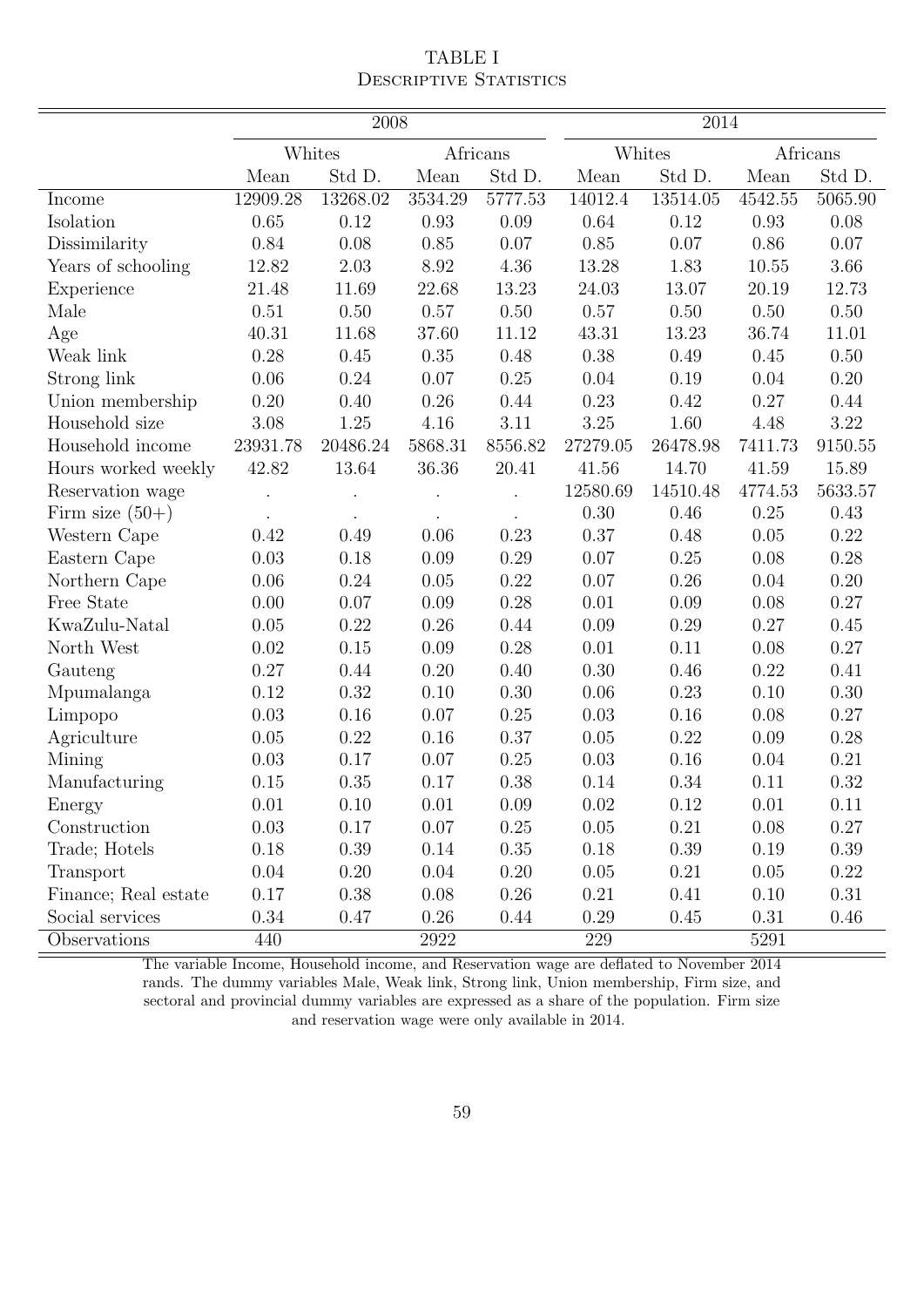<span id="page-60-0"></span>

|                            |              | 2008         |           | 2014         |
|----------------------------|--------------|--------------|-----------|--------------|
|                            | Whites       | Africans     | Whites    | Africans     |
| Experience                 | $0.08***$    | $0.04***$    | $0.03**$  | $0.02***$    |
|                            | (6.84)       | (10.82)      | (2.47)    | (7.46)       |
| Experience squared         | $-0.0014***$ | $-0.0004***$ | $-0.0003$ | $-0.0002***$ |
|                            | $(-5.87)$    | $(-5.99)$    | $(-1.26)$ | $(-2.90)$    |
| Years of schooling         | $-0.17$      | $-0.05***$   | $-0.31$   | $-0.06***$   |
|                            | $(-1.53)$    | $(-4.03)$    | $(-1.13)$ | $(-5.04)$    |
| Years of schooling squared | $0.01***$    | $0.01***$    | $0.02*$   | $0.01***$    |
|                            | (3.28)       | (16.85)      | (1.87)    | (17.32)      |
| Isolation                  | $1.08***$    | $-0.40**$    | 0.55      | $-0.46***$   |
|                            | (3.70)       | $(-2.57)$    | (1.37)    | $(-3.22)$    |
| Constant                   | $7.32***$    | $6.66***$    | 8.83***   | $7.29***$    |
|                            | (10.07)      | (42.09)      | (5.00)    | (47.91)      |
| Observations               | 440          | 2922         | 229       | 5291         |
| $R^2$                      | 0.355        | 0.346        | 0.279     | 0.259        |

### TABLE II OLS REGRESSIONS

 $t$ -statistics in parentheses  $\overline{\phantom{t}}$ 

 $^{*}$   $p$   $<$   $0.1,$   $^{**}$   $p$   $<$   $0.05,$   $^{***}$   $p$   $<$   $0.01$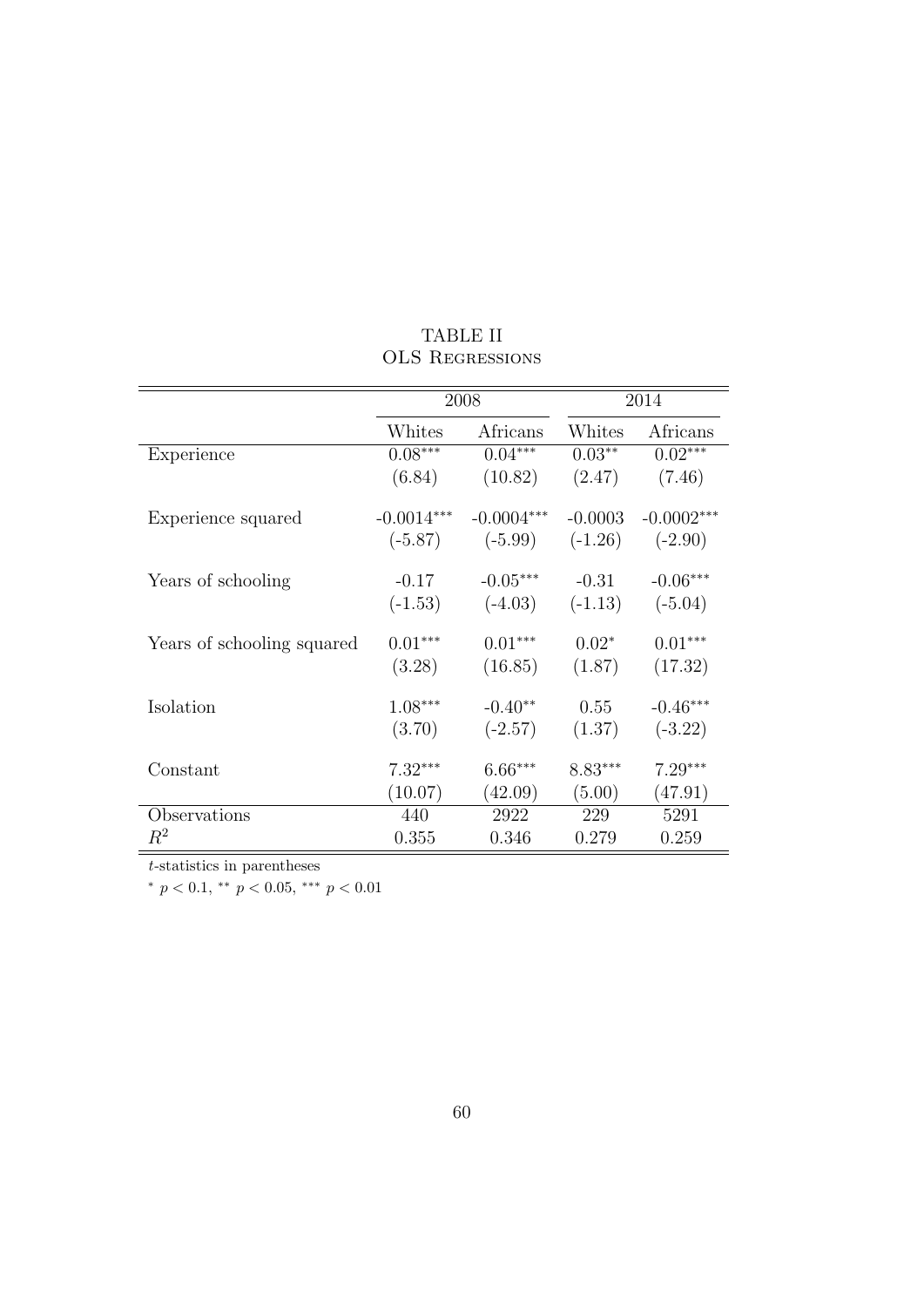<span id="page-61-0"></span>

|                          | 2008      | 2014      |
|--------------------------|-----------|-----------|
| Differential             |           |           |
| Prediction <sub>-1</sub> | $9.09***$ | $9.20***$ |
|                          | (214.76)  | (161.92)  |
| Prediction <sub>-2</sub> | $7.70***$ | $8.01***$ |
|                          | (455.18)  | (626.79)  |
| Difference               | $1.39***$ | $1.20***$ |
|                          | (30.56)   | (20.55)   |
| Composition              |           |           |
| Experience               | $-0.01$   | $0.06***$ |
|                          | $(-0.57)$ | (4.13)    |
| Education                | $0.64***$ | $0.46***$ |
|                          | (20.78)   | (14.81)   |
| Isolation                | 0.02      | $0.11***$ |
|                          | (0.47)    | (3.22)    |
| Total                    | $0.65***$ | $0.63***$ |
|                          | (12.75)   | (12.82)   |
| Structure                |           |           |
| Experience               | 0.16      | 0.11      |
|                          | (1.34)    | (0.91)    |
| Education                | $-1.13*$  | $-1.76$   |
|                          | $(-1.93)$ | $(-0.99)$ |
| Isolation                | $1.05***$ | $0.68**$  |
|                          | (4.80)    | (2.53)    |
| Constant                 | 0.66      | 1.54      |
|                          | (1.02)    | (0.85)    |
| Total                    | $0.75***$ | $0.57***$ |
|                          | (12.69)   | (9.02)    |
| Observations             | 3362      | 5520      |

TABLE III Oaxaca Decompositions

t-statistics in parentheses.

 $Prediction_1$  is the mean of the predicted logarithm of the real monthly income of Whites (in 2014 (Nov.) rands).  $\textit{Prediction\_2}$  is the mean of the predicted logarithm of the real monthly income of Africans (in 2014 (Nov.) rands). These predictions also correspond to each subgroup unweighted sample mean when the coefficients are estimated using OLS for each subsample. \*  $p < 0.1$ , \*\*  $p < 0.05$ , \*\*\*  $p < 0.01$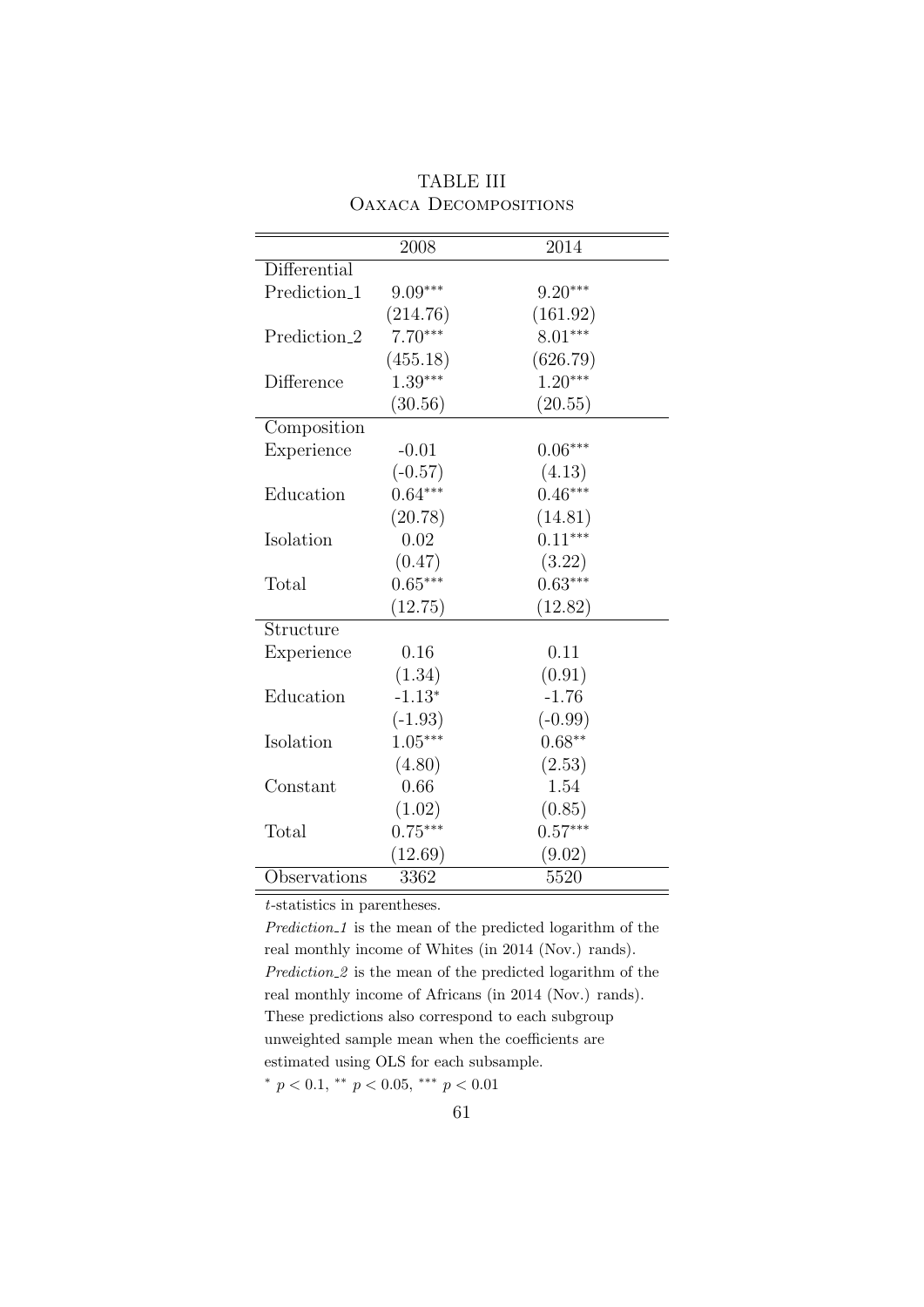<span id="page-62-0"></span>

|                                  | (1)         | (2)           | $\overline{(3)}$ | (4)                   | (5)           |
|----------------------------------|-------------|---------------|------------------|-----------------------|---------------|
|                                  | <b>NMW</b>  | <b>COSATU</b> | <b>EFF</b>       | N.C.                  | Pooled sample |
| Male                             | $0.064***$  | $0.010**$     | $-0.0026$        | $-0.040$              | $0.18***$     |
|                                  | (3.48)      | (2.20)        | $(-0.42)$        | $(-1.06)$             | (10.55)       |
| Household size                   | $-0.011***$ | $-0.00085$    | 0.00026          | 0.011                 | $-0.0077***$  |
|                                  | $(-3.99)$   | $(-1.09)$     | (0.27)           | (1.45)                | $(-2.75)$     |
| Household income (thousands ZAR) | $0.018***$  | $0.0011**$    | $-0.00051*$      | $-0.016***$           | $0.0049***$   |
|                                  | (6.06)      | (2.20)        | $(-1.74)$        | $(-8.39)$             | (3.28)        |
| Hours worked weekly              | $0.0014**$  | 0.000019      | 0.0000056        | $-0.0018$             | $0.0039***$   |
|                                  | (2.16)      | (0.10)        | (0.02)           | $(-0.93)$             | (5.78)        |
| Reservation wage (thousands ZAR) | $0.0095***$ | $-0.00094$    | $-0.00085*$      | $-0.0093***$          | $0.0034*$     |
|                                  | (3.63)      | $(-1.37)$     | $(-1.78)$        | $(-4.59)$             | (1.81)        |
| Network effects:                 |             |               |                  |                       |               |
| Strong link                      | $-0.052$    | 0.0093        | 0.0027           | $0.19*$               | $-0.099**$    |
|                                  | $(-1.29)$   | (0.72)        | (0.17)           | (1.78)                | $(-2.33)$     |
| Weak link                        | $-0.050***$ | 0.0054        | $0.012**$        | $-0.0089$             | $-0.10***$    |
|                                  | $(-2.86)$   | (1.25)        | (2.06)           | $(-0.17)$             | $(-5.89)$     |
| Labor market segmentation:       |             |               |                  |                       |               |
| Union                            | $0.072***$  | $0.011**$     | $-0.0019$        | $-0.076*$             | $0.26***$     |
|                                  | (2.59)      | (2.14)        | $(-0.33)$        | $(-1.70)$             | (13.25)       |
| Before Affirmative Action        | $0.016***$  | 0.000063      | $-0.00042$       | $-0.037***$           | $0.030***$    |
|                                  | (2.92)      | (0.04)        | $(-0.34)$        | $(-2.97)$             | (8.52)        |
| After Affirmative Action         | $0.011***$  | 0.00076       | $-0.00032$       | $-0.033***$           | $0.025***$    |
|                                  | (4.52)      | (0.99)        | $(-0.31)$        | $(-2.77)$             | (9.83)        |
| Racial preferences:              |             |               |                  |                       |               |
| Strong preference to stay        | $-0.016$    | $-0.00098$    | 0.00019          | 0.090                 | 0.018         |
|                                  | $(-0.62)$   | $(-0.15)$     | (0.02)           | (1.47)                | (0.71)        |
| Moderate preference to stay      | $-0.0088$   | $-0.0077$     | $-0.0053$        | $0.16**$              | $-0.0036$     |
|                                  | $(-0.29)$   | $(-1.00)$     | $(-0.51)$        | (2.27)                | $(-0.12)$     |
| Moderate preference to leave     | 0.018       | $-0.00045$    | 0.0011           | 0.12                  | 0.051         |
|                                  | (0.45)      | $(-0.05)$     | (0.08)           | (1.47)                | (1.34)        |
| Strong preference to leave       | $-0.074*$   | 0.0031        | 0.021            | 0.070                 | $-0.010$      |
|                                  | $(-1.75)$   | (0.28)        | (1.61)           | (0.84)                | $(-0.25)$     |
| Intercept                        | $-1.10***$  | $-0.14***$    | $0.28***$        | $0.60***$             | $-0.96***$    |
|                                  | $(-18.68)$  | $(-8.39)$     | (11.36)          | (2.59)                | $(-16.16)$    |
| Province dummies                 | Yes         | Yes           | Yes              | Yes                   | Yes           |
| Sector dummies                   | Yes         | Yes           | Yes              | Yes                   | Yes           |
| $\mathbf N$                      | 2228        | 502           | 1293             | 420                   | 4443          |
| R-square                         | 0.14        | 0.076         | 0.021            | 0.39                  | 0.30          |
| Adj. R-square                    | 0.13        | 0.024         | $-0.00035$       | 0.34                  | 0.29          |
| $\Gamma$                         | 13.2        | 1.68          | 1.02             | $286.15^{\dagger}$    | 79.0          |
| P-value                          | < 0.00005   | 0.018         | 0.44             | $< 0.00005^{\dagger}$ | < 0.00005     |

#### TABLE IV OLS regressions of the RIF-regression coefficients of Isolation

 $\frac{1}{\sqrt{\frac{1}{\pi}} \cdot \frac{1}{\sqrt{1 + \frac{1}{\pi}}}}$   $\frac{1}{\sqrt{1 + \frac{1}{\pi}} \cdot \sqrt{1 + \frac{1}{\pi}} \cdot \sqrt{1 + \frac{1}{\pi}} \cdot \sqrt{1 + \frac{1}{\pi}} \cdot \sqrt{1 + \frac{1}{\pi}} \cdot \sqrt{1 + \frac{1}{\pi}} \cdot \sqrt{1 + \frac{1}{\pi}} \cdot \sqrt{1 + \frac{1}{\pi}} \cdot \sqrt{1 + \frac{1}{\pi}} \cdot \sqrt{1 + \frac{1}{\pi}} \cdot \sqrt{1 + \frac{1}{\pi}} \cdot \sqrt{1 + \frac{1}{\$ 

NMW: National Minimum Wage; COSATU: trade unions; EFF: Economic Freedom Fighters; N.C.: Not Concerned. Before Affirmative Action refers to the interaction of a dummy variable, taking the value 1 if the individual started his job before the passing of the Employment Equity Act of 1998, with the number of years of schooling. After Affirmative Action refers to the same interaction with the dummy variable taking the value 0 instead. Province dummies comprise a list of dummy variables for all the South African provinces (Eastern Cape, Free State, Gauteng, KwaZulu-Natal, Limpopo, North West, Northern Cape, Western Cape) except Mpumalanga which serves as the reference basis. Sector dummies comprise a list of dummy variables for specific South African industrial sector (Private households, Agriculture, Mining and quarrying, Finance, and Community, social and personal services), the excluded sectors (Manufacturing, Energy, Construction, Retail trade, and Logistics) defining the reference basis.

† Due to a clustering of observations when using subsamples, the sandwich estimator of the robust covariance matrix could not always be computed. We use instead the boostrap estimator obtained with the 554 replications over 1000 that could be used for such computations. Therefore, instead of the F-statistics, we report a Wald statistics.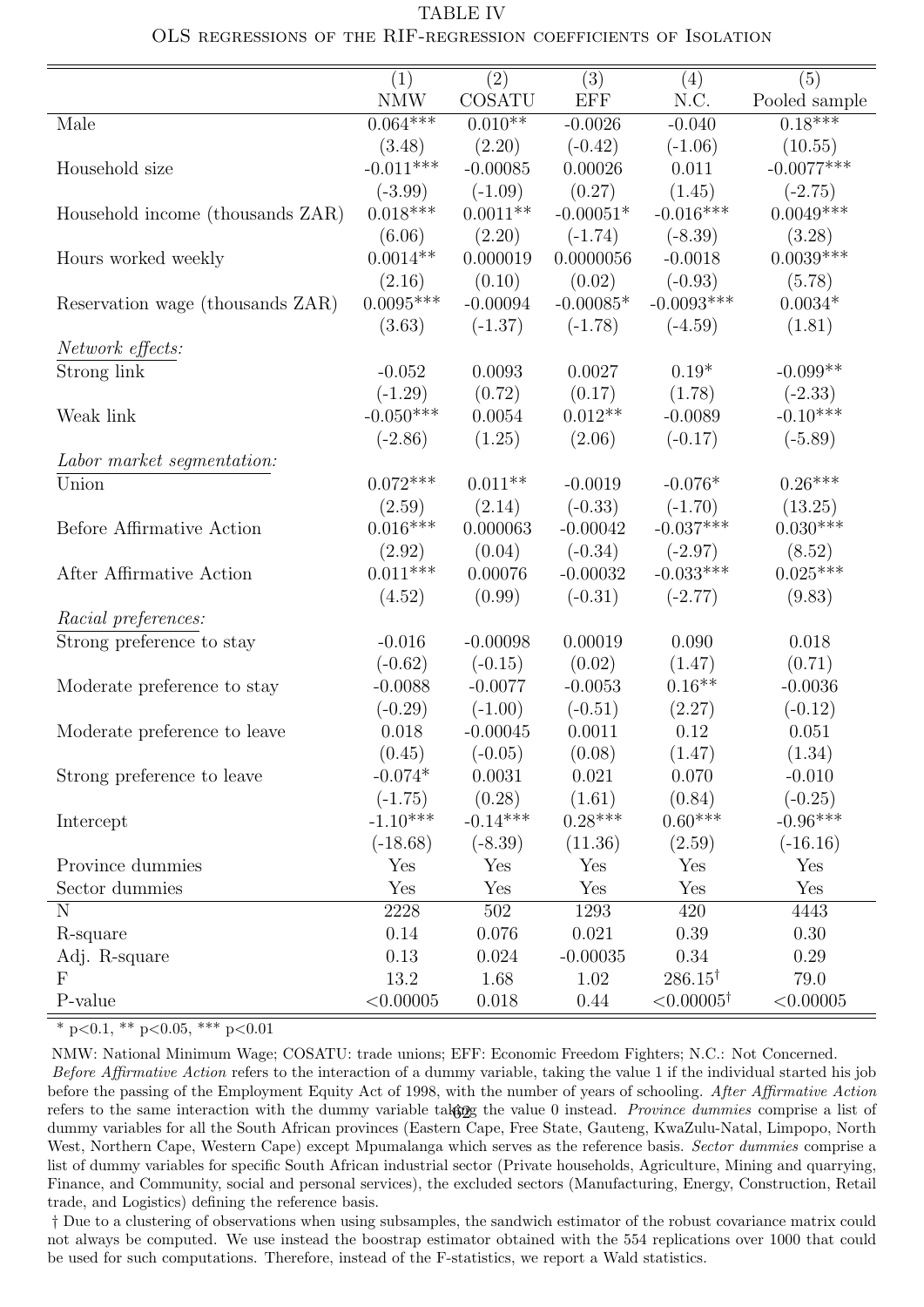#### <span id="page-63-0"></span>TABLE V Classification Analysis - Difference in the Average Characteristics of the African main winners and losers from **SEGREGATION**

|                              | Main losers |         |           | Main winners |            | Difference |         |  |
|------------------------------|-------------|---------|-----------|--------------|------------|------------|---------|--|
|                              | Mean        | S.E.    | Mean      | S.E.         | Mean       | S.E.       | P-value |  |
| Isolation                    | .942        | .003    | .929      | .003         | .013       | .004       | .001    |  |
| Male                         | .3          | .02     | .64       | .02          | $-.34$     | .03        | < 0.001 |  |
| Household size               | 4.95        | .14     | 4.2       | .14          | .75        | $.19\,$    | < 0.001 |  |
| Household income             | 2635        | 136.77  | 8693.49   | 320.81       | $-6058.49$ | 347.09     | < 0.001 |  |
| Strong link                  | .07         | .01     | .02       | .01          | .04        | .01        | .0011   |  |
| Weak link                    | .65         | .02     | .39       | .02          | .26        | .03        | < 0.001 |  |
| Union                        | .05         | .01     | $.37\,$   | .02          | $-.32$     | .02        | < 0.001 |  |
| Hours worked weekly          | $38.09\,$   | .67     | 43.91     | .49          | $-5.82$    | .84        | < 0.001 |  |
| Reservation wage             | 2247.69     | 107.77  | 5583.54   | 185.32       | $-3335.85$ | 209.68     | < 0.001 |  |
| Before Affirmative Action    | $.03\,$     | .01     | .12       | .01          | $-.09$     | .02        | < 0.001 |  |
| Years of Schooling           | 8.32        | .17     | 11.35     | .13          | $-3.03$    | .21        | < 0.001 |  |
| Moderate preference to stay  | $.62\,$     | .02     | .58       | .02          | $.05\,$    | .03        | .1511   |  |
| Unsure                       | .17         | .02     | $.14\,$   | .02          | .03        | $.02\,$    | .2094   |  |
| Moderate preference to leave | $\cdot$ 1   | .01     | .13       | .02          | $-.03$     | .02        | .1275   |  |
| Strong preference to leave   | .04         | .01     | .07       | .01          | $-.03$     | .01        | .0767   |  |
| Western Cape                 | .04         | .01     | .06       | .01          | $-.03$     | .01        | .0465   |  |
| Eastern Cape                 | .13         | .01     | .06       | .01          | $.08$      | .02        | < 0.001 |  |
| Northen Cape                 | .02         | .01     | .05       | .01          | $-.03$     | .01        | .0053   |  |
| Free State                   | .09         | .01     | .08       | .01          | .01        | .02        | .6597   |  |
| KwaZulu-Natal                | $.32\,$     | .02     | $\cdot$ 2 | $.02\,$      | .11        | $.03\,$    | < 0.001 |  |
| North West                   | .08         | .01     | .07       | .01          | .01        | .02        | .646    |  |
| Gauteng                      | .15         | .02     | .28       | .02          | $-.13$     | .02        | < 0.001 |  |
| Mpumalanga                   | .06         | .01     | $.13\,$   | .01          | $-.08$     | .02        | < 0.001 |  |
| Limpopo                      | .12         | .01     | .06       | .01          | .06        | .02        | < 0.001 |  |
| Agriculture                  | .29         | .02     | $.02\,$   | $.01\,$      | .27        | $.02\,$    | < 0.001 |  |
| Mining and Quarrying         | .12         | .01     | .02       | .01          | $\cdot$ 1  | .02        | < 0.001 |  |
| Manufacturing                | .01         | .004    | .09       | .01          | $-.08$     | .01        | < 0.001 |  |
| Energy supply                | .084        | .012    | .11       | .01          | $-.02$     | .02        | .2479   |  |
| Construction                 | .002        | .002    | .02       | .01          | $-.01$     | .01        | .023    |  |
| Wholesale and Retail trade   | .05         | $.01\,$ | .09       | .01          | $-.04$     | .02        | .0213   |  |
| Transport                    | .14         | .02     | .16       | .02          | $-.02$     | .02        | .4625   |  |
| Finance                      | .02         | .01     | .07       | .01          | $-.06$     | .01        | < 0.001 |  |
| Social services              | .03         | .01     | .12       | $.02\,$      | $-.1$      | .02        | < 0.001 |  |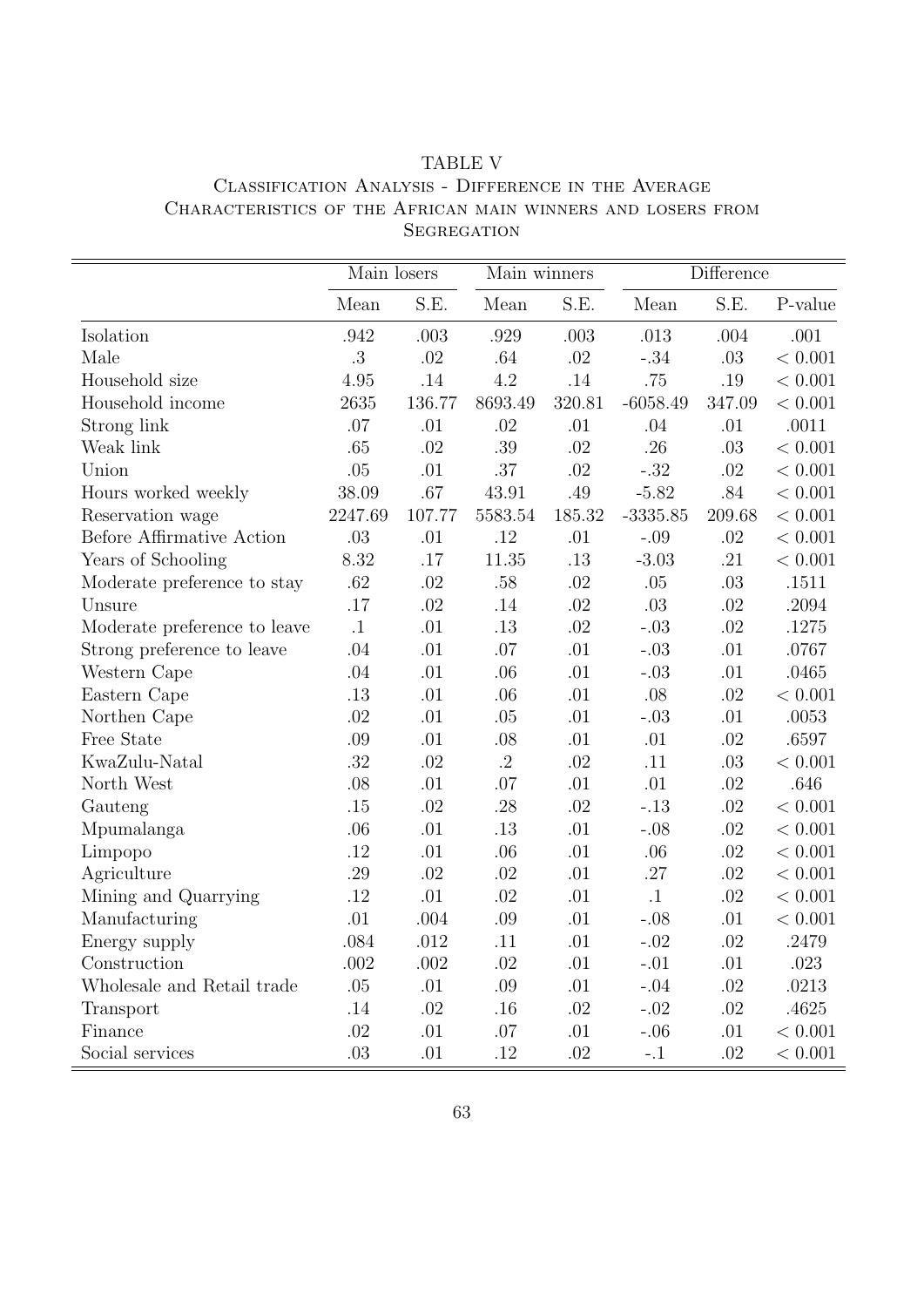<span id="page-64-0"></span>

#### Figure I

Aggregate and Detailed Decompositions in 2008 and 2014 The dashed parts of the curves represent the effects not significantly different from zero at the 5 percent level, except for the income differences, where they represent the quantiles for which the income difference in 2008 is not significantly different from the income difference in 2014. "Comp" and "Struc" refer to the composition effect and the structure effect, respectively.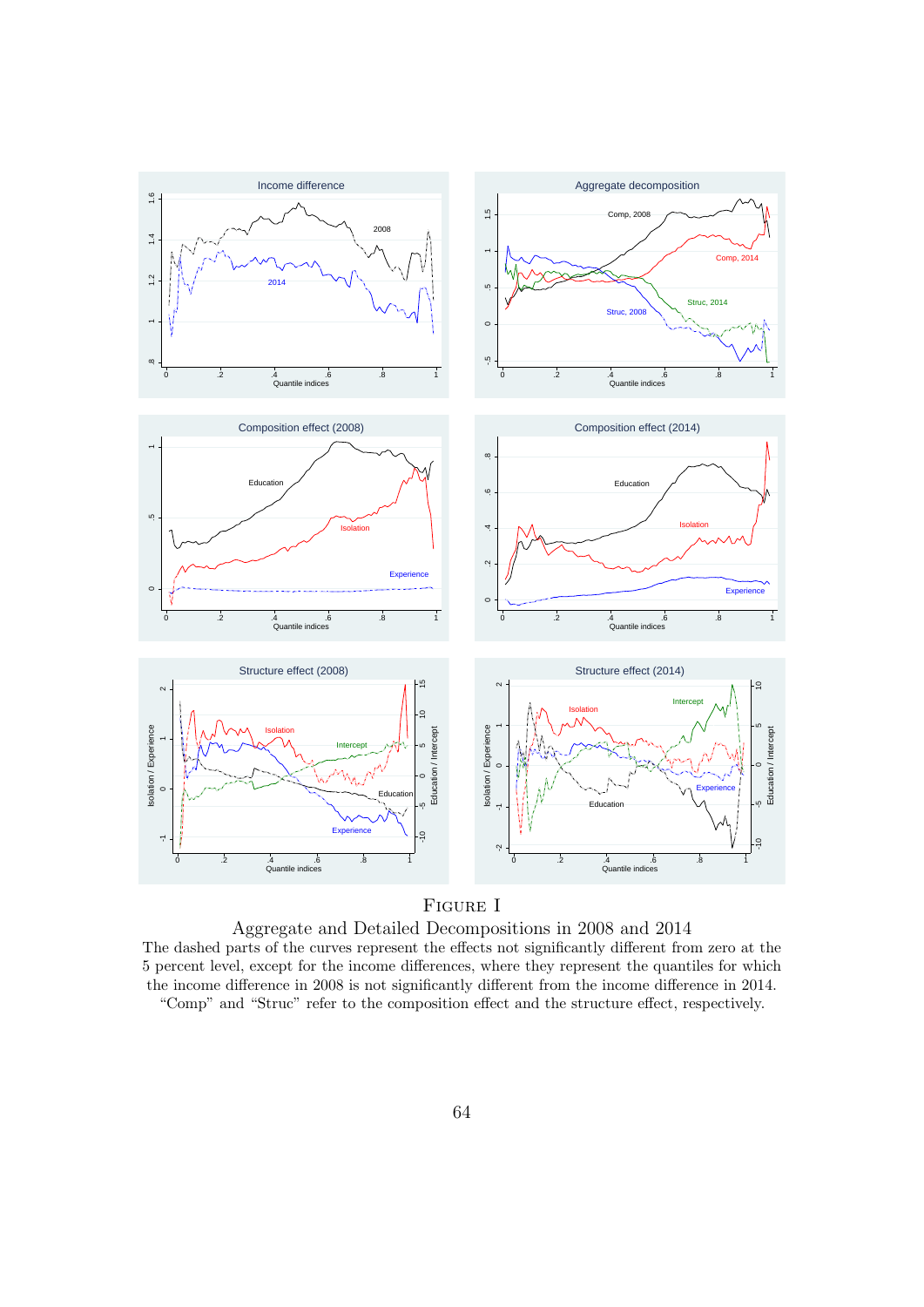<span id="page-65-0"></span>

FIGURE II

RIF Regressions of Income by Racial Group and Year The dashed parts of the curves represent the effects not significantly different from zero at the 5 percent level. "Afr" and "Whi" refer to Africans and Whites, respectively.